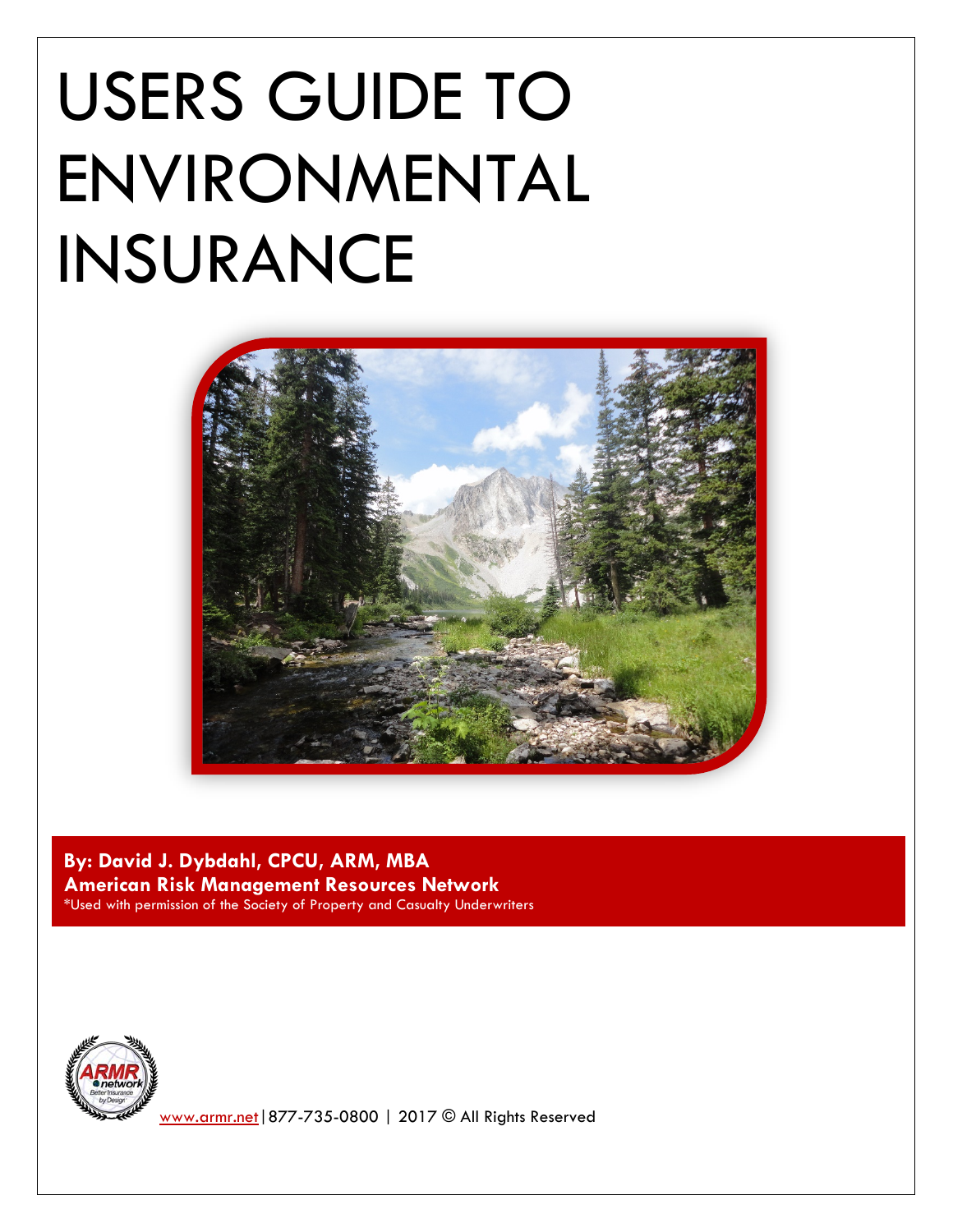## Table of Contents

| 1. |                                                 |                                                           |  |
|----|-------------------------------------------------|-----------------------------------------------------------|--|
| 2. |                                                 |                                                           |  |
|    | a.                                              |                                                           |  |
|    | b.                                              |                                                           |  |
|    | c.                                              |                                                           |  |
|    | d.                                              |                                                           |  |
|    | e.                                              | <b>Executive Accountability for Environmental</b>         |  |
|    |                                                 |                                                           |  |
|    |                                                 |                                                           |  |
|    | a.                                              |                                                           |  |
|    | b.                                              |                                                           |  |
|    | c.                                              | Overcoming the Difficulties in Managing                   |  |
|    |                                                 |                                                           |  |
|    |                                                 |                                                           |  |
|    | a.                                              |                                                           |  |
|    | b.                                              | Pollution Exclusion in 1986 and                           |  |
|    |                                                 |                                                           |  |
|    | c.                                              |                                                           |  |
|    | d.                                              | <b>Common Pollution Coverage Extensions in</b>            |  |
|    |                                                 |                                                           |  |
|    | e.                                              |                                                           |  |
| 5. | Types of Environmental Insurance Availablepg.23 |                                                           |  |
|    |                                                 | a. Site-Specific Environmental Impairment Liability       |  |
|    |                                                 |                                                           |  |
|    | b.                                              |                                                           |  |
|    | c.                                              | Environmental Professional Errors and Omissions Liability |  |
|    |                                                 |                                                           |  |
|    | d.                                              | Asbestos and Lead Abatement Contractors                   |  |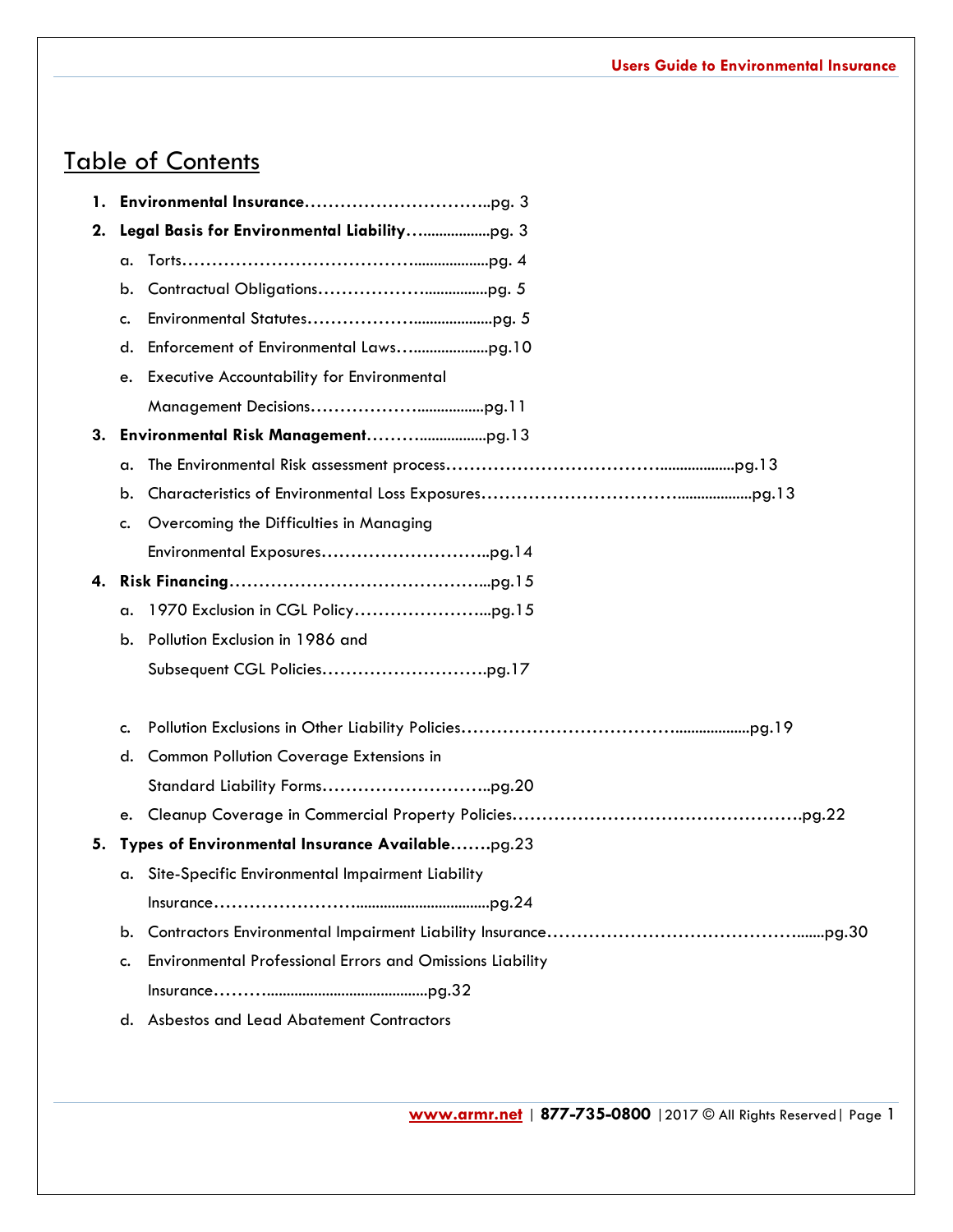General Liability Insurance…………………… pg.34 e. Environmental Remediation Insurance………….pg.35 f. Remediation Stop-Loss Insurance……………………………………….pg.36 g. Underground Storage Tank Financial Responsibility Compliance Insurance…...........................................pg.38 h. Combined Pollution Coverage Forms…........................................................................pg.40 **6. Application Process for Environmental Insurance**…………………………………………...pg.42

**7. Summary**…………………………………………...pg.43

**[www.armr.net](http://www.armr.net/)** | **877-735-0800** |2017 © All Rights Reserved| Page 2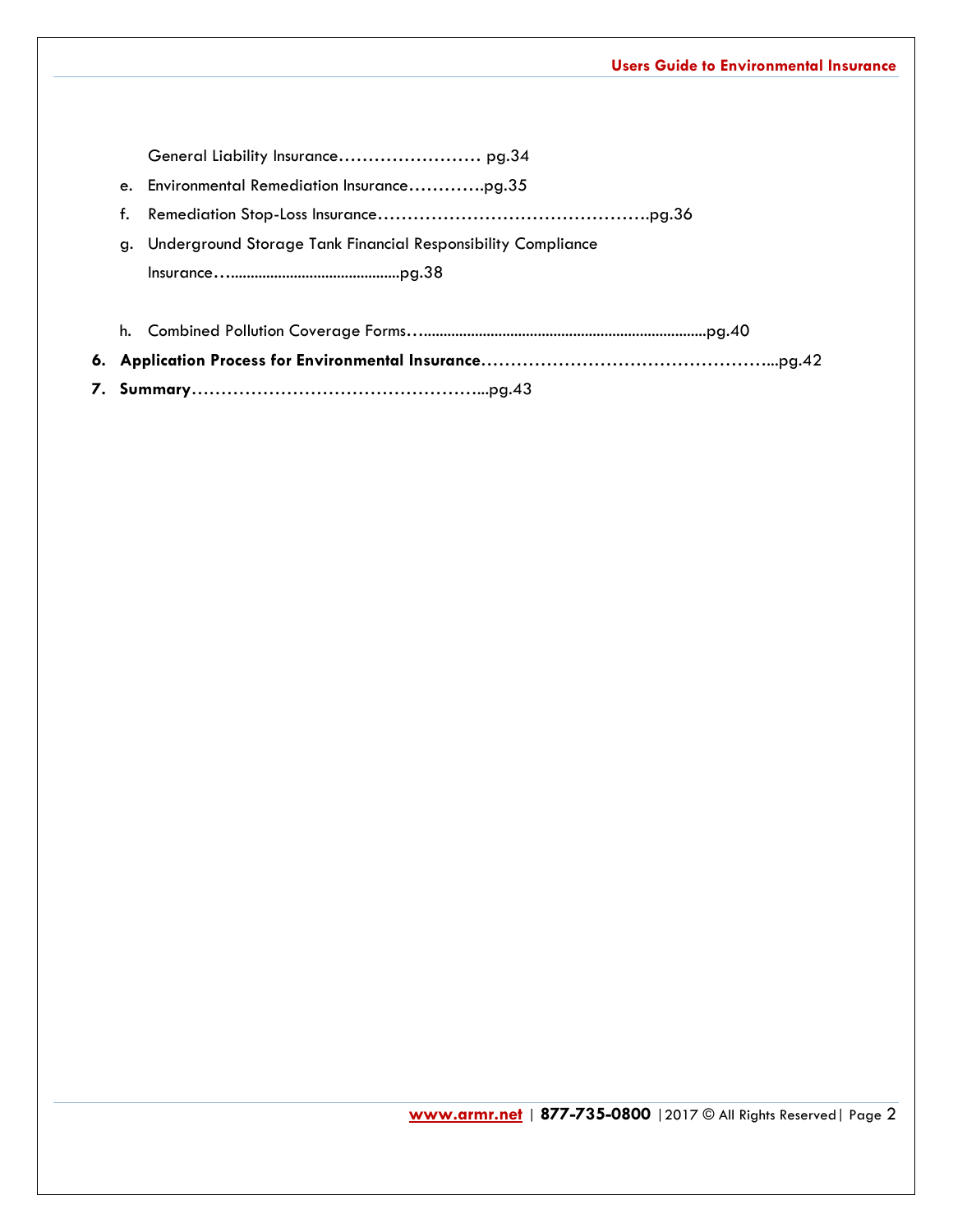## Users Guide to Environmental Insurance

By: David J. Dybdahl, CPCU, ARM, MBA American Risk Management Resources Network

## *Environmental Insurance*

Pollution exclusions in general liability, automobile liability, and property insurance policies create a coverage void for many industrial and commercial insureds. To fill this gap in insurance coverage, a number of specialized environmental insurance policies have been developed to address a wide range of loss exposures. In practice many of the separate coverage's that will be discussed in this chapter are combined either by the underwriter or intermediaries to build a more complete environmental insurance program to address the needs of a particular insured.

Environmental impairment liability insurance has existed as a separate insurance coverage since1977 in the United States. The market for environmental insurance remained relatively restricted until the late 1980s. Since that time, the marketplace for these coverage's has expanded rapidly. Current annual premium volume for environmental insurance exceeds one billion dollars. The vast majority of these premiums are written in North America. However demand is building for environmental insurance in other parts of the world, as the uses of the coverage become better understood.

In this chapter, the term "environmental insurance" is used in a general sense to denote both first-party (property) and third-party (liability) insurance policies, whose primary purpose is to manage pollution-related loss exposures. Within in this context, environmental impairment liability insurance (also called pollution liability insurance) is just one type of environmental insurance.

It is not possible in the space of this chapter to review all of the different environmental insurance policies offered by insurers today. The common denominator for the inclusion of a coverage form in this discussion of environmental insurance is the existence of a specific environmental coverage grant in the insuring agreements. The broad intent of the most popular environmental insurance forms will be presented along with an analysis of the more common exclusions contained within the various policy forms.

The legal basis for environmental liability, as it has evolved under American law, will also be examined.

## **Legal Basis for Environmental Liability**

Environmental liability losses can be incurred through torts, contractual obligations, or violations of statutes. In addition to these traditional sources of liability, there is a unique legal aspect to environmental liability that makes these risks more difficult to manage. This aspect is, legislated, retroactive, strict liability for clean-up costs under some of the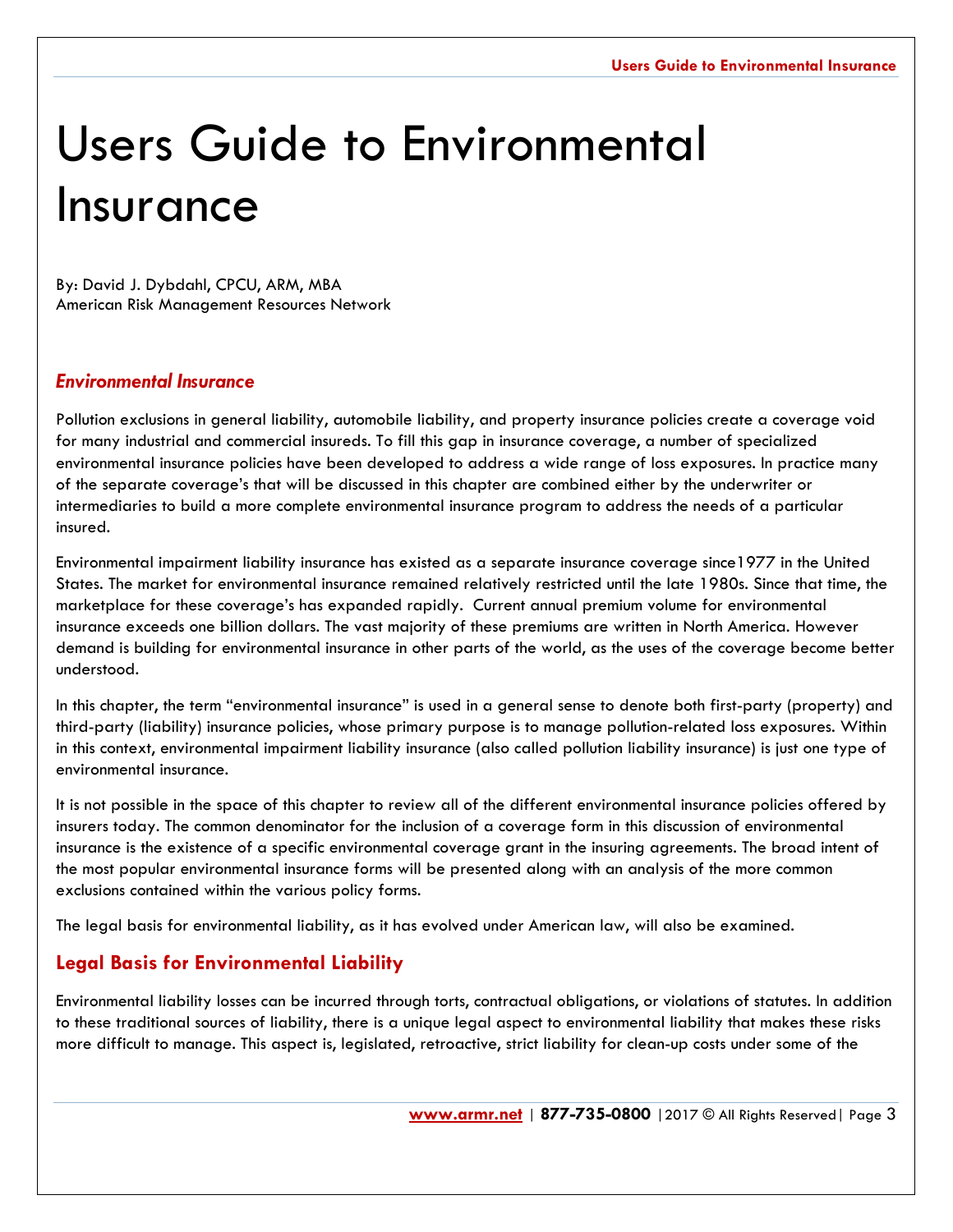environmental protection laws. The source of the liability for most environmental losses will be the actual or alleged release of pollutants, the violation of a law designed to protect human health and the environment from those pollutants or becoming responsible to pay environmental remediation expenses.

## **Torts**

In the realm of torts, liability for pollution can be based on negligence, intentional torts, or strict liability.

#### *Negligence*

Negligence is the failure to do what is reasonable under the circumstances to protect third parties from injury or damage. The following are examples of negligent acts that have resulted in actual environmental liability claims:

- 1. An oil spill from a petroleum refinery contaminated a municipal water supply, which resulted in bodily injury and property damage claims.
- 2. A contractor working at a manufacturing facility left a valve open on a process line overnight. The next day it was discovered that the contents of a storage tank connected to the line had been released into an adjacent stream, causing property damage, bodily injury, and natural resource damage.
- 3. A hazardous waste hauler transporting toxic waste to a disposal facility had an auto accident in the downtown section of a city. The hazardous liquid being transported was released into the street. Passersby inhaled the fumes, and the business district of the city was evacuated for two days as cleanup contractors responded to the spill. Claims were filed against the transporter alleging bodily injury, property damage, and business interruption.

Other sources of potential liability involving negligence would include the manufacturing of hazardous or toxic products, or the failure of a product that causes a release of damaging materials into the environment. The negligent selection of environmental services vendors, or the improper handling of hazardous materials are more examples of potential sources of environmental liability caused by negligence.

#### *Intentional Torts*

The intentional torts most commonly alleged in environmental claims are nuisance and trespass.

#### *Nuisance*

A property owner is entitled to the peaceful enjoyment of his or her property. If a neighbor or another third party engages in an activity that interferes with the owner's right of enjoyment of the property, the owner may bring an action alleging nuisance against the party causing the interference. Potential environmental loss exposure alleging nuisance include the creation of loud noises, noxious odors or producing fog or electromagnetic fields.

#### *Trespass*

Unlike nuisance, which requires no transmission of materials from one property to another, trespass involves the physical deposition of pollutants on the property of the claimant alleging injury. The material that is deposited may be a toxic substance, but it does not have to be. Claims have resulted from releases or deposits of water, sand, and clean soil. As long as the deposits are objectionable to the property owner, a trespass claim can be brought against the party responsible for the release. Examples would include discharging chemicals or runoff into a stream or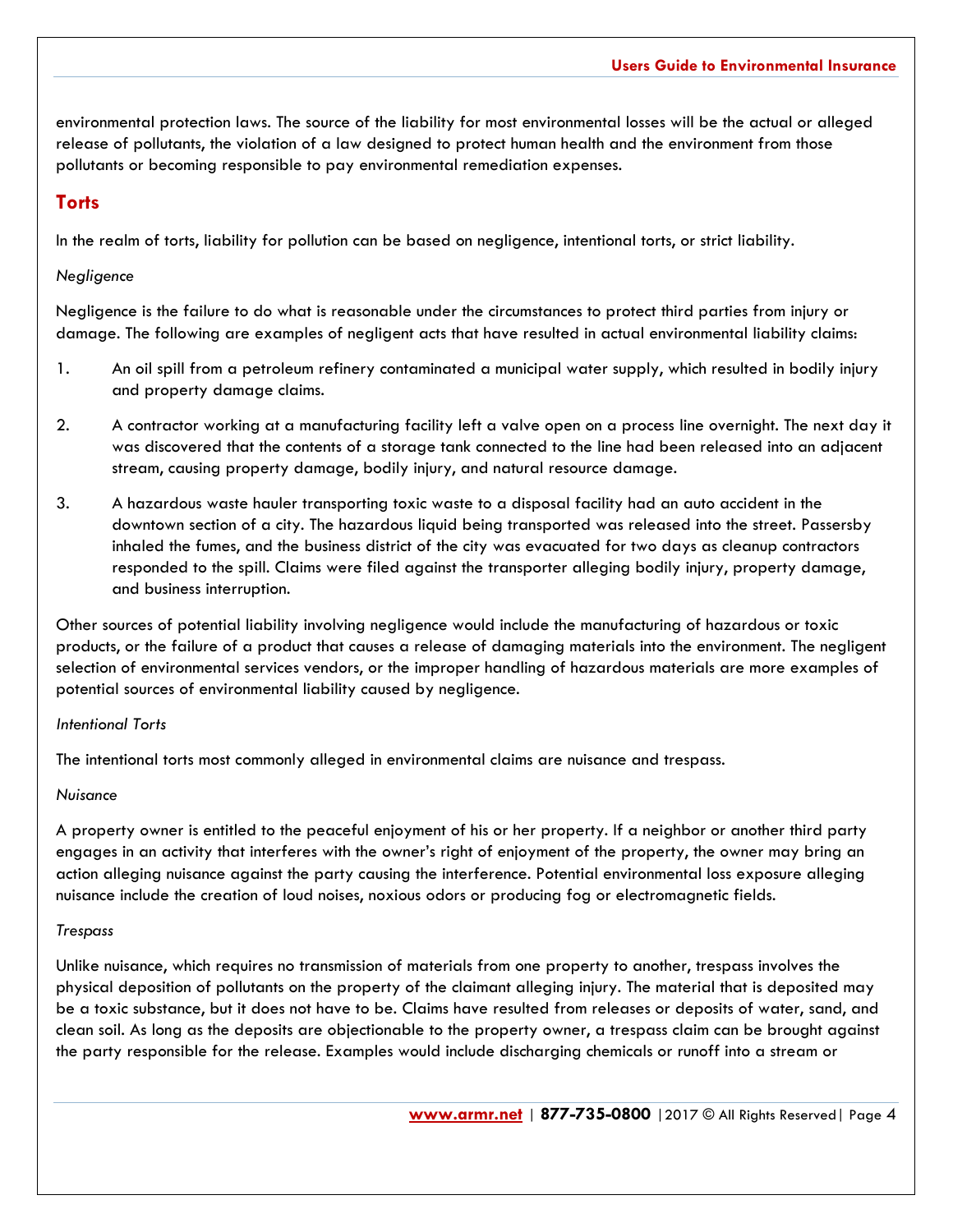changing its temperature. Blowing dust or particulate from a smoke stack are other examples of potential trespass claims.

#### *Strict Liability*

When manufacturing operations use inherently hazardous materials or processes, courts may impose strict liability, which eliminates the common-law defenses normally available to the defendant in a negligence suit. No degree of care is considered to be adequate for ultra-hazardous activities or materials. For example, a remediation contractor working on a job to incinerate nerve gas could face strict liability for ultra-hazardous activity if a release of the nerve gas injures a third party, even though the contractor might exercise a very high degree of care in performing the work. Some examples of materials or activities that could create strict liability loss exposures would include working with nuclear materials, polychlorinated biphenyl (PCB) materials, or extremely hazardous waste.

## **Contractual Obligations**

A general contractor that agrees to hold harmless and indemnify a project owner for all claims that arise during the course of the project may incur an environmental loss under the contract if the proximate cause of the loss is a release of pollutants. For example, a worker who is employed by a subcontractor at the project and is injured as a result of breathing ammonia might sue the project owner, thus activating the general contractor's contractual obligation to hold harmless and indemnify the owner.

## **Environmental Statutes**

The affects of environmental laws and regulations are the most complicating factors in the management of environmental risks. Environmental statutes contain provisions that can lead to injunctions, fines, and penalties for noncompliance. The statutes also contain provisions for the criminal prosecution of individuals, including corporate officers. Although this latter point is not a subject of insurance, it is an important point to consider when developing environmental management protocols. For insurance practitioners, the most common and significant risk management implications of these statutes are the cost recovery provisions for clean-up expenses and the proof of financial responsibility requirements under a few environmental laws.

The "modern era" of environmental legislation began with the passage of the National Environmental Policy Act (NEPA) of 1969. NEPA resulted from the efforts of conservationists to compel the federal government to consider the environmental ramifications of proposals for new highways, dams, and other public projects capable of affecting wildlife or scenic areas. Since this time, there has been a proliferation of environmental laws to protect human health and the environment. After the passage of NEPA, public interest soon changed from protecting conservationist values to protecting specific environmental media, primarily surface waters (the Clean Water Act) and the air (the Clean Air Act). As the "environmental movement" caught on, the more ambitious and complex Resource Conservation and Recovery Act (RCRA) of 1976 and the Comprehensive Environmental Response, Compensation, and Liability Act (CERCLA) of 1980 soon followed. Both CERCLA and RCRA can have a significant impact on the risk management programs of many organizations.

Federal statutes provide the baseline standards for state and local environmental laws. Local governments are able to establish standards that are more restrictive than the federal standard. This legislative freedom and the popularity of laws protecting the environment lead to a profusion of environmental regulations that can vary geographically.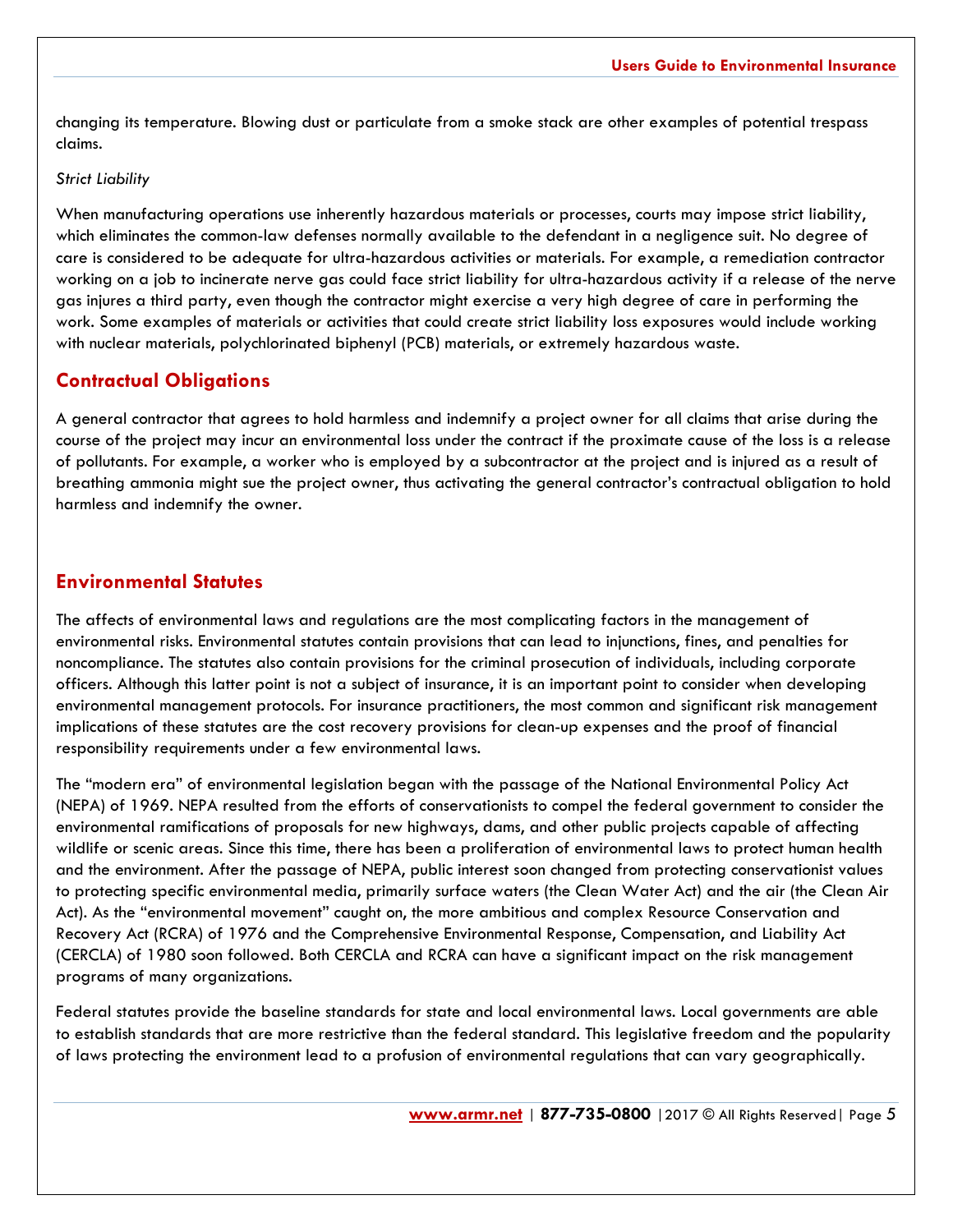Many environmental laws contain common-law theories of liability, however they typically do not require fault or negligence on the part of the party charged with responsibility, in effect creating strict liability by statute.

One of the common threads that run through most of these laws is the theory that the person that caused the pollution should be responsible to pay for the clean up of that pollution in the case of a spill or release. This is commonly referred to as a "let the polluter pay " funding scheme. Since the political alternative to a "let the polluter pay" funding scheme would be a "make the tax payer pay" scheme, which would require a new tax to pay for it is easy to understand why politicians through out the globe favor "polluter pays" environmental protection laws. Various forms of environmental insurance can be utilized to finance many of these statutory loss exposures.

Some of the most influential federal environmental laws are summarized in the sections that follow. Most states actually administer these laws under state statutes that have different names but virtually the same content as the federal law. For insurance practitioners, the most common and significant implications of these statutes are the cost recovery provisions for clean-up expenses and the proof of financial responsibility requirements under some of the laws. Water Act

The **Clean Water Act (CWA)** seeks to improve the quality of surface waters by prohibiting or regulating the discharge of pollutants into navigable waters and restoring them to "fishable" and "swim able" quality. A number of activities are regulated under the legislation including discharging pollutants into waterways, storm water runoff, and mandatory preparation of Spill Prevention, Control and Countermeasures plans for certain regulated facilities.

The **Clean Air Act (CAA)** seeks to improve the quality of ambient air by regulating emissions from both mobile and stationary sources of air pollution. Permits are required to construct or operate sources of air emissions. The terms of the permit vary from one emission source to another and from one pollutant to another. Similarly, restrictions are tighter in areas of poor air quality (such as urban areas) than elsewhere. The zones around cities where ambient air quality fails to meet CAA requirements are classified as "Nonattainment Areas". In these areas, regulators are able to curtail new industrial or commercial development by denying the required air permits.

#### *Oil Pollution Act*

The purpose of the **Motor Carrier Act of 1980** is to protect the environment from releases of harmful materials during transportation of such materials by motor carriers in interstate or intrastate commerce. The Motor Carrier Act of 1980 established minimum levels of financial responsibility sufficient to cover third-party liability including property damage and environmental restoration for both private and for-hire carriers of hazardous materials. The requirements set forth by that law are outlined in Exhibit 12-1.

One insurance mechanism that meets the requirements set forth in Exhibit 12-1 is the MCS 90 endorsement. This endorsement must be attached to a commercial vehicle liability insurance policy and, when attached thereto, becomes a promise from the insurer that the insurer will pay any claims or judgments made against the transporter for public liability (bodily injury, property damage, or environmental restoration costs) resulting from operation of the vehicle.

The MCS 90 endorsement is essentially a surety instrument in that it requires the insured to reimburse the insurer for any payments made under the provisions of the MCS 90 that would not have been paid under the insurance policy in the absence of the endorsement. Because commercial auto insurance policies typically exclude most claims for loss caused by the release of pollutants, it is probable that the insured will have to reimburse the insurer for many losses that might be paid by the insurer under the MCS 90 for release of contaminants. To provide true insurance coverage,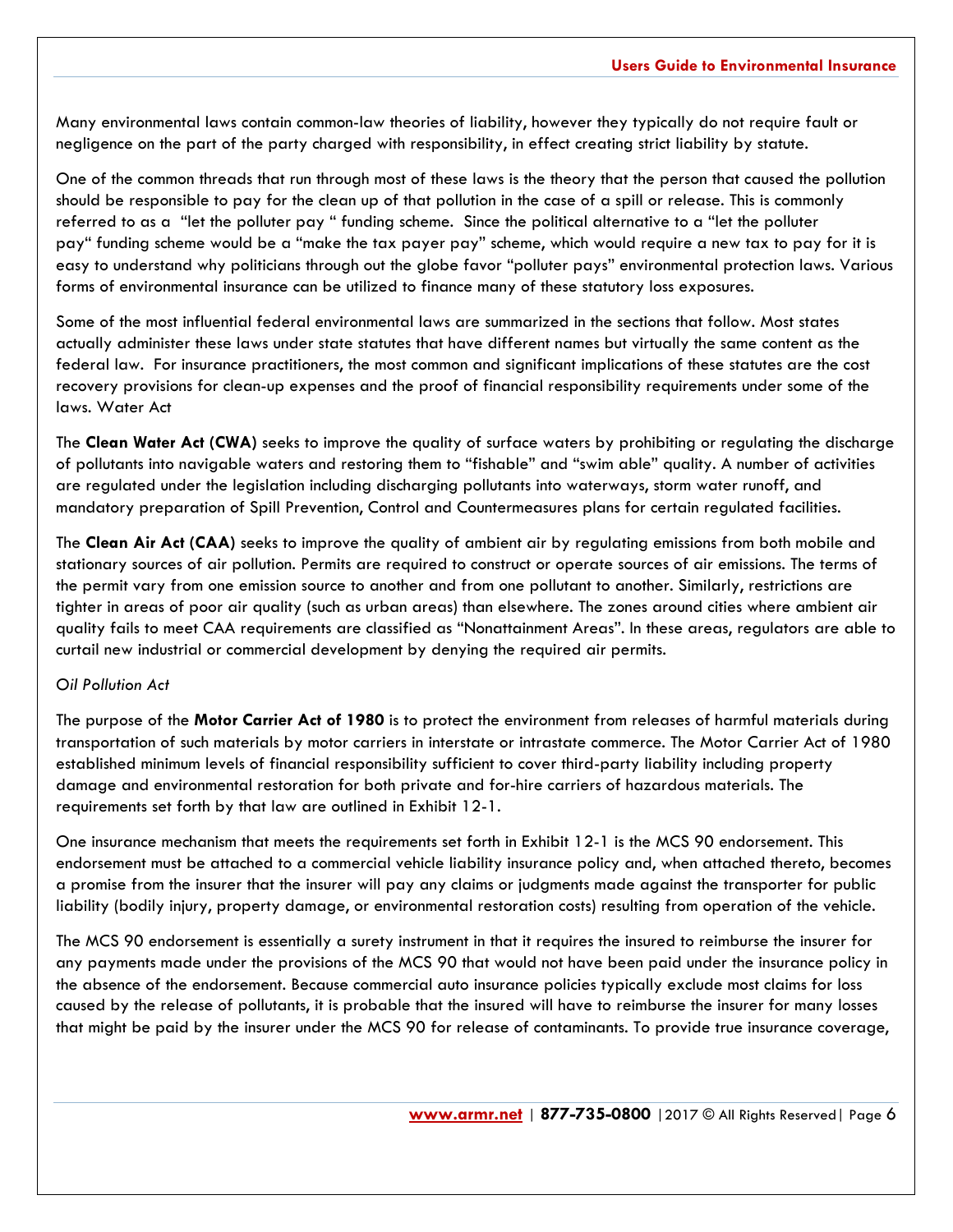an additional endorsement (ISO endorsement CA 99 48 being the most common) must be used to modify the pollution exclusion on the standard business auto, truckers, or motor carrier coverage form.

#### *Toxic Substance Control Act*

The primary purpose of the **Toxic Substance Control Act (TSCA)**, enacted in 1976, is to regulate the chemical manufacturing industry and to prevent the importation or manufacture of dangerous chemical substances without adequate safeguards to ensure that their use does not harm human health or the environment. Its statutory framework, however, also facilitates extensive regulation of individual hazardous substances on a case-by-case basis. Consequently, TSCA has been used to regulate PCBs and, to a more limited extent, asbestos and radon. The EPA has also contemplated using TSCA to impose extensive regulations on the use of lead. Under TSCA manufacturers of chemical substances must provide extensive information to the EPA regarding the formulation, use, and risks of each such substance they manufacture or import, including any information with respect to known or suspected adverse health or environmental effects.

The **Resource Conservation and Recovery Act (RCRA)** provides "cradle-to-grave" regulation of hazardous waste. It imposes strict waste management requirements upon generators and transporters of hazardous wastes and upon hazardous waste treatment, storage, and disposal (TSD) facilities. It also regulates underground storage tanks, medical wastes, and nonhazardous solid wastes, although the requirements for some of these waste categories are considerably less stringent than those for hazardous wastes.

RCRA was one of the early adaptors of Proof of Financial Responsibility requirements for permit holders. Under these provisions, the owners of hazardous waste treatment, storage or treatment facilities, landfills, and underground storage tanks are required to provide evidence that they have the financial resources to clean up any material from the facility that causes environmental damage, and to compensate victims for bodily injury and property damage. Permit holder have a number of options available to evidence this proof which include, specially endorsed insurance policies, performance bonds, letters of credit, cash in escrow, qualification as a self insurer or in some states any financial arrangement acceptable to the regulators. The amounts of required proof vary by the type of facility and by state regulations. The specific requirements under these statutes are beyond the scope of this chapter. Insurance practitioners in need of advice on compliance with these regulations should consult with the state environmental regulators for the current requirements and acceptable methods of providing the Proof of Financial Responsibility.

RCRA includes a wide variety of wastes within the scope of its regulatory program. The most notable exceptions are waste oil and certain high-volume, low-toxicity wastes (such as various mine wastes and incinerator ash). Waste generators must manage hazardous wastes in accordance with detailed regulations governing containers, labels, record keeping, storage, spill prevention and control, and employee training. On-site storage is limited both with respect to amounts and time. Shipments of hazardous waste require completion of a shipping manifest that tracks the journey from " cradle to grave " thus ensuring final disposal only at proper facilities.

Comprehensive Environmental Response,

#### *Compensation, and Liability Act*

Because RCRA regulations cover active but not abandoned waste disposal sites, the **Comprehensive Environmental Response, Compensation, and Liability Act** (**CERCLA** or "**Superfund**") was passed in 1980 to facilitate the cleanup of any abandoned or uncontrolled sites containing hazardous substances, including numerous old dump sites.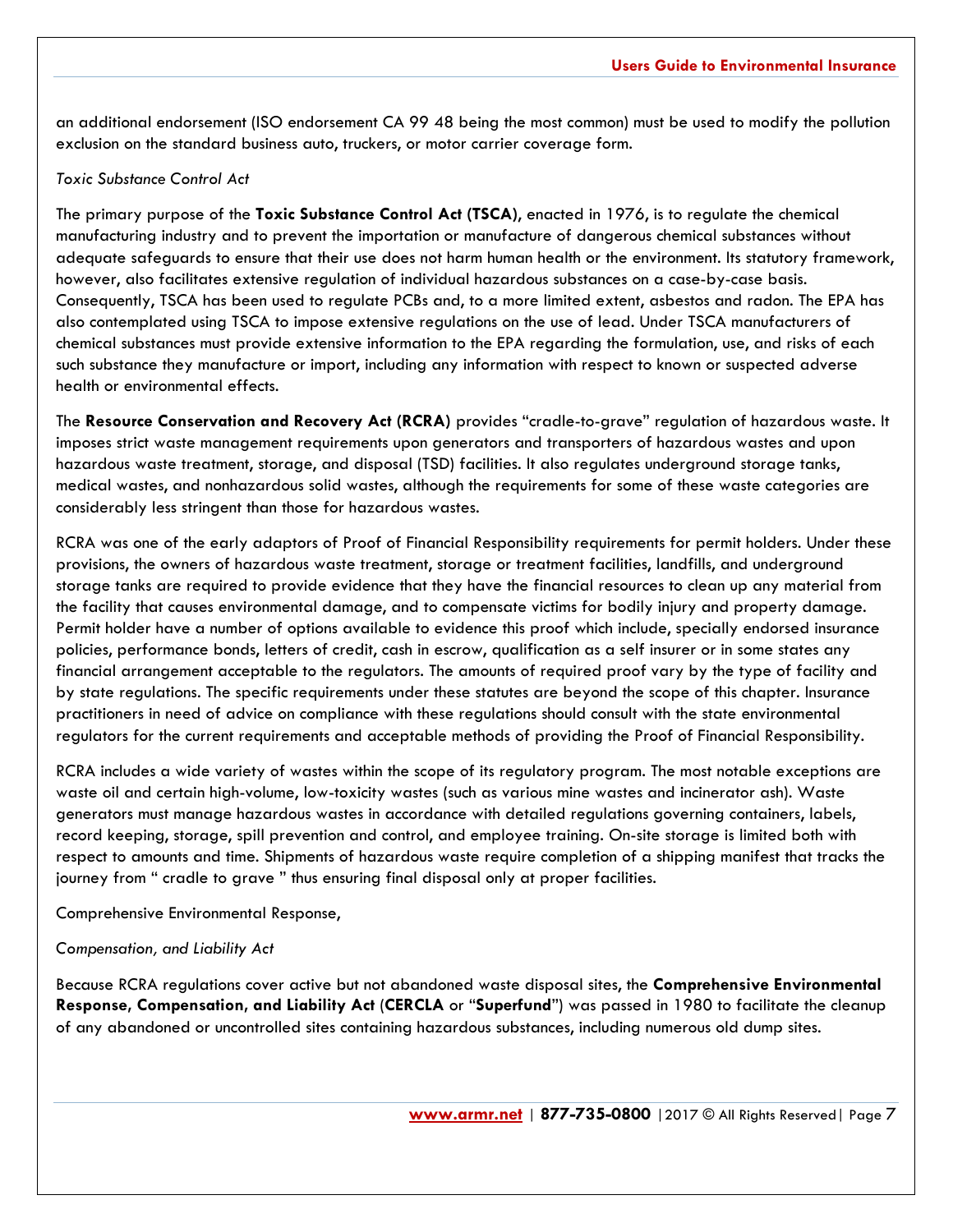Funded under a "Let the Polluter Pay " funding scheme that features legislated, retroactive, strict liability, Superfund is harsh and expensive. The passage of CERCLA and the resulting flood of claims by Responsible Parties under General Liability policies were largely responsible for the proliferation of pollution exclusions in U.S. commercial insurance policies in 1986. The far-reaching cost recovery provisions of the Comprehensive Environmental Response, Compensation and Liability Act create an entangled web of potential liability for a broad spectrum of the American economy. Most of the prospective loss exposures associated with Superfund can now be insured against though a combination of various forms of environmental insurance. This coverage will be address latter in this chapter.

The average cost of a Superfund cleanup of a site on the National Priority List is approximately \$30 million, exclusive of transaction costs, which are usually substantial. There are approximately 1,300 Superfund sites on the National Priority List. There are more than 3,500 sites targeted for cleanup under state programs similar to CERCLA. These sites can take more than twenty-five years to remediate if ground water is involved. The EPA has investigated over 40,000 potential Superfund sites between 1980 and 1995 only a small percentage of these will be cleaned up under CERCLA.

CERCLA authorizes the EPA to clean up sites where there is a release or threatened release of a hazardous substance into the environment. The EPA can either have their own contractors clean up the site or the EPA can force liable parties to conduct the cleanup. If the EPA conducts the work, they can seek cost recovery from the responsible parties as they are defined in the statute for up to three times the amount of the actual clean up expenses. As an alternative to EPA contracted cleanups, private parties may conduct a cleanup voluntarily and, under appropriate circumstances, recover their costs from other responsible parties. CERCLA provides an express right of contribution where one or a group of PRP's can bring an action that seeks contribution from another PRP. A private CERCLA recovery action may be brought against any liable party regardless of whether the federal government has initiated either cleanup or a cost recovery action of its own. Parties that settle with the government, however, are not liable for contribution.

Potentially Responsible Parties (PRP's) are the people or entities that are legally responsible for the costs of remediating a Superfund site. Parties involved with a Superfund site are referred to as Potentially Responsible Parties (PRP's) until liability under the act is established. At that point they become Responsible Parties (RP's). They are responsible for all costs associated with cleaning up the site, including the costs of identifying and evaluating contaminants and developing a plan for remediation.

Following the "Let The Polluter Pay" principle, the drafters of the original legislation cast a very broad net to capture all parties who enjoyed an economic benefit from the waste disposal activities or in the ownership of the site. The list of Potentially Responsible Parties includes the current owners and operators of site (even if they had no involvement with the original waste disposal activities), prior owners and operators who were involved with the site during the disposal of hazardous materials, the generators of the waste materials disposed of at the site, the transporters who hauled waste to it, and anyone who "arranged" for the disposal of materials at the site. Owners/operators immediately preceding state or local government ownership or control acquired "involuntarily through bankruptcy, tax delinquency, abandonment," etc., are also liable for the clean up expenses. Lessees may be liable as "operators" of the site as can individuals, such as corporate officers or shareholders of closely held corporations.

Parent corporations may be liable for subsidiaries that are PRP's, depending on the extent of control over their subsidiaries and/or their involvement in waste disposal practices or decisions. Traditional notions of "piercing the corporate veil" (invalidating the legal protections of the corporate entity and suing the owners individually) will generally be applied during cost recovery efforts by the government. Similarly, corporate successors may also be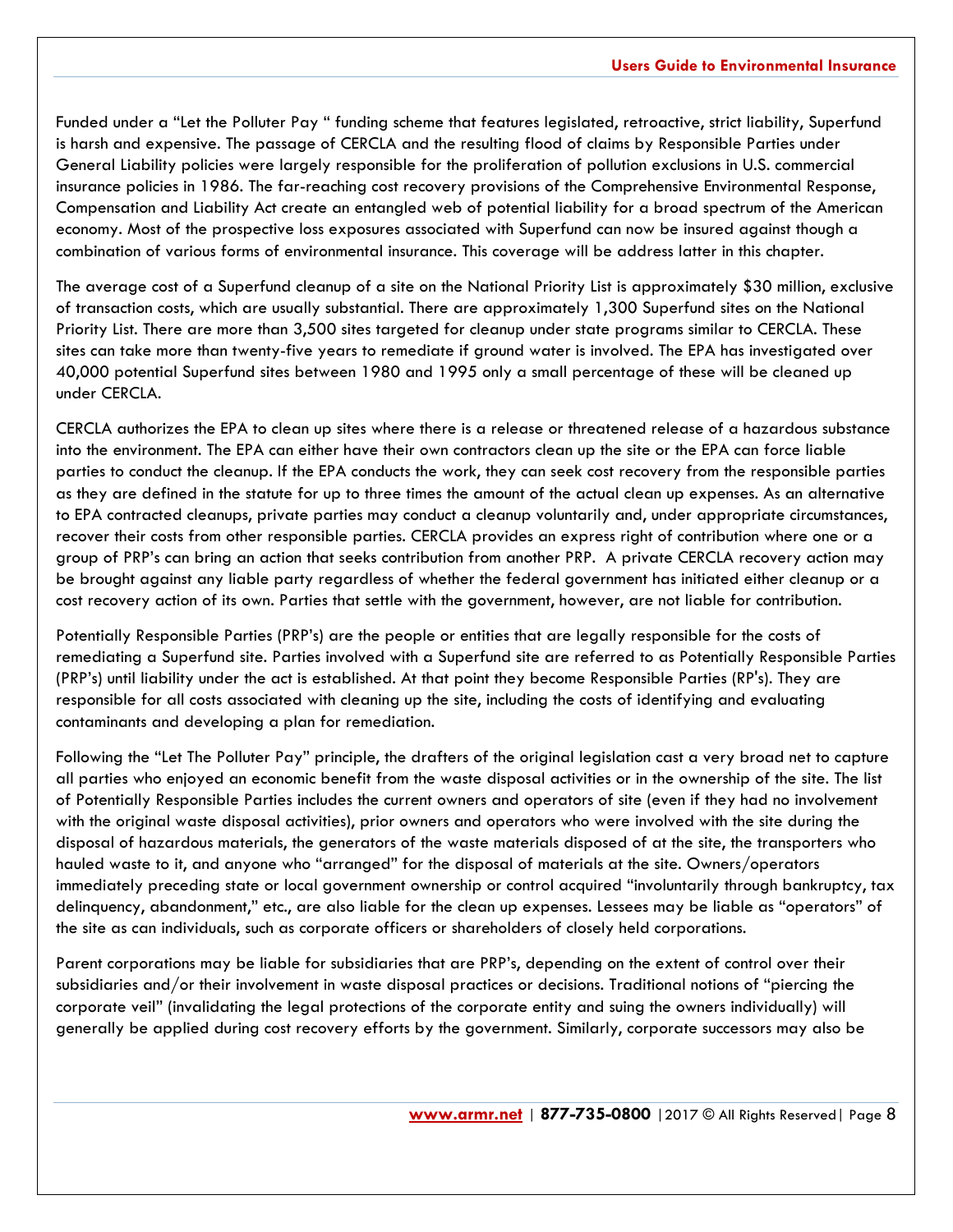liable, depending on their involvement and/or the application of traditional principles of successor liability (e.g., "continuing enterprise," "de facto merger," or "fraudulent conveyance" theories of liability).

Lenders can incur Superfund liability-as "owners" or "operators." This is especially true if the lender forecloses on a property that becomes a Superfund site. Even bankrupt parties may incur liability under CERCLA.

Superfund liability is strict, i.e., without regard to "fault," and it is retroactive. This legislated liability is a significant deviation from traditional theories of recovery under common law, which normally requires negligence on the part of the defendant in order for the plaintiff to recover damages. In fact, many of the disposal sites that ultimately became Superfund sites were permitted, legal operations at the time the site was actively accepting waste.

Superfund liability is also joint and several (i.e., any liable party may be responsible for the entire amount, regardless of its "fair share") if, as is usually the case, the harm is indivisible. In allocating liability for the clean up costs of a particular site a PRP's assessment can be based on the volume of waste contributed to the site, not the toxicity of the waste. Therefore the contributor of large volumes of nonhazardous materials to a Superfund site could be responsible for a large part of the clean up cost even though they only contributed nonhazardous waste to the site.

There are only three defenses to CERCLA: (1) acts of God, (2) acts of war, and (3) acts of an unrelated third party. The third-party defense is narrowly defined as "an act or omission of a third party other than an employee or agent of the defendant, or than one whose act or omission occurs in connection with a contractual relationship, existing directly or indirectly, with the defendant." The third-party defense rarely applies and is largely intended to be limited to such occurrences as the unanticipated acts of vandals. Included in the "third-party defense" is a provision known as the "innocent landowner defense," an important provision for lenders and those who lease or acquire real property. CERCLA excludes liability for persons who acquire contaminated property and did not know, and had no reason to know, it was contaminated and who did not contribute to the contamination. The purchaser must, at the time of acquisition (which may have occurred many years ago), have undertaken "all appropriate inquiry into previous ownership and uses of the property consistent with good commercial and customary practices in an effort to minimize liability."

The case of ACE\* manufacturing below is illustrative of how the cost recovery procedures can affect PRP's

#### *Potential Loss Exposure Under CERCLA*

ACE\* Manufacturing Company disposed of its off-specification chemical materials in Joe's Dump between 1960 and 1970. Joe's Dump was licensed for this entire period by the state in which it is located under a law applicable to municipal solid waste disposal facilities. ACE had hired Sam's Sanitary Service to transport the hazardous waste material from ACE to Joe's Dump. In 1972, Joe sold his land to Wonder Products Incorporated. Wonder still owns the land but discontinued use of the landfill in 1980.

In 1984, the drinking water supply of a nearby municipality was found to be contaminated. Groundwater investigations determined that Joe's Dumpsite was the source of the contamination. The cost to remediate, and reconstruct Joe's Dump is expected to be \$30,000,000. Under CERCLA, the following parties are Potentially Responsible Parties, subject to strict liability for the cleanup and third-party bodily injury and property damage expenses:

- Joe's Dump as an owner/operator
- ACE Manufacturing Company as a waste generator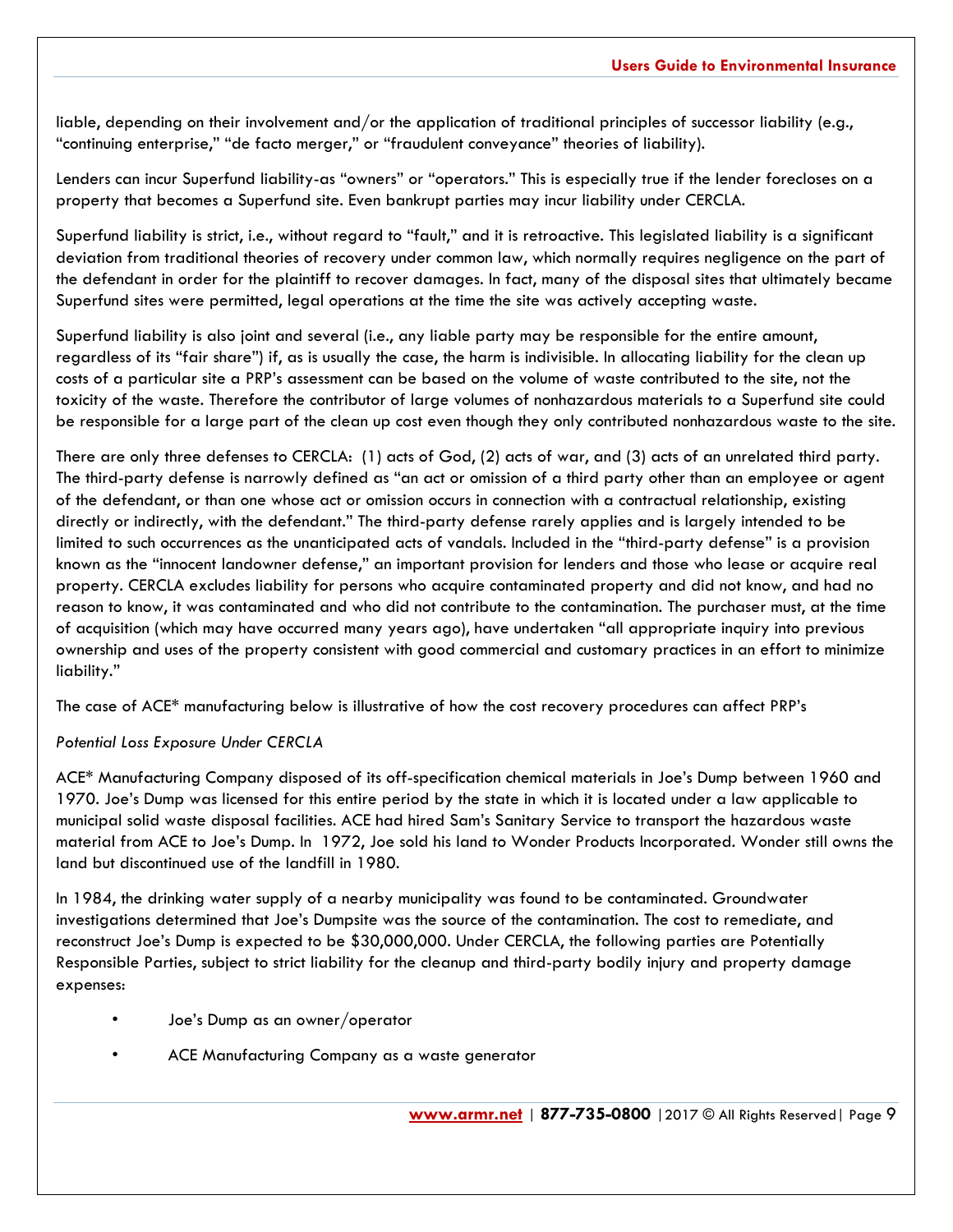- Sam's Sanitary Service as a transporter to the site
- Wonder Products incorporated as the current owner and a past operator of the site

All responsible parties face joint and several liability for the cleanup expenses. In this case, if Joe's Dump, ACE Manufacturing, Sam's Sanitary Service, and other PRP's were out of business at the time of the EPA Superfund cleanup action, Wonder Products could be assessed the entire cleanup expense.

The **Oil Pollution Act (OPA) of 1990** seeks to reduce the risk of spills of petroleum or hazardous materials into United States coastal or navigable waters by mandating technical standards for facilities and vessels operating in or near such waters and by imposing requirements upon owners of facilities and vessels to prevent releases and/or pay for the costs of releases that are not prevented. Similar in concept to the proof of financial responsibility requirements under the Resource Conservation and Recovery Act, OPA mandates that each party responsible for a vessel or facility from which oil is discharged (or is threatening to be discharged) into or upon navigable waters, adjoining shorelines, or the exclusive economic zone of the United States is liable for removal costs and damages.

The amounts of required financial responsibility can be in the hundreds of millions of dollars. Similar to RCRA, the methods that may be used to meet these requirements include specially endorsed insurance, a surety bond, a letter of credit or qualification as a self-insurer.

## **Enforcement of Environmental Laws**

For many years, the focus of environmental regulatory activities was compliance in a very technical sense. Under the Clean Air Act, the Clean Water Act, and a host of earlier environmental laws, compliance involved monitoring the outflow from pipes into streams and from smokestacks into the air. The EPA set standards, counted contaminants in parts per million, and lowered the enforcement boom with stiff fines that could exceed hundreds of thousands of dollars a day on people or firms that could not measure up to the standards. The process was highly empirical. Technically trained inspectors met with the corporate mechanics that controlled the tools of compliance. Those subjected to enforcement actions were often the compliance personnel and technically trained employees who operated pollution control systems or the equipment that failed to meet the EPA standards. Risk managers were rarely involved in this process.

The fines for noncompliance with an environmental regulation can be staggering. Many of the environmental protection laws have penalty provisions of up to \$25,000 per day for each violation with the provision of treble damages for subsequent violations.

To illustrate how these fines accumulate, assume a manufacturer stored four barrels of hazardous waste on their loading dock for 120 days. The manufacturer had a policy to dispose of all of its' hazardous waste within 60 days to avoid the extra regulatory compliance costs of being a licensed hazardous waste storage or treatment facility under RCRA. The manufacturer is a licensed hazardous waste generator and was in full compliance with all of the applicable regulations for a hazardous waste generator. However, the waste disposal firm that was supposed to pick up the barrels every 60 days missed the facility on their last pick up. During an inspection by the EPA on the 120<sup>th</sup> day the inspector discovered that the barrels had been on the loading dock for a longer period of time than would be allowed for a permitted waste generator. In theory the manufacturer could be fined for the following violations; operating a hazardous waste storage facility without a permit, and not providing proof of financial responsibility for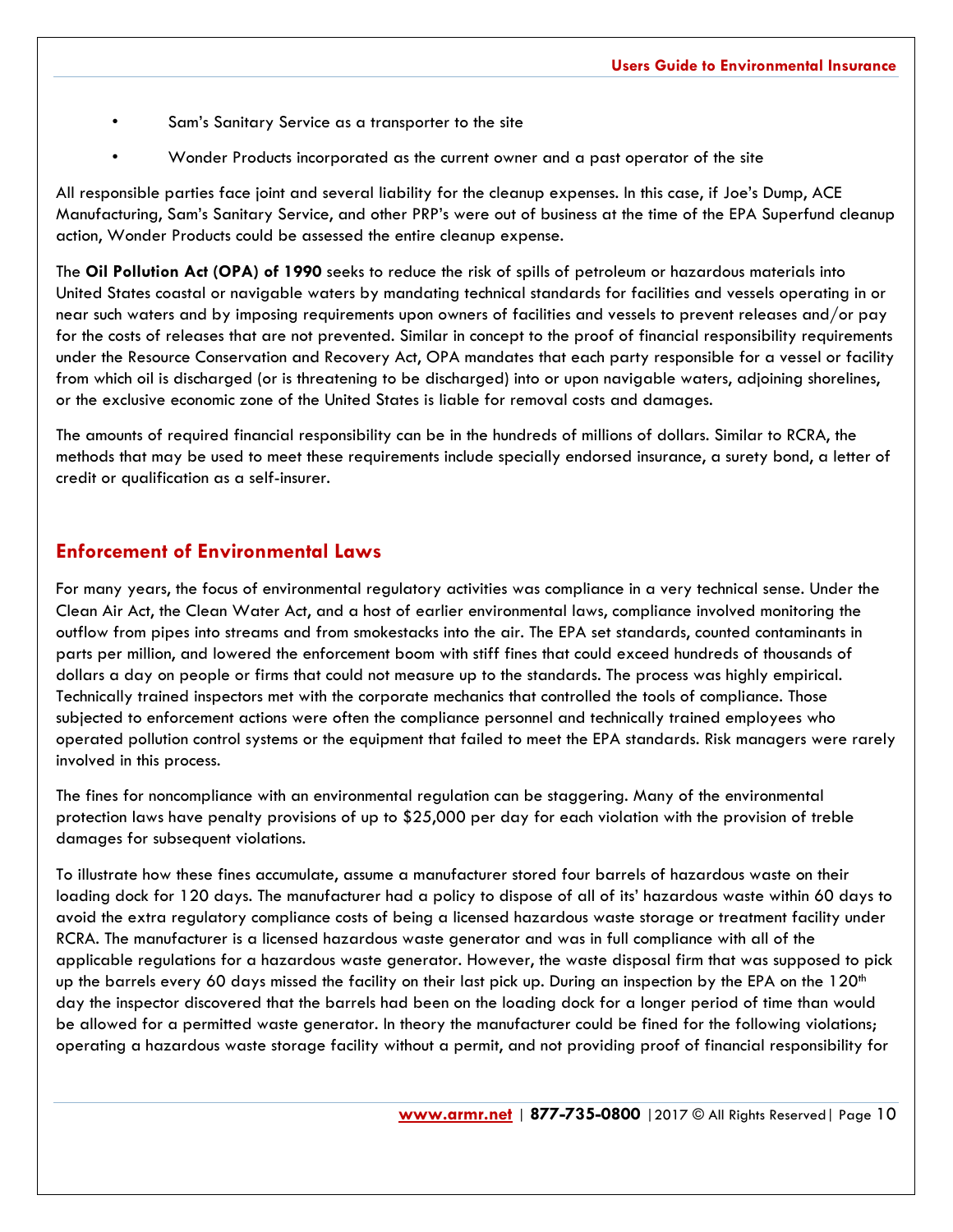a hazardous waste storage facility which would have required at least \$1,000,000 per loss and \$2,000,0000 annual aggregate of sudden and accidental pollution insurance coverage, a surety bond, letter of credit or cash in escrow. The theoretical fine could be 2 violations X \$25,000 X 120 days, which comes to \$6,000,000. Where a fine of this magnitude would never be assessed for this fact scenario, it does illustrate the potential harshness of fines.

This enforcement model has changed dramatically in recent years. Now, an evaluation of compliance not only includes a review of the physical facilities, but it also considers management systems and control of the processes that pose a threat to the environment. Such an evaluation reviews the accountability of the board of directors for environmental matters, the assignment of environmental responsibility within senior management ranks, the effective dispersion of responsibility through all levels of the organization, and the day-to-day operation of the system in controlling activities that involve hazardous materials.

Also of concern to the EPA in its compliance evaluation is the appropriate assignment of personnel and other corporate resources to environmental affairs. This includes a realistic budget for all environmental activities, including compliance with the laws.

## **Executive Accountability for Environmental Management Decisions**

A trend has developed in recent years to hold a corporation's management accountable for its strategic decisionmaking process as it relates to environmental matters. This means that the EPA and the corporation's shareholders and employees expect that certain components of a corporate environmental risk management program should be in place.

Such a program begins with a written corporate environmental policy, which is implemented by written procedures by the executives responsible for the management of day-to-day activities. This formal plan should be adequately funded to ensure that it will be successful. A reporting system provides management and the board of directors with enough information to assure that all is working as intended. When extraordinary events take place within a corporation, such as a major environmental incident or the merger with or acquisition of an organization having environmental exposures that are different from those of the acquiring company, additional expectations must be addressed.

#### *Management's Responsibility for Environmental Compliance*

One company's experience illustrates the current trend for regulators to focus on the responsibility of management in assessing environmental compliance. The corporation was involved in metal fabrication processes at thirteen plants geographically dispersed in seven states with a total workforce of more than 8,000.

At one facility, the regulators were called in when neighbors discovered hydrocarbon solvents in drinking water supplies. An inspection of the facility found that the normal practice for cleaning up trichloroethylene spills from the shop floor was to hose the material out the door and let it run into storm water drains. Further inquiry revealed that the company had only one employee assigned to environmental compliance for all thirteen manufacturing facilities.

Fines were assessed against the corporate executives and the corporation for failure to adequately provide for environmental management within the company when the hazards associated with the materials in use were widely known. The chief executive officer of the firm was given a suspended sentence and three years' probation as a first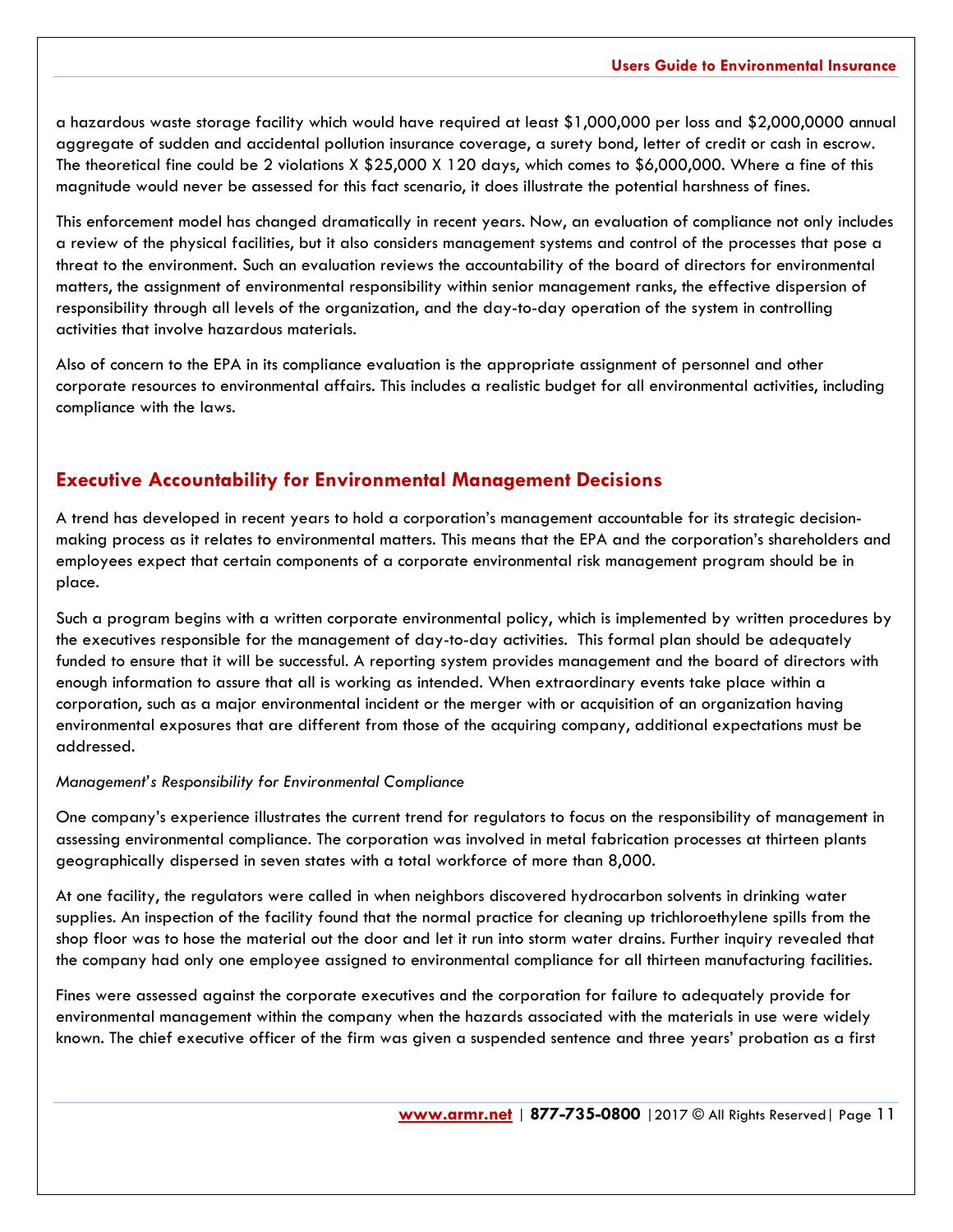offender; a result that would not occur today under the current mandatory minimum Federal Sentencing Guidelines for violations of environmental protection laws.

A shareholder suit against the officers and directors for failing to properly manage the firms' environmental matters quickly followed the environmental enforcement litigation. The shareholder suit alleged that because of the failure of senior management to develop an adequate environmental management protocol, the corporation incurred unnecessary expenses to resolve the ensuing enforcement actions.

The risk manager quickly learned how important an environment risk management program was when she was asked to provide a detailed analysis of the incident and an explanation of what insurance protection the company had for this incident and future events of a similar nature. Of course, the insurance coverage available to help pay for this costly claim was of great interest to the directors and officers of the firm. It is easy to imagine their disappointment when they were informed that pollution, and failure to maintain appropriate insurance protection exclusions in the Directors and Officers Liability policy and pollution exclusions in the General Liability and Umbrella policies, effectively eliminated any possibility of an insurance recovery to help offset the expense of the legal actions.

This case is a good example of how environmental insurance can be used as tool to help manage environmental risks, not just insure them. During the underwriting process, it is likely that the woefully inadequate environmental management protocols of this particular firm would have surfaced as an area of concern for the underwriter. Environmental underwriters are in a position to benchmark one applicant to another and are therefore able to provide useful advice on the adequacy of the environmental management systems relative to the applicants pier group. Thus the underwriting process may have given the firm an early warning that they needed to improve their environmental management efforts. Environmental insurance could have provided coverage for the clean up of the facility, potential third party claims, the shareholder suit and the cost of defending all three actions. Unfortunately for the Chairman, there would not be insurance for the jail time.

#### **Environmental Risk Management**

*As the effort to clean up contaminated sites in America gains momentum, risk managers are increasingly faced with the daunting task of effectively managing their firms' environmental impairment liability exposures. Estimates for the cost of the environmental cleanup effort at all contaminated sites in the United States range between seven hundred billion to well in excess of one trillion dollars and will take over twenty five years to complete. These figures do not include third party claims, or the future cost of industrial spills or other releases of pollutants in the environment.* 

*There is a common misconception is that environmental liability losses affect relatively few industries and a limited number of organizations within a given industry group. However, with the far-reaching cost recovery provisions of Superfund and similar state cleanup laws, the ultimate cost of environmental remediation and of liability claims will be shouldered by a relatively large number of organizations within the U.S. economy. Even banks, insurance companies and property managers have become entangled in the web of environmental liability. When the costs of environmental liability are reflected in the increased costs of products and higher insurance premiums, the ultimate price of the cleanup will be paid by society as a whole. However, from a risk management standpoint, because of the potential severity of environmental damage claims, organizations must plan for these risks if they are to survive long enough to pass these increased costs of doing business on to their customers. To implement such a plan, managers must develop effective environmental risk management programs that include adequate funding and support from corporate management.*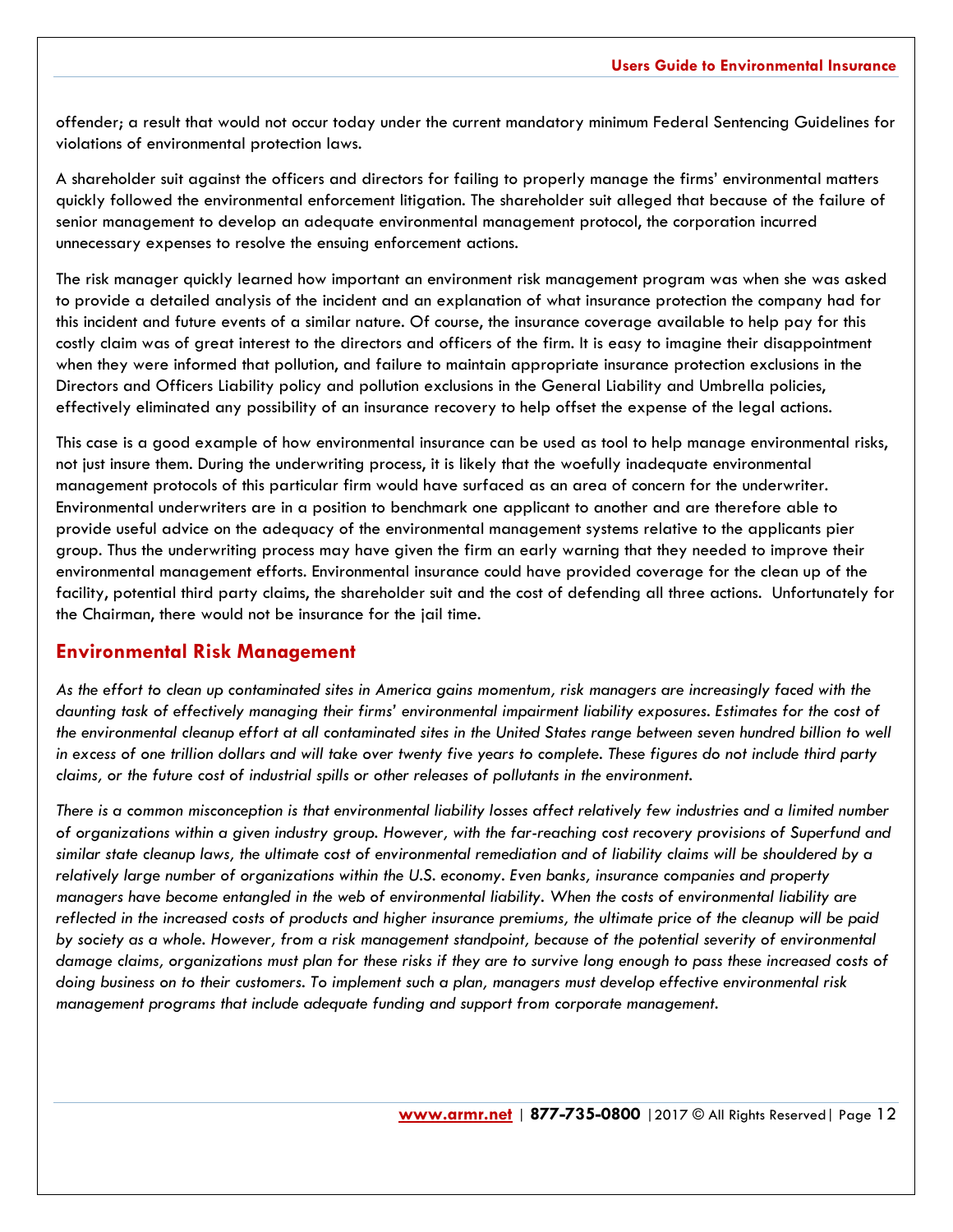#### **THE ENVIRONMENTAL RISK ASSESSMENT PROCESS**

*A three-step environmental risk assessment process forms the cornerstone of risk identification in the development of an environmental risk management strategy. The first step in the process is to identify what materials are present, the quantities of those materials and the potentially harmful properties of the materials at the locations in question. The second step is to identify the potential environmental routes that those materials could take if there was a release from the facility. Air, ground water, surface water or sewers are all examples of environmental routes that contaminants can follow. The third step is to identify the target populations of living things that could be affected if those materials followed those routes, to the populations in question. When developing an environmental risk assessment it should be kept in mind that a material does not need to be hazardous or a waste to create an environmental impairment liability loss exposure.* 

*Risk managers should be aware that non-hazardous materials in sufficient quantities could create environmental losses if they are released into the environment. An actual case in point was a fire at food storage warehouse. The warehouse was filled with processed cheese and butter, which promptly melted in the fire and ran into the sewer system. Vast quantities of solidified cheese, clogging a sewer system creates a chain of associated claims and expenses. These would include including business interruption claims from neighbors who also cannot use the sewers until the are cleaned up, and extra expenses from the sewage treatment plant which was put in violation of their Clean Water Act discharge permits. Depending on the actual fact situations in a particular claim and the actual language of the pollution exclusions on the warehouse owner's insurance policies these claims may have been subject to pollution exclusions.* 

*Other actual environmental claims include chlorine releases at a swimming pool, spilling a large quantity of milk in a stream, creating fog that interfered with traffic on a highway and pumping water out of a river to make snow for a ski hill. It is important to note that environmental claims encompass a broad spectrum of potential contaminants.*

*It is also important to note that the pollution exclusions that will be discussed later in this chapter are not dependent on a material being either hazardous or a waste to fall under the exclusionary language of a "pollutant". Practitioners developing environmental risk management strategies should expand their thinking beyond "hazardous waste".*

#### **Characteristics of Environmental Loss Exposures**

*Environmental loss exposures have some unique characteristics that must be considered when developing a plan to manage them. Many environmental loss exposures are difficult to identify because they arise from activities that were conducted many years in the past; or may be created by extremely small quantities of hazardous substances that are difficult to detect or measure. In the case of the food warehouse example above, some environmental loss exposures are outside the scope of traditional thinking.* 

*Environmental loss exposures tend to elude many traditional exposure identification methods. For example, reviewing summaries of historical losses may not contain any information on potential future environmental claims. Physical inspections of facilities do not always reveal possible causes of environmental damage that may be buried underground or other wise hidden from view. Even a review of the accounting statements and the historical business records may contain little or no information on the environmentally related activities of the organization.*

*Establishing the time, place, and amount of an environmental loss presents another challenge. There is often no direct*  cause-and-effect relationship between a release of pollutants and the actual damages incurred. The link between the *exposure to a substance and the measurable injury is usually difficult to determine because of the long latency period of*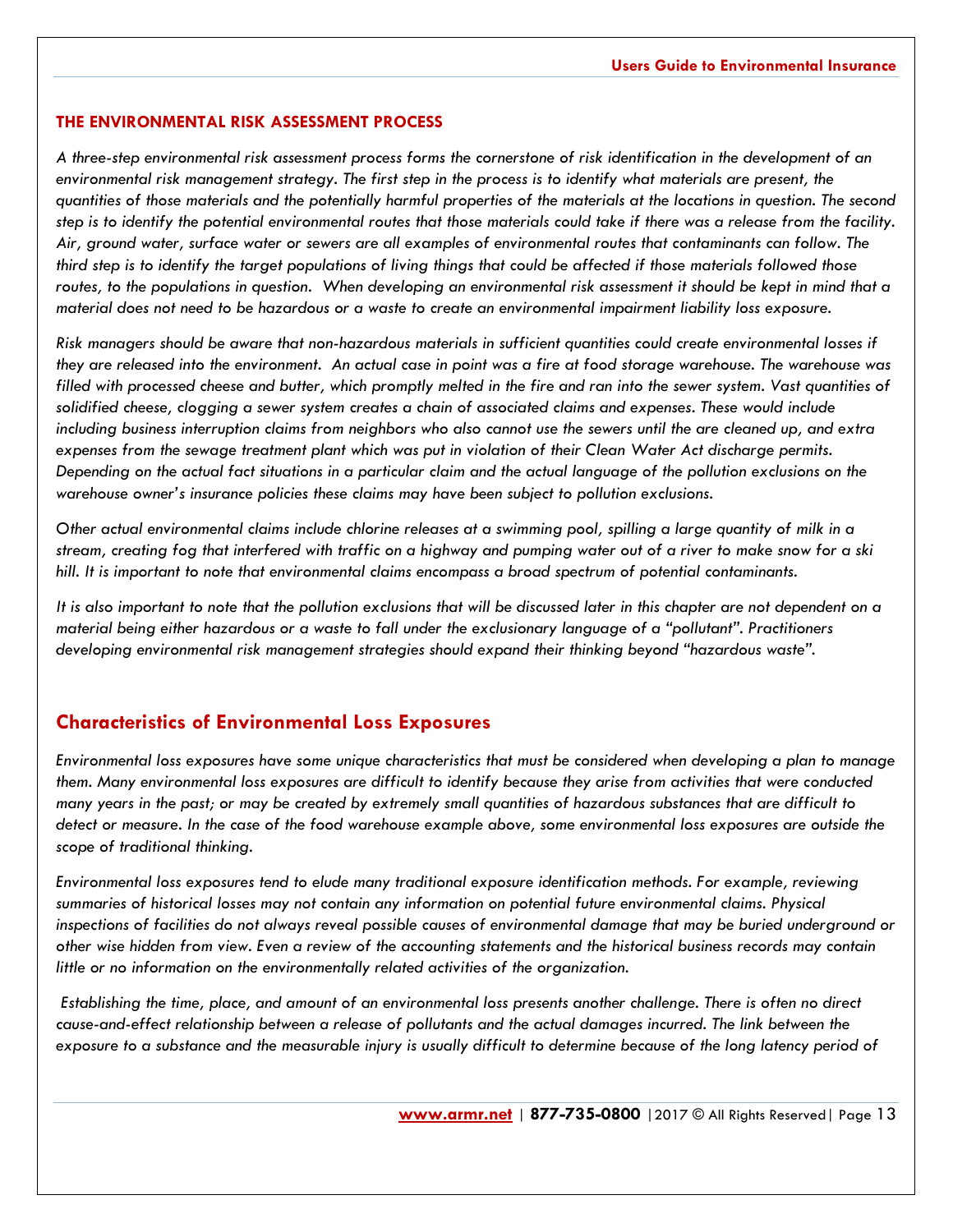*some injuries or diseases associated with toxic exposures. In other cases the minute quantities of contaminants that are alleged to have caused the harm are difficult to measure. The absence of a direct and verifiable causal link between exposure to a substance and being injured may create a claim for a perceived, rather than real exposure to a toxic material or a claim for fear of future manifestation of an injury due to an actual exposure.*

*These factors combined, make the amount of the loss difficult to measure at a particular point in time.*

*Environmental losses are often expensive. Most environmental remediation laws are funded in accordance with a "let the polluter pay" funding concept. Under these laws, organizations and individuals can be retroactively liable, without fault, to pay for bodily injury, property damage, cleanup expenses, and natural resource damages. There is also a danger that courts will award multiplied damages, fines, and criminal prosecution under these laws. Environmental remediations under these laws tend to be expensive. The average cost to clean up a Superfund National Priority List site is \$30 million. The average cost to clean up a leaking underground storage tank is \$150,000. The Exxon Valdez oil spill in Alaska is reported to have cost in excess of \$3 billion in cleanup costs and \$1 billion in third-party claims.*

*Another challenging aspect of environmental losses is that advances in technology can change the exposure to loss. As detection equipment is developed that can measure smaller quantities of contaminants, the loss exposure increases. For example, if current state-of-the-art equipment can measure concentrations of contaminants only to ten parts per million, a new machine with detection capabilities of ten parts per billion would change the detection threshold a thousand fold. In a cleanup project in which the goal is to achieve "non-detect" levels of a particular contaminant, a change in measuring technology could dramatically change the costs of the cleanup. Or in the case of bodily injury claims for exposure to a toxic or hazardous substance, advances in measurement technology can increase the number of claimants.*

*The final unique aspect to environmental damage claims is that the amount of the loss can increase exponentially over time as the contamination migrates farther from its source. To appreciate this phenomenon it helps to envision a leaking underground storage tank. If the leak is discovered on the first day, the remediation could be as simple as removing the tank and one shovel full of contaminated soil. If however the leak is not discovered until after the material has gotten into the ground water, the remediation could take more than twenty-five years to complete.*

## **Overcoming the Difficulties in Managing Environmental Exposures**

*Because most managers are not environmental scientists or lawyers, environmental exposure identification presents a new challenge. After the passage of more than twenty years of dealing with environmental laws and the hazards of working around toxic materials, many environmental exposures still have not been adequately identified or evaluated. This presents a significant risk management challenge since loss exposures that have not been identified and inventoried cannot be effectively managed.* 

*The difficulty of identifying environmental exposures can sometimes be overcome by the effective use of internal and external resources. Environmental compliance personnel are often familiar with the laws that apply to the operations of the firm. Legal counsel is another source of expertise with respect to the regulatory risks that an organization must address. Operational personnel who work with hazardous materials on a daily basis are usually familiar with those that are toxic and the risks associated with their use. Environmental consultants can also be used to assist in the identification of environmental exposures, through independent audits or as part of an internal/external environmental audit team.*

*To effectively manage environmental loss exposures, the risk manager should attempt to distinguish between exposures stemming from prior activities and those from ongoing and future operations. Obviously, a lesser number of risk*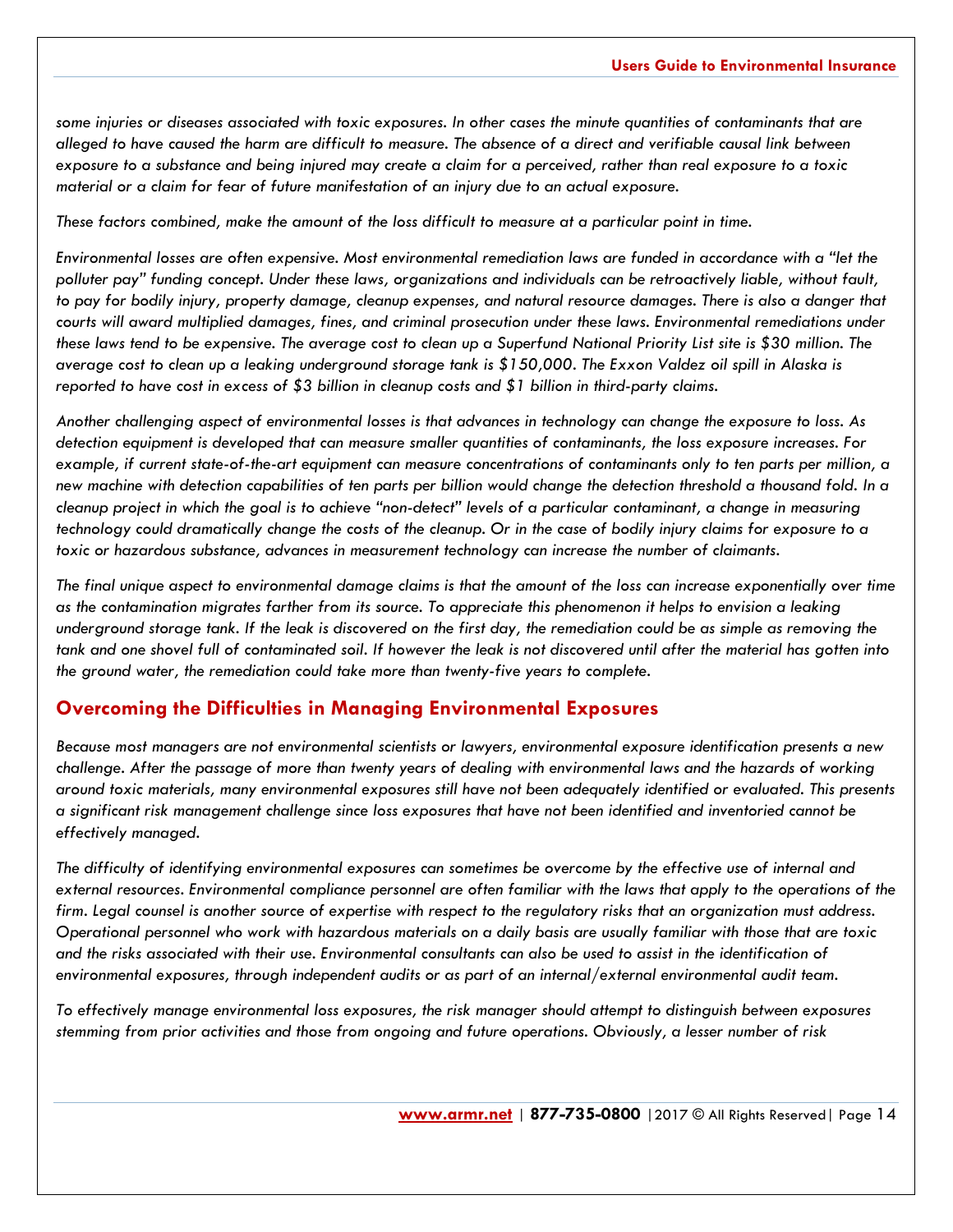*management options are available if the activity that created the exposure has already been conducted. For example, a firm that has been designated a responsible party in a Superfund cleanup action cannot prevent that loss from occurring.* 

*Risk managers can, however, formulate effective strategies for dealing with the environmental liability exposures associated with past activities of the entity. Here is where exposure identification continues to be important in the overall risk management program. With limited exceptions it will be less expensive to preempt third party intervention in environmental matters. Risk managers should attempt to identify the "skeletons in the closet" and address as many of the environmental exposures as possible before having to answer to a regulatory body, citizens' action committee, class action suit, or third-party claim.*

*If an environmental problem can be identified and corrected, the risk manager may have the opportunity to prevent all or part of a liability loss from occurring. For example, leaking barrels of toxic waste material may have already caused contamination that requires a cleanup, but perhaps their prompt removal will prevent contamination of groundwater and possible third-party bodily injury claims. Such action can be considered a risk control measure-that is, preventing a small loss from turning into a larger one.*

## **Risk Financing**

Most organizations have one or more liability insurance coverage's to protect themselves against various types of liability claims. However, general liability policies, auto policies, and most other types of liability policies exclude some or all claims for injury or damage resulting from pollution, including the cost of cleaning up released pollutants. Most commercial property insurance policies provide coverage for cleanup of pollutants, if the loss is caused by an insured peril and the clean-up is limited to the insured property. However this coverage is often subject to low sub limits that would provide little relief for a substantial pollution incident. Those who wish to insure environmental loss exposures must therefore understand how each of the insurance policies in the portfolio will respond to certain pollution related losses. Pollution liability loss exposures that are not covered by an organization's traditional liability policies can be covered either purchasing pollution coverage extensions on the traditional policies or through the purchase an appropriate form of environmental liability insurance.

## **1970 Exclusion in CGL Policy**

Environmental awareness in the late 1960s prompted insurers in 1970 to introduce a pollution exclusion endorsement for use with the comprehensive general liability policy and other commercial liability policies. The exclusion, which was later incorporated in the 1973 CGL policy form, was expressed in the following language:

This insurance does not apply to bodily injury or property damage arising out of the discharge, dispersal, release or escape of smoke, vapor, soot, fumes, acids, alkalis, toxic chemicals, liquids or gases, waste materials or other irritants, contaminants or pollutants into or upon the land, the atmosphere or any water course or body of water; but this exclusion does not apply if such discharge, dispersal, release or escape is sudden and accidental.

Because the exclusion reinstated coverage for claims that resulted from a "sudden and accidental" release of pollutants (thus implying that only gradual releases were excluded), it was often referred to as the "gradual pollution exclusion" even though it did not use the word "gradual" anywhere in the exclusionary language. This exclusion remained in the standard CGL policy form until ISO introduced the commercial general liability coverage forms in 1986.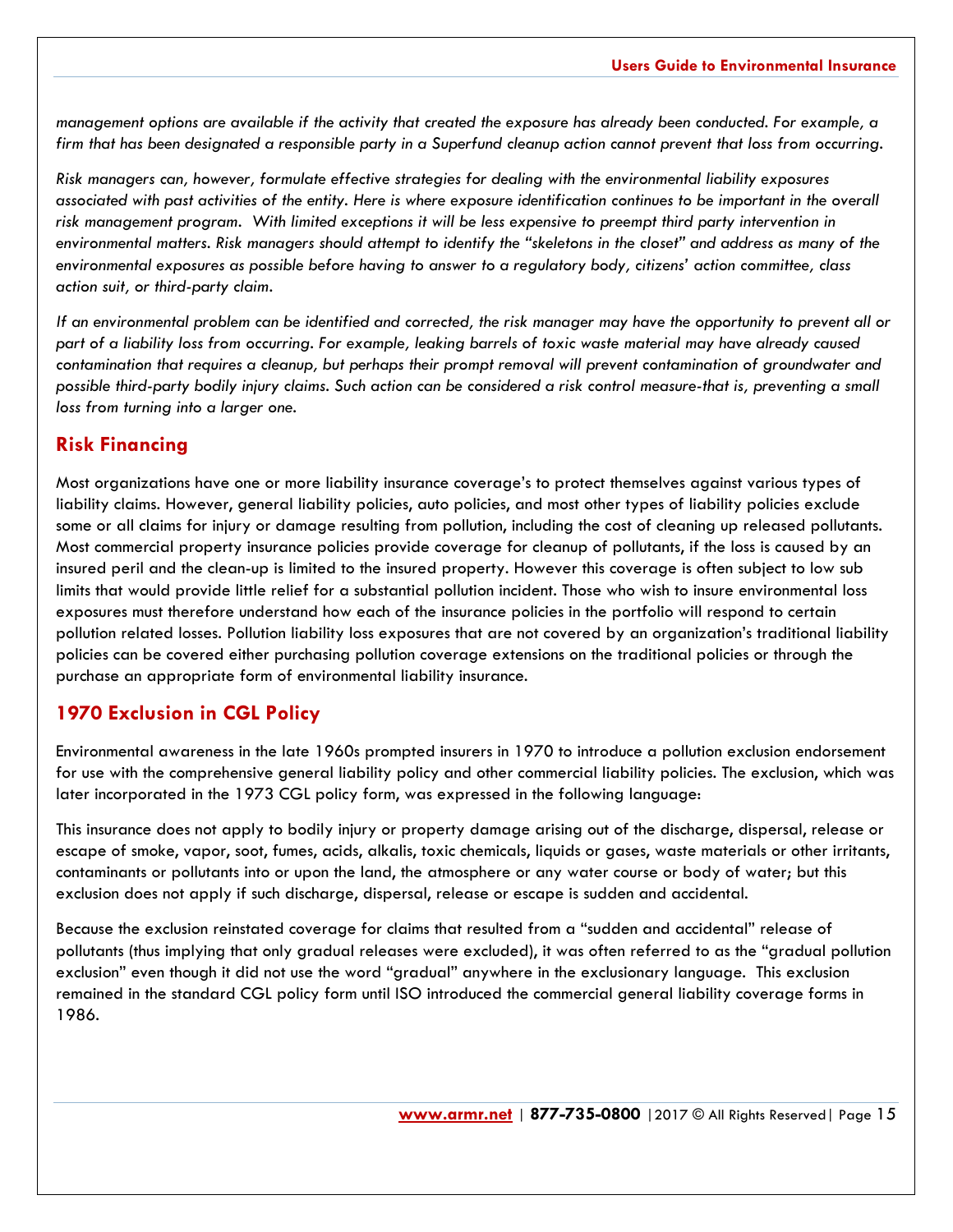The gradual pollution exclusion in occurrence-based comprehensive general liability policies became a problem for the insurance industry in the early 1980s. The passage of the Superfund legislation with its "polluter pays" funding mechanism created retroactive, strict liability for large groups of PRP's. As the PRP's received their cost recovery letters from the government beginning in 1982, some of them submitted claims to their general liability insurers, asserting that the letters were a demand for money or damages as a result of property damage and were therefore a covered claim under general liability policies. While coverage disputes continue to surround these claims, the flood of new claims in the early years of Superfund caught the insurance industry's attention.

By the mid-1980s, courts had accepted legal theories that enabled a policy holder to recover damages under any liability policies that were in effect during the time the claimant was exposed to the hazardous substance, while the hazardous substance was residing in the claimant's body, and when a resulting disease was manifested. The courts' decisions to cumulate policy limits over many policy years (this is commonly referred to as the triple trigger theory) greatly expanded insurers' exposures to environmental claims because (1) comprehensive general liability policies did not have pollution exclusions before 1970, (2) the policy aggregate limits typically did not apply to premises and operations claims before 1986, and (3) the phrase "sudden and accidental" in the 1970 pollution exclusion was not defined in the policy. The combination of new loss exposures with the passage of Superfund, and these coverage issues spurred the insurance industry to move quickly in 1986 to introduce new pollution exclusions in commercial insurance policies.

#### Environmental Claim Under Pre-1986 CGL Policy

To understand the possible exposures of CGL insurers for environmental damage claims, assume that ACE\* Corporation used the Alpha and Beta waste disposal sites from 1960 to 1982, when the EPA under Superfund closed both sites. ACE Corporation had purchased on a annual basis a Comprehensive General Liability policy from the Ultimate Insurance Company from 1960 to 1982 with limits of liability of \$1,000,000 per occurrence and a \$1,000,000 annual aggregate for products and completed operations.

In 1982, ACE received a cost recovery letter from the EPA seeking to be reimbursed for the cleanup costs of \$22,000,000 at each disposal site for a total cost of \$44,000,000. Theoretically, Ultimate Insurance Company could be exposed to all \$44,000,000 in claims under the expired \$1,000,000 per occurrence limit Comprehensive General Liability policies. Since the insurance policies that Ultimate Insurance Company contained pollution exclusions and the amount of the claim is substantial it is likely that the claim and coverage determination would be handled in a courtroom.

Ultimate Insurance Company would argue in court (1) that only one policy should apply (the 1982 policy year), (2) that a leaking disposal site claim should be excluded because the pollution was not sudden and accidental, and (3) that damage to the insured site should be excluded. However, ACE Corporation would argue (1) that prior to 1970, the policy had no pollution exclusion, (2) that the words "sudden" and "accidental" are ambiguous in the policies and those words should therefore be interpreted to mean "unexpected" and "unintended," and (3) that since the unexpected and unintended pollution took place over twenty-two years (from 1960 to 1982), each policy year should provide a per occurrence limit, at each site, to address the government's \$44,000,000 demand.

Variations of the facts detailed in this case have been litigated in the U.S. courts for more than a decade, with the insured's and insurers prevailing in a roughly equal number of cases. Although the 1973 Comprehensive General Liability policy form is no longer available for purchase, it is important to have an appreciation of the loss history of environmental claims the pollution exclusion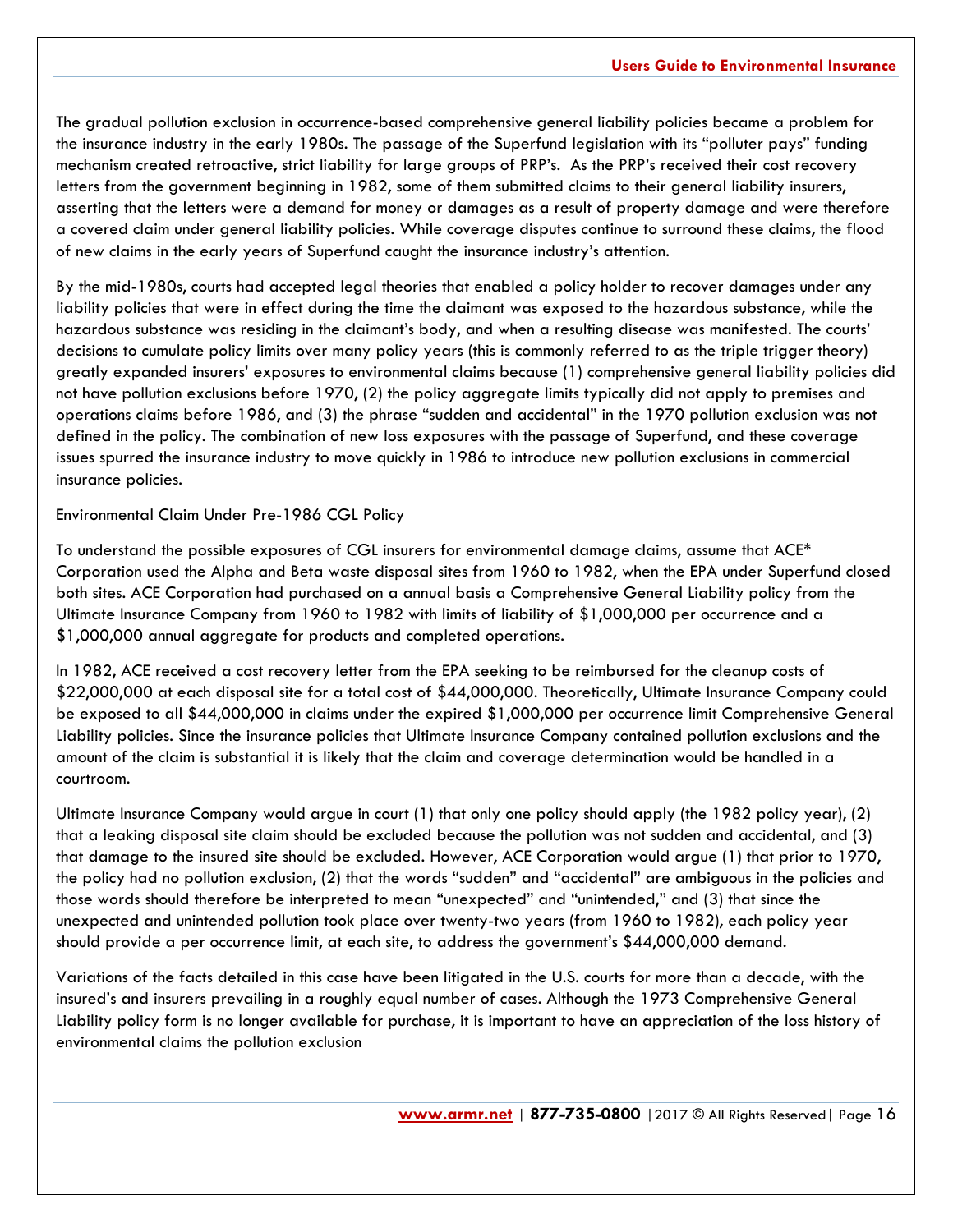## *Pollution Exclusion in 1986 and Subsequent CGL Policies*

The insurance industry's exposure to environmental damage claims and long-tail products liability claims was largely responsible for the redrafting of the Comprehensive General Liability policy into the Commercial General Liability policy, which was introduced in many states in 1986. The two most significant changes in the policy regarding environmental damage claims were the addition of a general aggregate limit (to avoid the stacking of limits over multiple policy years as detailed in the previous example) and the rewriting of the pollution exclusion to make it more effective at barring coverage for claims arising from the release of contaminants.

The 1986 and 1997 policy forms do have these common characteristics within the pollution exclusions. The pollution exclusions effectively eliminate all coverage for pollution claims arising from the insured's premises, waste streams, or from disposal sites. They also exclude bodily injury, property damage, and cleanup costs when the insured is a contractor and either brings the pollutant onto the site or is involved in operations that are testing for, monitoring, removing, or remediating contamination.

The 1997 ISO CGL policy form makes further advances in clarifying the intent of underwriters to cover some losses created by releases of pollutants. Specifically, coverage for clean-up expenses that may be incurred as a result of products and completed operations losses was added to the 1977 form.

Since individual general liability policies can vary a great deal on their treatment of environmental claims, based on which version of the policy is used and how it has been endorsed, it is very important for the practitioner to carefully match the coverage needs of the insured (based on the environmental risk assessment discussed above) and the coverage provided by the various insurance forms in the organizations' insurance portfolio.

A word of caution is warranted at this point. If the risk assessment identifies environmental loss exposures and the practitioner is reading between the lines of a pollution exclusion or exclusions to determine were the insurance coverage may be for a particular loss scenario, it would be easy to become very disappointed with the insurance recoverable in the event of an actual loss. For example, in order to have coverage under the general liability policy for an environmental claim, a specific fact scenario would have to trigger coverage under the insuring agreement and not be excluded under the pollution exclusion. In any given case, a slight change in the facts surrounding the event that lead to the loss can create a completely different coverage determination.

As a general rule, if a policy contains an exclusion referred to in the insurance industry as an "Absolute" or "Total pollution exclusion, it is safer to assume the literal meaning of those words when designing an insurance program for an organization. In the event of an actual environmental loss, it is much better for the insured to be pleasantly surprised by discovering the "Absolute Pollution Exclusion" did not absolutely exclude all coverage for the fact scenario of the loss, than it is to discover that the language of the pollution exclusion was give the name "Absolute" for a reason. Due to the nebulous nature of the pollution coverage remaining within in the context of a pollution exclusion, it usually better to address environmental loss exposures with specialized environmental insurances that incorporate a broad coverage grant for environmental claims in the insuring agreements than it is to read between the lines of pollution exclusions looking for the remaining coverage.

Despite ISO's effort to clarify the intent of the exclusion with several revisions since 1986, and a significant change in the 1997 policy form, the pollution exclusion still creates confusion for practitioners. One problem is that exclusion (f.) which appears in both the 1986 and 1997 commercial General Liability policy form is widely referred to in the insurance industry as the "absolute pollution exclusion" even though it does not contain the word "absolute" and does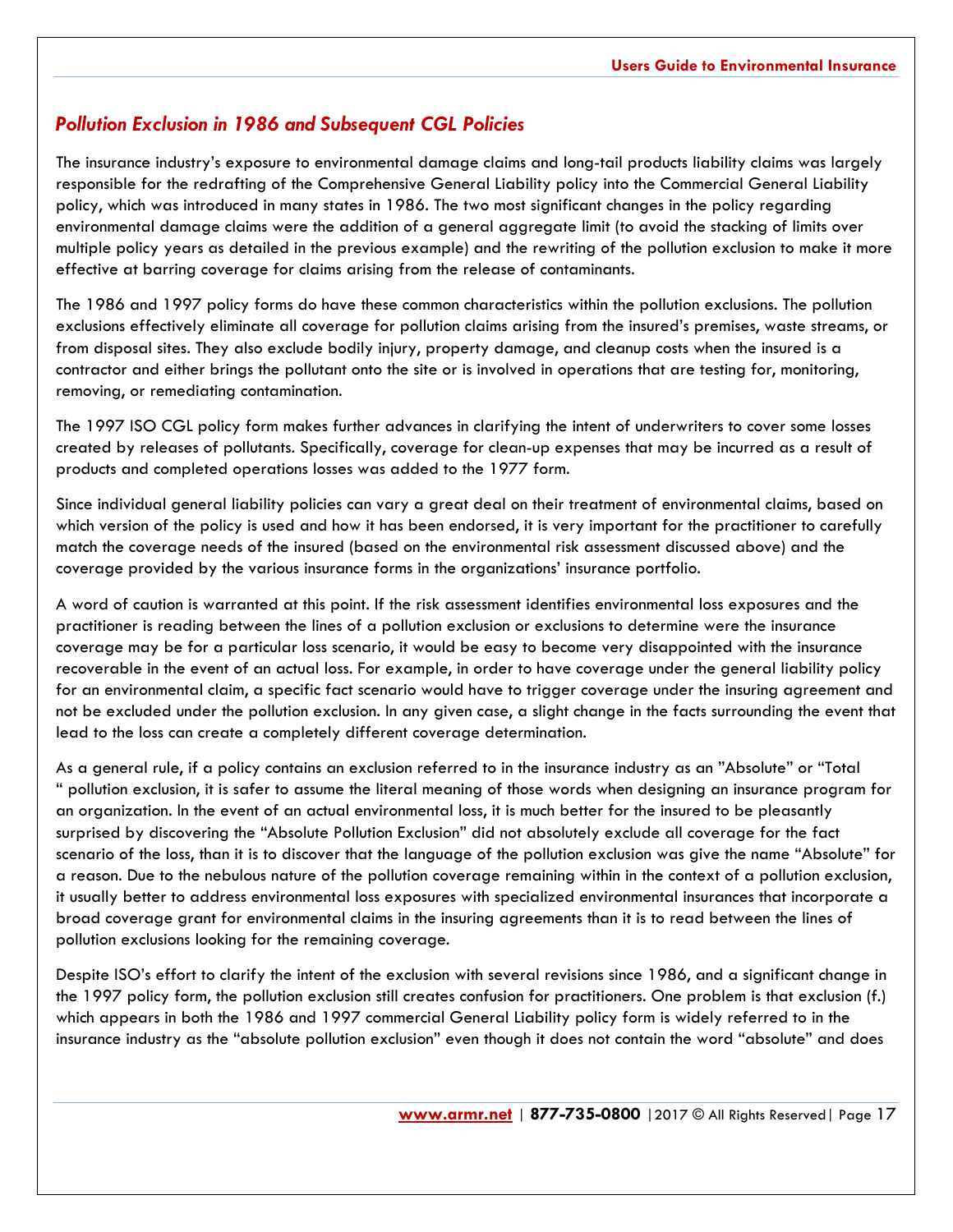not absolutely exclude all pollution claims. Theoretically, the pollution exclusion in the commercial general liability policy does not eliminate coverage for pollution-related claims arising from the products and completed operations hazard.

However, the 1986 version excludes coverage for cleanup costs separately even for claims that arise from products or completed operations. Excluding all environmental clean-up expenses significantly limited the coverage provided under the General Liability policy for products and completed operations claims that included an element of environmental damage in them. The 1997 policy form corrects some of these coverage gaps in the 1986 policy form by adding back coverage for clean-up expenses for products and completed operations claims.

The introduction of the new 1997 policy form and a host of new pollution coverage endorsements for it gives practitioners more tools to address the coverage needs of an organization. A few of the limited coverage extensions for pollution include endorsements that name "Designated Pollutants", "Named Perils", or "Short Term Pollution Events" as limited exceptions to the provisions of the pollution exclusion, Unfortunately for practitioners, a series of partial fixes adds to the complexity of designing an effective insurance program for an organization. Particular attention should be paid to which version of the policy form is being utilized since there can be significant coverage differentials for pollution claims between the 1986 and 1997 policy forms.

To give underwriters an additional tool to eliminate pollution claims under CGL policies, a "total pollution exclusion" endorsement was introduced in 1986. Unlike the standard pollution exclusion in the policy form, which does not exclude all pollution liability claims, the total pollution exclusion attempts to eliminate any potential coverage for pollution liability claims from the CGL policy, including those arising from the insured's products or completed operations. For practitioners these exclusions are relatively easy to identify since the word "Total" actually appears in the title of the endorsement. There are endorsements available that make the "total" pollution exclusion less total, with exceptions for "Hostile Fire" and/or "Building and Heating Equipment". Even more caution needs to be utilized when structuring an insurance program that anticipates coverage for pollution related losses when a "Total Pollution" exclusion is attached to the policy, even those with exceptions will have coverage gaps.

The widespread use of the regular CGL pollution exclusion and the total pollution exclusion in CGL policies has protected insurers from many of the claims that arose under earlier forms. Although the standard pollution exclusion (f.) does provide limited coverage for bodily injury or property damage claims arising under the products-completed operations hazard, this coverage has not led to frequent claims against underwriters by insured's attempting to broaden the pollution coverage available under the CGL policy. There are even fewer challenges to the exclusion of pollution claims under the total pollution exclusion endorsements. The majority of cases seeking to find pollution coverage under the 1986 and later editions of the CGL policy have been unsuccessful.

#### *Environmental Claim Coverage Under A 1986 CGL Policy and A 1997 CGL Policy*

A company that manufactured and installed fuel tanks for emergency generators was insured under a standard ISO commercial general liability policy that included the 1996 wording of the pollution exclusion. Products and completed operations of the insured were covered by this policy. A tank that the company manufactured and installed last year leaked, resulting in a release of diesel fuel inside the customer's warehouse building. Stock was damaged by contamination, and two employees of the customer were injured by inhaling fumes. The diesel fuel seeped through a floor drain into soil where it had to be cleaned up in accordance with an order by state environmental officials. The insured received a claim for the following amounts:

a. Tank replacement \$ 6,500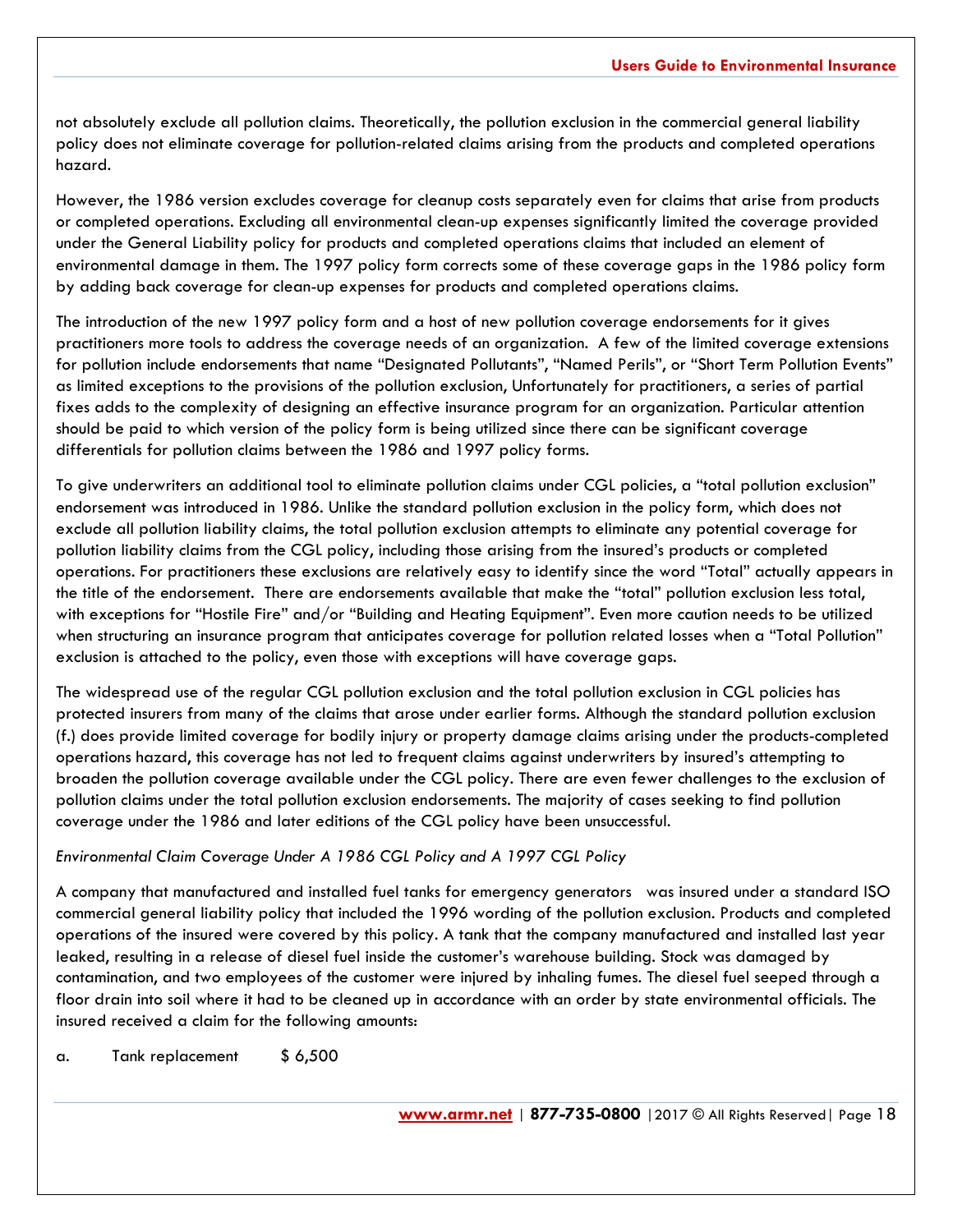- b. Lost fuel \$150
- c. Stock damage \$15,000
- d. Customers Employee s \$25,000
- e. Cleanup of spill \$75,000

**Question:** Which parts of this claim will be allowed under the CGL policy?

#### **Answer: 1986 Policy Form**

- a. The damage to the product itself (the tank) is excluded by exclusion k (damage to your product).
- b. The policy will pay for the lost fuel.
- c. The pollution exclusion does not exclude coverage for the property damage claim for damage to or destruction of the warehouse stock arising from a release of pollutants (read carefully the four subparts of part (1) of the exclusion).
- d. Similarly, the pollution exclusion does not exclude bodily injury resulting from exposure to pollutants released because of failure of the insured's products.
- e. In the 1986 form, the cost of cleanup is **excluded** by part (2) of the absolute pollution exclusion, even though these costs are the result of a release of contaminants caused by a failure of the insured's products and/or completed operations. Cleaning up spilled fuel is a regulatory requirement and is therefore excluded from coverage.

#### **Answer: 1997 Policy Form**

a.-d. Same as above

e. Clean up costs could be covered as long as they are considered "property damage" within the terms of the policy.

## **Pollution Exclusions in Other Liability Policies**

The new environmental protection regulations in the late 70's lead to a flood of pollution claims under other liability and even first party property insurance policies.

This was particularly true for automobile liability policies, since the release of hazardous materials from vehicles was a relatively common occurrence. With new environmental laws, releases of hazardous materials that were being transported as cargo or even of fuels that the vehicle carried for its own power became much more expensive to clean up. Emergency response requirements meant that special teams equipped to manage spills of toxic materials were required for a release of any hazardous substance. Treatment and disposal of the materials that were picked up also became much more expensive. Third parties, aware of the potential for toxic injuries, were also more likely to bring claims for bodily injury or property damage or both when hazardous materials had been released as a result of a vehicle accident. When the new absolute pollution exclusion was added to the commercial general liability policy in 1986, a more restrictive pollution exclusion was added to commercial auto policies.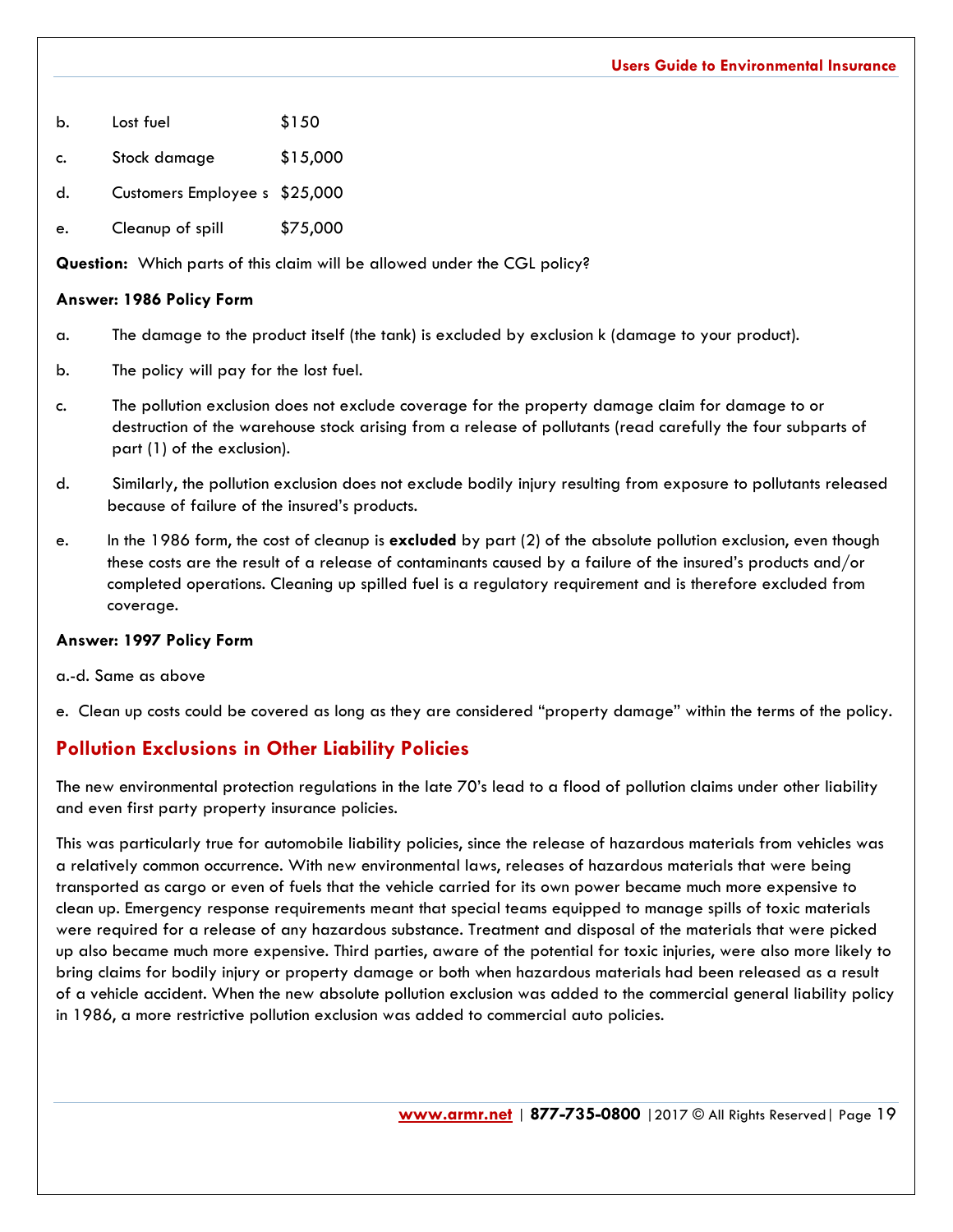In the mid-1980s, pollution exclusions were also added to professional errors and omissions liability policies for architects, engineers, consultants, and other professionals, as well as directors and officers' liability policies. The worsening loss experience in CGL and auto liability policies often resulted in a secondary claim against a design professional, manufacturer, or other party that was alleged to have been responsible for or shared the blame with the owner of a site or vehicle from which contaminants were released.

Similarly, corporate executives found that they were being held responsible for poor management of hazardous materials on the part of their corporations, and suits alleging their fault were filed by shareholders and other parties seeking to recover the loss of value of their investments following a major environmental incident or the discovery of the organization's involvement in historical activities that made it a PRP under Superfund or similar state strict liability statutes. Unlike the pollution exclusions found in the CGL and commercial auto policies, the exclusions incorporated into E&O and D&O policies were intended to exclude all pollution-related claims. With some exceptions, courts have upheld the exclusion of pollution claims under E&O and D&O policies written since the mid-1980s in the majority of cases.

Directors and Officers policies actually have three exclusions that have a bearing on environmental damage claims. The first could be described as a total pollution exclusion. The second exclusion is for bodily injury and property damage claims and the third exclusion is for claims that arise from failing to maintain adequate insurance on the firm. Interestingly, an adequate EIL policy fills the coverage gap created by all three exclusions in the D&O policy. Directors and Officers of the firm are automatically named insured's in most EIL policies. With adequate coverage for environmental claims, the root cause of D&O claims for poor environmental management could essentially be eliminated.

## **Common Pollution Coverage Extensions in Standard Liability Forms**

With the introduction of more restrictive pollution exclusions in commercial general liability and other policies, it is now often necessary to add pollution coverage endorsements to general liability forms or to purchase environmental liability insurance if pollution liability claims are to be insured. As was briefly mentioned in the previous section, ISO now offers a series of endorsements to tailor the pollution exclusion on the CGL policy to add back limited Bodily Injury and Property Damage coverage for certain causes or types of pollution claims. These endorsements include exceptions to the pollution exclusion for named perils, short-term pollution events; certain designated pollutants or installed building heating equipment. Individual insurance companies have also filed a number if coverage extensions for exceptions to the general liability pollution exclusion to offer their customers.

These coverage extensions have a few common characteristics. The first is that they do make the "Absolute "pollution exclusion in the General Liability policy less absolute. The second common trait is that they all still deal with the exclusion section of the general liability policy; they do not add a coverage grant for environmental clean-up or environmental restoration expenses (which may or may not fall within the definition of "Property Damage" in the policy).

Coverage extensions to a General Liability policy do not turn a GL policy into an EIL policy. A more accurate way to refer to a CGL policy that has been endorsed to grant an exception to the pollution exclusion would be, General Liability insurance with a limited exception for pollution losses. Unfortunately there is a tendency in the insurance industry and the press to refer to the environmental coverage that may be incorporated into General Liability and other policy forms as "environmental insurance". This lack of specificity has led to a great deal of confusion over the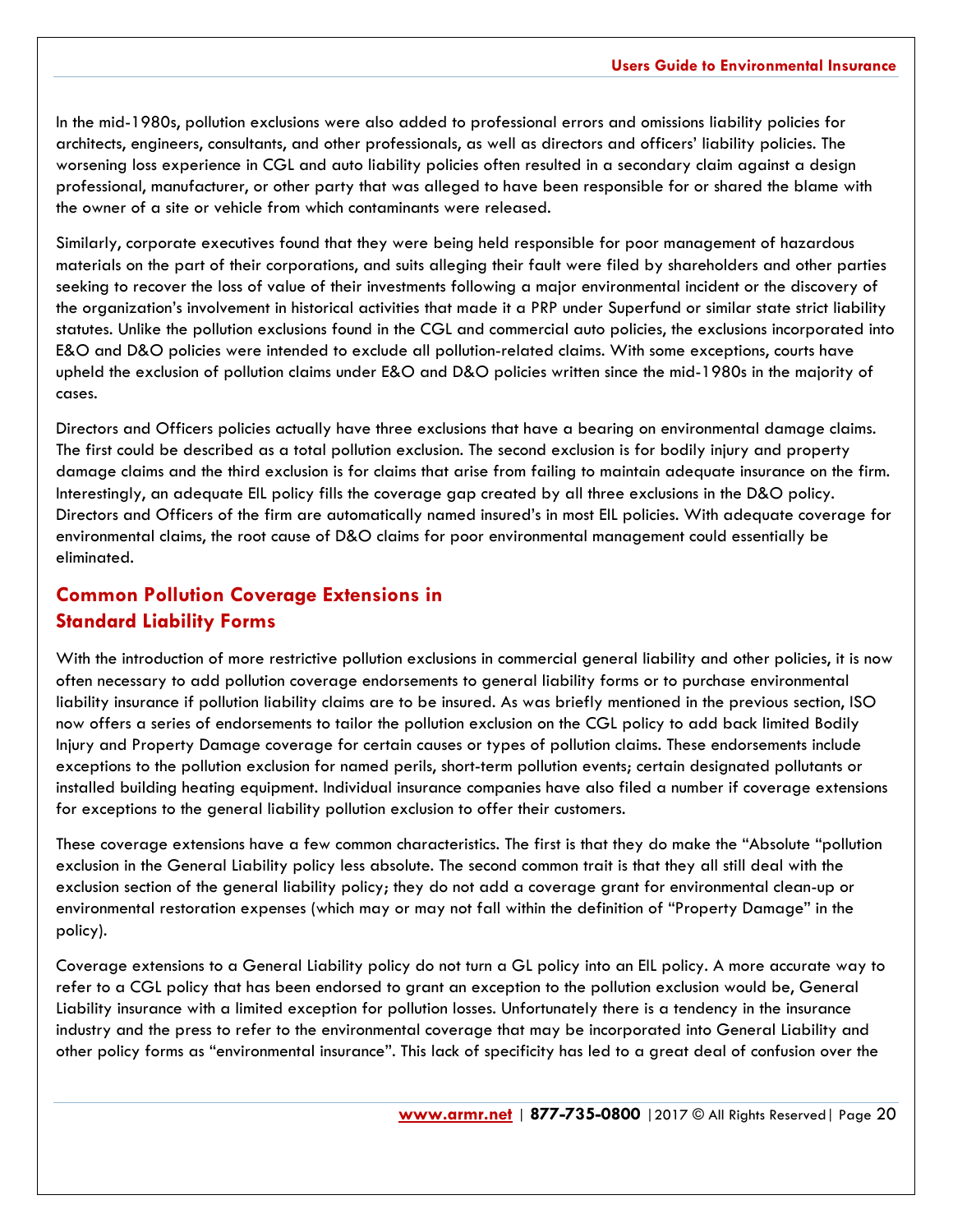years, resulting in many uncovered claims and a healthy policyholder's plaintiffs' bar. A more accurate referencing of what "environmental insurance" is could eliminate much of confusion and disappointment. For the purposes of this chapter, "environmental insurance" specifically provides coverage for pollution related losses, usually by adding environmental restoration or clean up to coverage to the coverage grant. An insurance policy that only refers to pollution related issues in the exclusion section of the policy form should not be confused with "environmental insurance".

For practitioners designing environmental insurance programs for specific insured's a couple of rules of thumb should help. The first rule is, if coverage is available by endorsement as an exception to the pollution exclusion in the general liability policy, buy it. In general, some coverage is better than no coverage and the endorsements tend to be very inexpensive or even free. The second rule is compare the coverage provided by the endorsed general liability policy, and the corresponding coverage gaps, to the coverage provided by the appropriate environmental impairment liability policy. This is usually a very enlightening exercise, especially if the coverage review is conducted with the benefit of an environmental risk assessment for the insured. Many insurance buyers are surprised to see the cover gaps for environmental claims that even an endorsed CGL policy leaves.

Most general liability insurers have been reluctant to offer any significant pollution coverage in the CGL form, often because of restrictions against such coverage in their own reinsurance programs. In contrast, auto liability insurers more commonly provide pollution coverage for insured's that require the protection.

U.S. Department of Transportation regulations under The Motor Carrier Act, require that vehicles carrying Class A or B explosives, poisonous gases, or bulk quantities (defined as a load weighing more than 3,500 gallons of water) of hazardous materials demonstrate financial responsibility for bodily injury, property damage and environmental restoration, with limits of \$5 million per occurrence. Consequently, that limit is most often selected for pollution liability coverage by firms that transport hazardous materials or wastes. Transporters moving smaller quantities of hazardous materials, including oil, may have lower limits than those required for bulk transporters. These transporters usually select a limit of \$1 million per occurrence. The business auto policy is commonly modified by the MCS 90 endorsement (which adds environmental restoration coverage) and the ISO endorsement CA 99 48 to add the pollution coverage to the Commercial Auto policy.

Many Professional Errors and Omissions liability policies for engineers, architects, consultants, and others are modified for firms that need coverage for environmental exposures by deleting the pollution exclusion in its entirety. Unlike general liability or auto policies, there is no standard form used by the insurance industry to write professional E&O coverage. Many of the policies offered in the marketplace are similar, but no two are exactly alike. This makes the comparative analysis of coverage extremely difficult for both the insured professional organization and for the entity that is employing the professional. Organizations that are hiring professional environmental services, should carefully prepare a set of insurance specifications that must be met by the engineer or consultant.

The pollution exclusion that is typically incorporated in the D&O liability policies removes all coverage for pollutionrelated claims brought against executives of the firm or against the entity itself. When underwriters are willing to modify this broad pollution exclusion, they most often allow coverage only for shareholder derivative actions filed against individual officers or directors. With this modification, the policy will provide not only indemnity payments for such claims, but also defense, which is often as important in the D&O field as coverage for indemnity.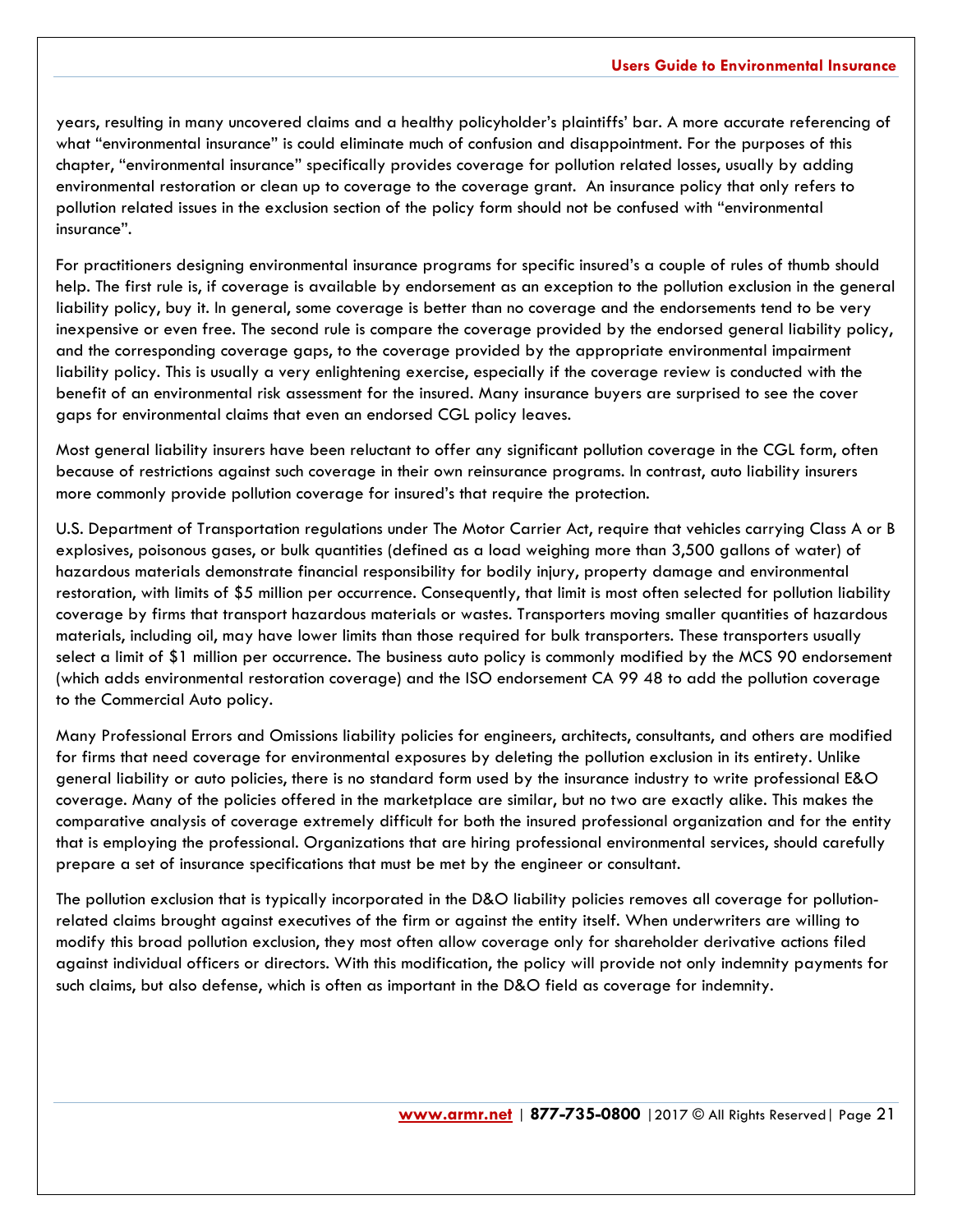## **Cleanup Coverage in Commercial Property Policies**

Contemporary commercial property forms usually provide a nominal amount of coverage for the cost of cleaning up pollutants from land or water at the insured premises. This type of coverage was added to commercial property forms after insurers began to be confronted with claims for cleanup of pollutants at the insured's premises. Such claims were often covered because the pollutants were debris of covered property and thus covered under the debris removal provision.

By excluding cleanup of pollutants from debris removal coverage and covering them under a separate coverage agreement for a small amount, insurers reduced their exposure to these losses. For example, the ISO building and personal property coverage form limits pollutant cleanup and removal coverage to \$10,000. Some insurers are willing to increase the amount of insurance provided for pollutant cleanup in return for an additional premium. Pollution clean up can either be purchased as part of the property policy by increasing the insured value of the property or by purchasing on-site clean-up coverage as part of an environmental impairment liability policy.

It is important to note that, by addressing clean up expenses separately, the intention was to limit coverage for these claims, not expand it. This becomes obvious in many policy forms that go on to exclude the costs of removing pollutants from soil or water from the debris removal coverage. These exclusions severely limit the usefulness of the property policy in insuring environmental damage claims.

#### *Debris Removal Coverage for*

#### *Environmental Clean Up Expense in the Property Policy*

Relying on the debris removal coverage on the property policy to address environmental clean up, serves as a good case in point on the potential short falls of relying on standard policy forms to address environmental damage claims. The debris removal coverage on a property policy is intended to address debris removal from the insured location. Assume a tornado (a covered peril in a property policy) hits a warehouse containing a small quantity MED\*\* (Methylethyl-death) and deposits it a half mile down wind, evenly over a forty acre field. After a \$200,000 engineering study, the remediation is simple, scrape the top six inches of topsoil off the field and pay to have it disposed of in a toxic waste facility. This would produce 32,000 yards of topsoil, which would cost about \$2,000,000 to dispose of.

How would the property policy respond to the claim? It wouldn't. The debris removal was away from the insured site, and the policy does not respond to the cost of removing pollutants from the soil or water.

What if the MED stayed on the insured site? The debris removal coverage might apply, subject to a \$10,000 sub limit. However, there is still the restriction on the removal of pollutants from the soil. To say the least, the property policy is not going to be of much use in either circumstance.

\*\* This material does not exist, however the remediation costs in the example are reflective of actual prices.

#### *General Liability Insurance Coverage for an Environmental Loss arising from a Hostile Fire*

Using the same examples as in the previous case, except in these loss scenarios the proximate cause of the release of MED is a hostile fire. How would the CGL policy respond to the environmental restoration expenses?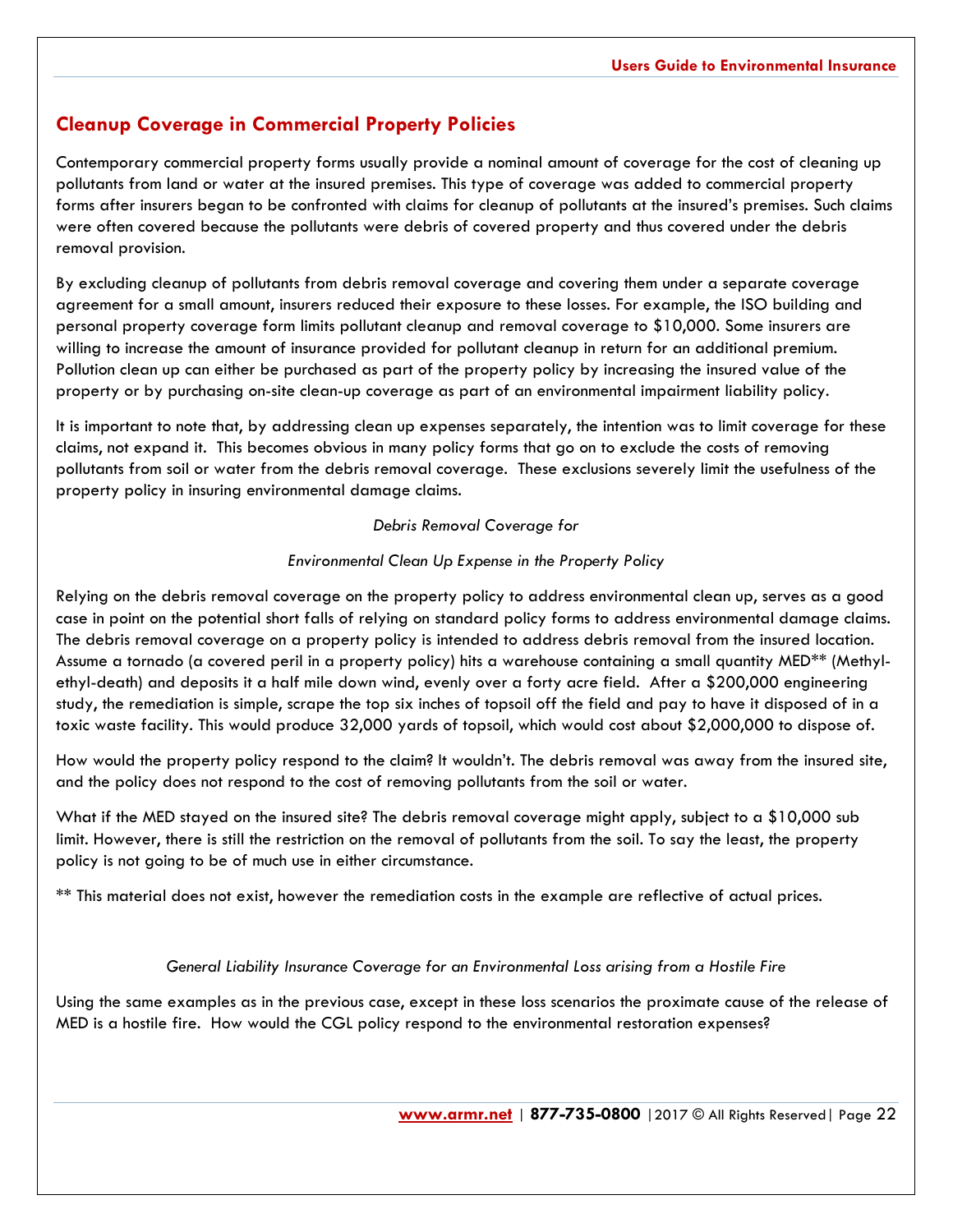The answer would depend on the exact facts of the circumstances that lead to the loss, which version of the CGL policy was in force (1986 or 1997), what state the warehouse was located in and/or the state in which the policy was sold. WHY? The CGL policy has exceptions to the pollution exclusion for losses that are caused by a "Hostile Fire". One overlying problems with recovering environmental remediation costs under a General Liability policy is that these costs are not specifically addressed in the insuring agreements. In order for the loss to be covered the remediation must constitute "Property Damage". Does removing the topsoil constitute property damage? The answer could be "it depends" and this is the problem with depending on insurance policies that have pollution exclusions to pay for environmental losses. Since this example involves MED, it would be an easy argument to make that there was property damage. Every state has its own case law regarding "Property Damage" and coverage under CGL policies for environmental damage claims. The 1986 version of the CGL pollution exclusion, could exclude this claim because of the blanket environmental clean-up exclusion in (F, 2.) and the care custody and control exclusion for the insured premises scenario.

The 1997 version of the CGL policy might cover the off sight clean-up costs if the contaminant was not MED. The 1997 version says that it will provide coverage for Bodily Injury and Property Damage coverage by deleting the effects of exclusion (1,a.). Through the use of a double negative the pollution exclusion does not apply to Bodily Injury or Property Damage losses from a hostile fire.

However, if the loss was caused by MED, the environmental regulators would be swarming around the site, there would be extensive requests, requirements and demands by the regulators that the materials be cleaned up, and the CGL insurer would likely deny the claim under the provisions of (F, 2.)

These case examples illustrate how difficult it would be to design a meaningful environmental insurance program utilizing the standard liability and property insurance policy forms. However, loss exposures created by the release of irritants, contaminants or pollutants into the environment can be insured through the use of a wide range of true environmental insurances.

## **Types of Environmental Insurance Available**

To address the diverse needs of insurance buyers, the environmental insurance market place is very flexible which also makes the marketplace very complex.

There are eight basic types of environmental insurance coverage, which will be discussed in this chapter. There are no accepted industry standards for environmental insurance. Each underwriter typically creates their own manuscript policy forms and different names for the same coverage are created for marketing purposes between underwriters. To add to this complexity, different policy forms can be significantly modified by endorsement or combined to provide coverage packages of different types of environmental insurance that share a common policy limit. Many environmental insurance policies are available only as part of specialty insurance packages, for example a specific policy may only be available to golf courses or doctors' offices. Including these specialty policies, there are more the one hundred different "environmental" insurance policies available in the marketplace.

There are still only a handful of full service environmental underwriters capable of writing a full range of environmental coverage's and supporting those policies with claims and loss control services. The majority of these carriers are based in the United States but new markets are developing in Europe as well.

It is not possible in this chapter to explore all of the environmental insurance policy forms available today. However, the following major types of environmental insurance will be reviewed: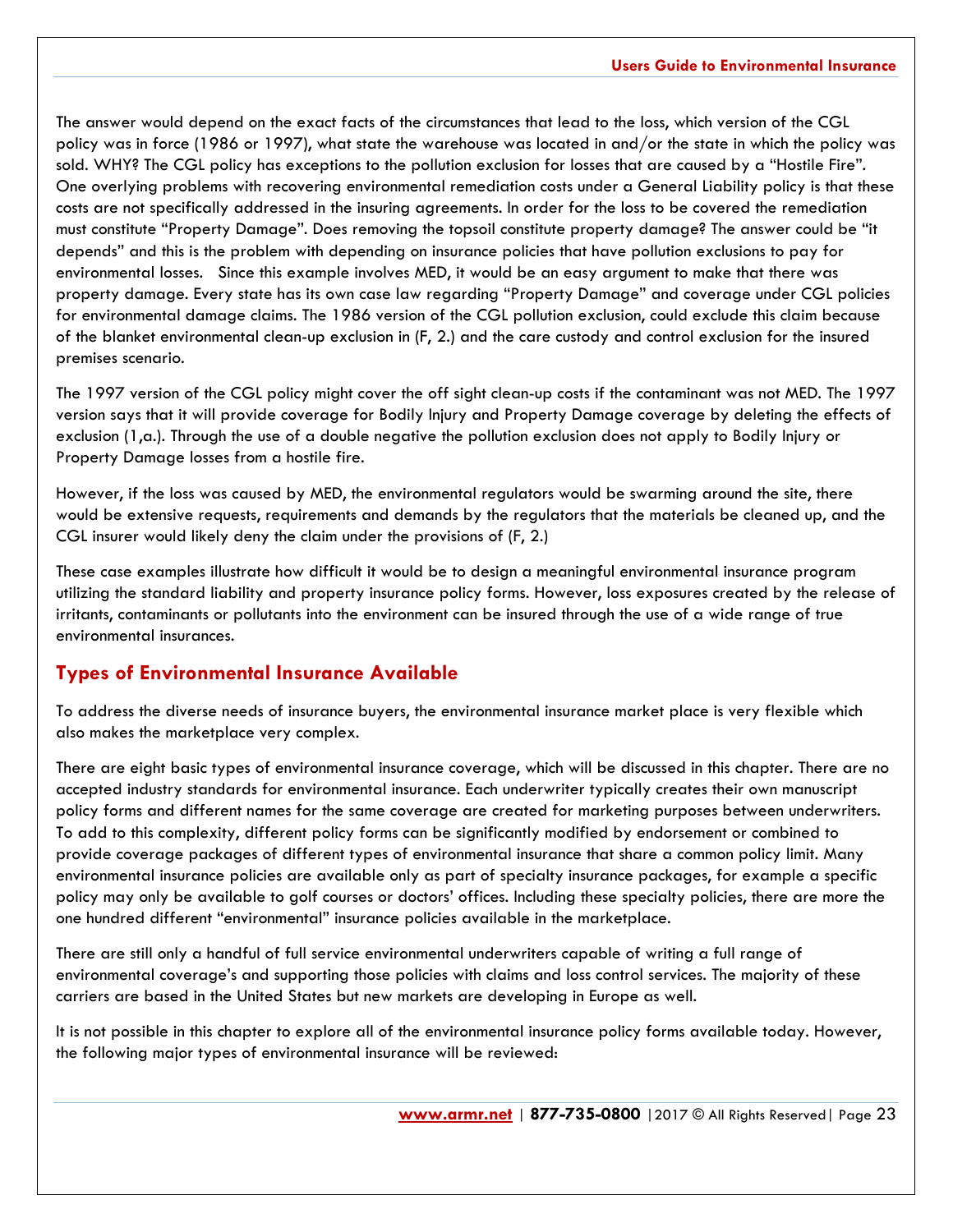- 1. Site-specific environmental impairment liability insurance
- 2. Contractors environmental impairment liability insurance
- 3. Environmental professional errors and omissions liability insurance
- 4. Asbestos and lead abatement contractors general liability insurance
- 5. Environmental remediation insurance
- 6. Remediation stop-loss insurance
- 7. Underground and aboveground storage tank insurance
- 8. Combined CGL/EIL insurance

The above list is meant to be a generic listing of the various types of coverage forms. In the marketplace, the actual policies will be titled somewhat differently. However the basic components of the coverage will follow one or more of these coverage forms.

## **Site-Specific Environmental Impairment Liability Insurance**

Environmental Impairment Liability Insurance originated in the late 70's as a gap filling coverage for the Comprehensive General Liability policy. These policies are sometimes called Pollution Legal Liability policies. In essence an EIL or PLL policy is a CGL policy that only responds to claims that are caused by a release of pollutants. EIL will be used in this chapter to refer to the policy for the sake of simplicity.

Early EIL policies only addressed losses that were caused by gradual pollution releases because the CGL policies being issued at the time contained an exception to the pollution exclusion for the "sudden and accidental" release of pollutants. In other words only gradual pollution losses were excluded.

Contemporary EIL and CGL policies no longer differentiate between sudden and accidental or gradual pollution releases. However, some umbrella and excess liability policies will provide coverage for Bodily Injury and Property Damage claims under a "Time Element" provision that very specifically states the number of hours or days the pollution must take place in and how fast the claims need to be reported in order to have coverage under the policy.

EIL policy forms cover claims arising from sudden as well as gradual releases of pollutants from insured locations. Coverage enhancements allow policyholders to purchase protection against the costs of on-site cleanup, to protect themselves against claims arising from releases from third-party disposal sites, and to insure against claims arising from pre-existing pollution at insured sites.

Factories, waste disposal sites, golf courses, farms, municipalities, ware houses and oil refineries are just a very short list of the types of risks that purchase EIL insurance coverage. EIL insurance is used where site-specific coverage is appropriate.

*Insuring Agreement*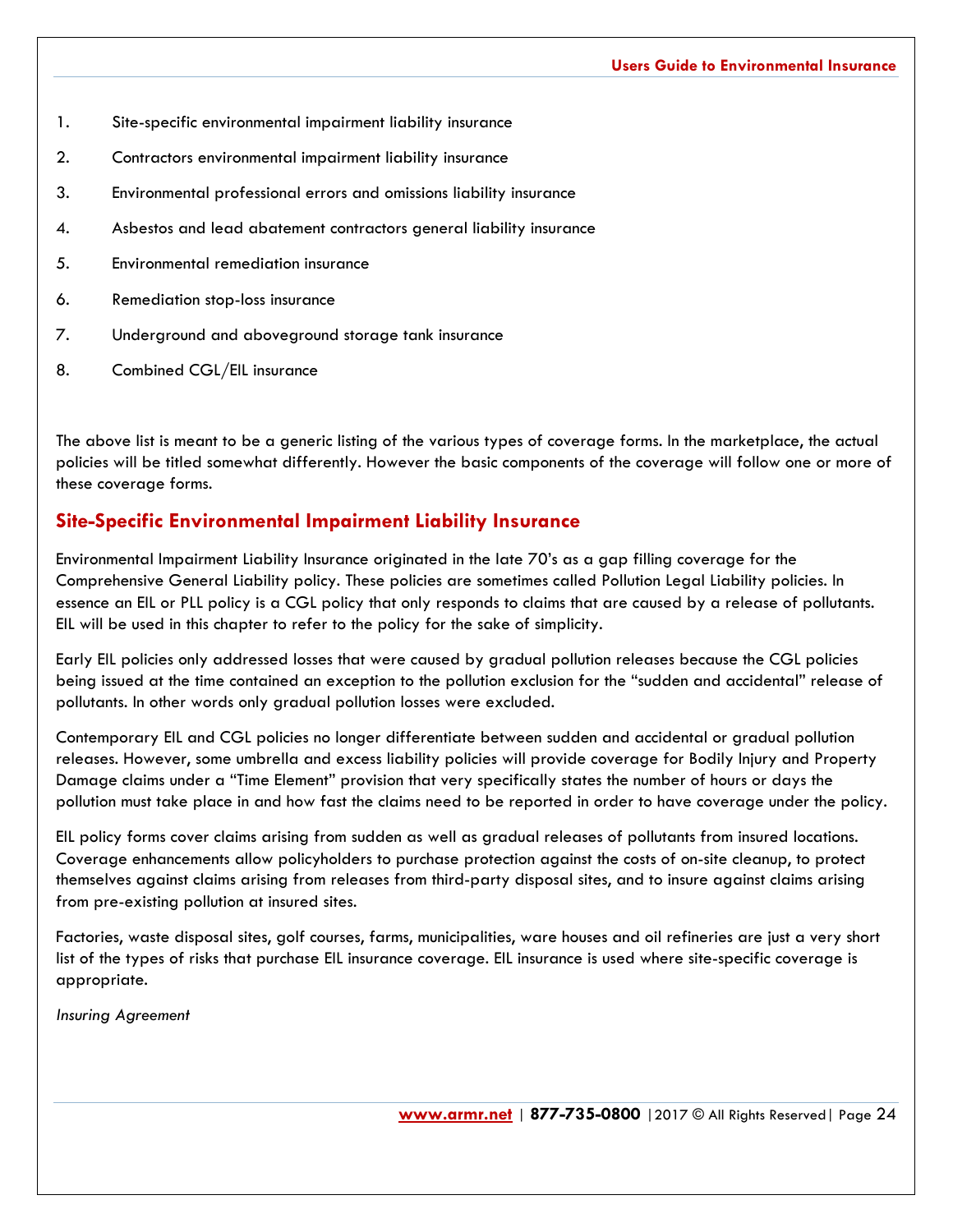The typical insuring agreement in an EIL policy obligates the insurer to pay on behalf of the insured a *loss*, in excess of any deductible, for *bodily injury, property damage, cleanup cost*s and *defense expenses*. The loss must result from *pollution conditions* that exist beyond the boundaries of the site(s) listed within the policy declarations. However, onsite clean up is commonly added by endorsement to the policy form. All of the italicized terms shown above have specific policy definitions. The policy definitions of "bodily injury" and "property damage" are the same as those in other liability insurance policies, with two notable qualifications. The first is that for the environmental coverage to apply, the bodily injury or property damage must result from pollutants emanating from an insured site. The second qualification is that some of the policy forms require physical injury or actual (as opposed to suspected) exposure to pollutants in order to trigger coverage for bodily injury claims. These requirements could substantially restrict coverage under the EIL policy for claims alleging "cancer phobia" or a similar fear of future disease or injury. Because some EIL policies do not contain these restrictions, each policy must be analyzed to determine the extent of coverage provided.

The definition of the term "loss" often includes the cost to defend pollution claims within the scope of the policy. The term "cleanup costs" may appear as a separate coverage term, or it may be included within the definition of "property damage." The policies sold by different insurers may contain differences in their definitions of "cleanup costs." Most of the definitions include, as a minimum, the expenses the insured incurs in the removal or remediation of soil, surface water, groundwater, or other contamination in responding to a covered pollution liability loss.

EIL policies respond to loss arising from "pollution conditions." The definition of "pollution conditions" follows the definition of "pollutants" in the ISO pollution exclusions found in general liability, auto liability, and other liability insurance policies. Accordingly, EIL policies are often viewed as filling the coverage gap created by the pollution exclusion in the CGL policy. Since the EIL policy is replacing coverage that has been removed from the CGL policy, it is important to compare the language of the CGL pollution exclusion with the definition of "pollution conditions" in the EIL policy to make certain that all coverage gaps are filled.

A typical definition of "pollution conditions" in an EIL policy reads as follows: *"Pollution conditions* means the discharge, dispersal, release or escape of smoke, vapors, soot, fumes, acids, alkalis, toxic chemicals, liquids or gases, waste materials or other irritants, contaminants or pollutants into or upon land, the atmosphere or any watercourse or body of water."

The definition of "pollution conditions," like the definition of "pollutants" in the pollution exclusions in the CGL and other policies, does not include the words "hazardous waste" or "hazardous material." The definition is much broader than hazardous waste, which is an important point to remember when analyzing potential coverage gaps between EIL policies and the insured's other liability policies.

#### *Claims-Made Coverage*

EIL policies provide coverage on a claims-made basis. In most respects, the policies operate like other forms of claimsmade insurance, except that EIL forms have three noteworthy characteristics not shared by other liability policies: (1) there is no retroactive date, (2) they have a relatively short extended reporting period, and (3) all claims arising from a pollution incident (release) are treated as a single loss with one deductible and one per loss limit.

In order for a claim to be covered in a typical claims-made policy, the injury or damage must occur on or after the retroactive date contained in the policy, and the claim must be reported to the insurer during the policy period or during the extended discovery period. EIL policies, in contrast, often do not contain a retroactive date. In effect, a claims-made policy without a retroactive date provides unlimited prior acts coverage; this is a valuable feature for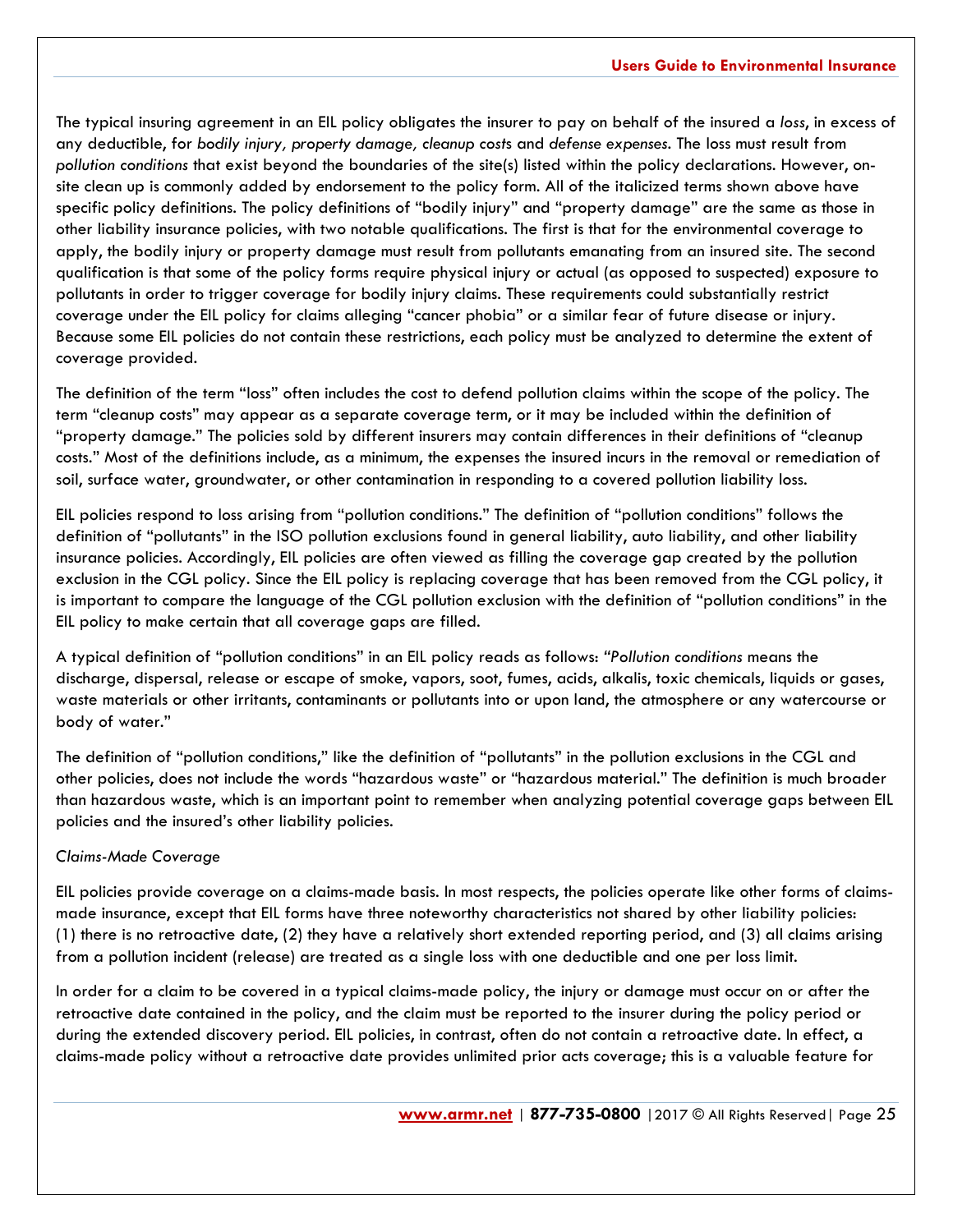covering environmental impairment exposures that are often unknown to the insured. However, when the prior use or the current conditions at the site might make the risk unacceptable, the underwriter can impose a retroactive date in an EIL policy to limit the time period for coverage of prior acts. Adding a retroactive date allows the underwriter to provide EIL coverage prospectively without being overly concerned about the prior use of the site. Once the insured and the underwriter have developed more information about the site, the underwriter might be willing to remove the retroactive date from the policy.

Like other claims-made policies, EIL polices contain extended reporting period provisions that obligate the insurer to provide an extended reporting period for a specified additional premium upon the termination of the insurance. Coverage is provided only for claims that result from pollution releases that occurred (in total or in part) before the termination of the EIL policy. The typical time allowed for the reporting of such claims under the extended reporting period is only two years, in contrast with the option for an unlimited extended reporting period under the ISO claimsmade CGL coverage form. Most underwriters are willing to add a longer extended reporting period by endorsement for an additional premium.

The third difference between an EIL policy and other claims-made forms is the way that multiple claims are treated. Several separate claims can arise from a single pollution incident. There may also be a delay in the discovery of damages after the incident that could result in a delay in the reporting of claims. To address these issues, EIL policies commonly treat all claims arising out of the same pollution incident as a single loss, subject to one limit of liability and one deductible. This approach prevents the stacking of policy limits from successive claims-made policies over multiple years. The insured benefits by avoiding the application of multiple deductibles to the same loss.

#### Application of EIL Limit and Deductible

ACE Manufacturing Company discovered through an inventory reconciliation that approximately 1,000 gallons of plating bath solution from its chrome plating operations could not be accounted for. Further investigation revealed that over a three-year period the materials in the plating bath had seeped from a drainpipe into an adjacent stream. ACE immediately reported the situation to the appropriate governmental agency and completed a cleanup of the stream. ACE had a claims-made EIL policy at the time of the loss. The EIL policy paid for the cost of cleaning up the stream, subject to the policy deductible.

Two years after the cleanup had been completed, a group of fishermen brought a class action suit against ACE alleging that they had been exposed, through the consumption of fish, to harmful levels of heavy metals released by ACE into the stream. The EIL policy that paid for the cleanup will also respond to the fishermen's class action. However, any damages for which ACE becomes liable because of the class action will be considered part of the same loss as the earlier cleanup. Thus, the amount of insurance available for the class action will be the limit of liability less the cleanup costs paid earlier. However, ACE would not have to pay another deductible amount for the second claim. In this situation, it would also be common for all subsequent EIL policies issued by the same or different underwriters to contain an endorsement that would exclude all losses arising from the previous release of plating materials into the stream.

#### *Exclusions*

Site-specific EIL policies typically contain the following exclusions. Which can be categorized into the following groups:

#### **Uninsurable Moral Hazards**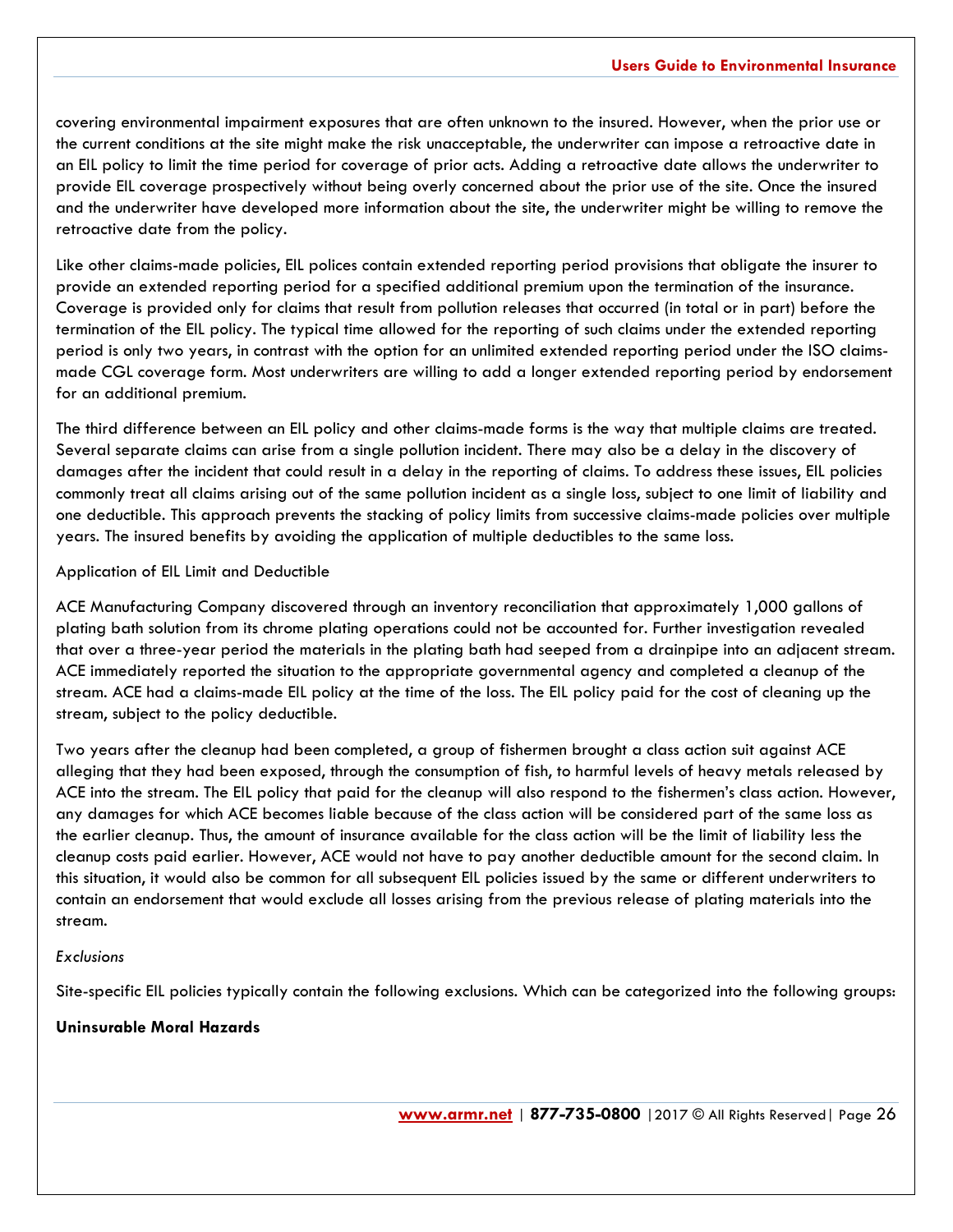Known pre-existing conditions

Deliberate noncompliance with environmental laws

#### **Uninsurable or Catastrophic Risks**

Alienated premises

Nuclear liability

Acid rain

War

#### **Risks that are insured in other coverage forms**

Contractual liability

Damage to the insured site

Products and completed operations

Workers compensation and employers liability

Transportation exposures

#### *Known Pre-Existing Conditions Exclusion*

To provide a reasonable degree of protection for the insurer without eliminating all pre-existing conditions, EIL policies commonly exclude only those pre-existing conditions that are known to an individual or a group of designated persons. The exclusion usually limits the list of employees who must have knowledge of pre-existing pollution conditions to (1) those directly responsible for environmental affairs or (2) senior managers. To trigger the exclusion, the specified employees must have known or reasonably foreseen that the pre-existing condition would give rise to a claim under the policy. The intent of this exclusion is to eliminate coverage in situations where the purchaser of the policy knew of an impending claim that would be covered under the policy. The intent of this exclusion is not to eliminate coverage on the basis that the insured should have anticipated that an event could take place that may lead to a claim under the policy.

*Exclusion of Deliberate Noncompliance With Environmental Laws*

Environmental losses that are caused by the insureds' intentional, willful, or deliberate noncompliance with any current environmental statute or regulation are excluded from coverage under the EIL policy.

#### *Punitive Damages Exclusion*

EIL policies usually have broad exclusions for punitive, multiplied, and exemplary damages and for environmental fines and penalties. Insuring such costs is considered to be contrary to public policy in many jurisdictions because it would relieve guilty parties of a portion of the burden imposed by law for their culpable acts. In those states where the law allows insuring punitive or exemplary damages, the exclusion can be modified to cover such damages.

*Workers Compensation and Employers Liability Exclusions*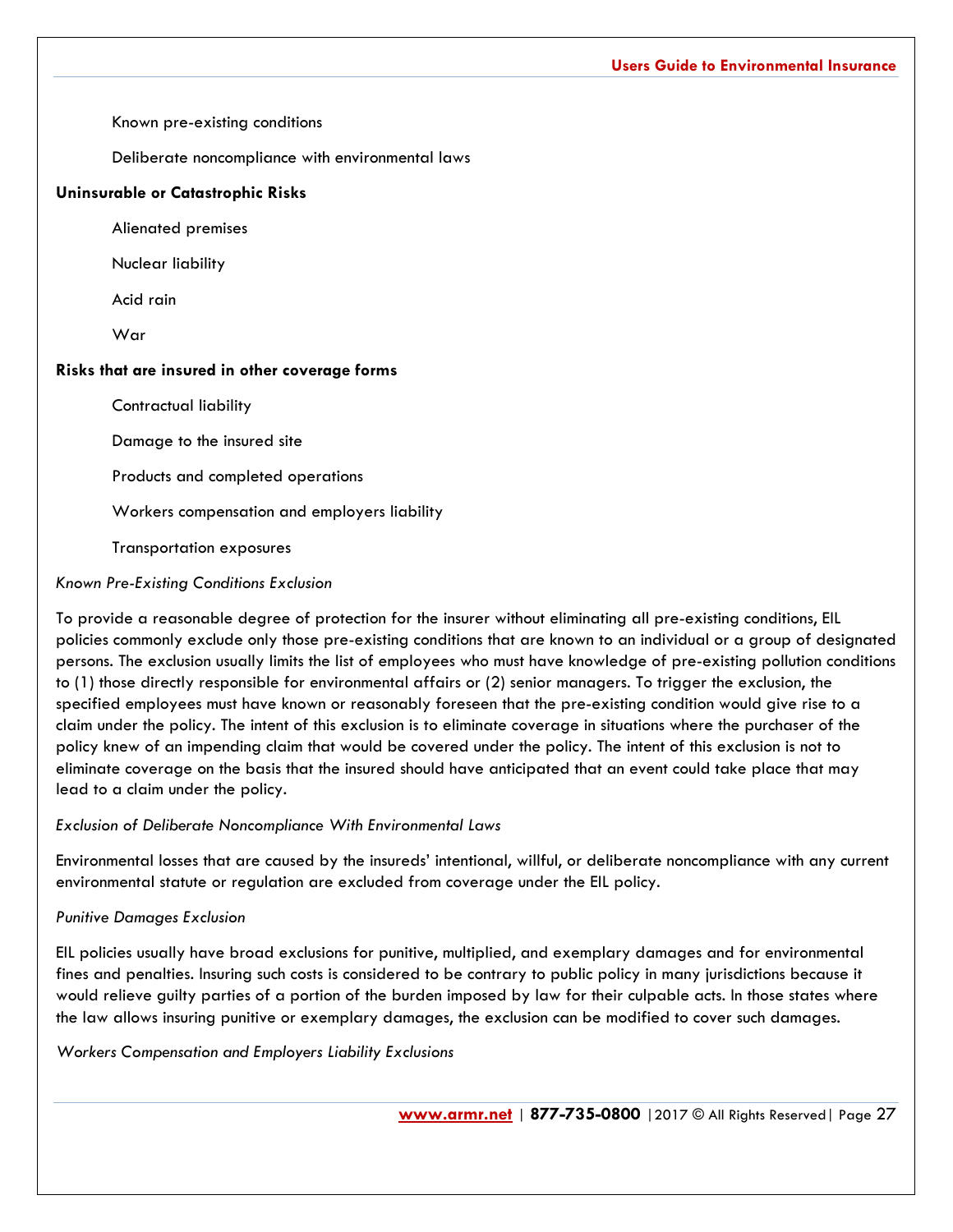EIL policies contain workers compensation and employers liability exclusions that are, in most cases, nearly identical to those found in the CGL coverage form.

#### *Contractual Liability Exclusion*

Unlike CGL policies, EIL policies do not cover liability assumed under an "insured contract." The contractual liability exclusion in an EIL policy eliminates coverage for all liability assumed under contracts, other than liability that the insured would have incurred in the absence of the contract.

#### *Exclusion of Damage to the Insured Site*

The purpose of an EIL policy is to insure third-party claims for bodily injury and property damage arising from the release of pollutants and to provide for the cleanup of the pollutants. This exclusion mirrors the intent of the Care, Custody and Control exclusion in the General Liability insurance policy. In order to reinforce the third-party nature of the contract, EIL policies have traditionally contained exclusions that eliminate all coverage for releases of contaminants that did not migrate beyond the boundaries of the insured site. It is also common for the policies to specifically exclude on-site cleanup expenses. However, this is changing, and EIL policies that cover first-party exposures (on-site clean up) are now available.

On-site cleanup coverage is particularly important where groundwater beneath the insured's property is contaminated by a release emanating from the site. Some, but not all, courts have determined that such water resources are owned by the people or the state (third parties). If groundwater were considered to be a part of the insured site, an EIL policy would not cover cleanup costs to remove contamination from an aquifer beneath the site without a specific endorsement that includes on-site cleanup.

#### *Alienated Premises Exclusion*

This exclusion eliminates coverage under the EIL policy for an insured location that the insured has sold or leased to others, or of which the insured has otherwise relinquished operational control. Underwriters have felt this exclusion to be necessary because they expect the insured to exercise operational control over the site.

#### *Nuclear Liability Exclusion*

EIL policies have nuclear exclusions comparable to the broad form nuclear liability exclusion that is attached to the CGL policy. The exclusion refers to the Atomic Energy Act of 1954 and defines certain terms within the exclusion as they are referred to in the act. In general, the nuclear exclusion eliminates coverage for high-level nuclear materials. Low-level nuclear materials can be covered under the EIL policy, with the exception of materials that are covered under liability policies underwritten by the nuclear pools.

#### *Products and Completed Operations Exclusion*

Products and completed operations loss exposures are not contemplated within the insuring agreement or in the underwriting process that leads to the issuance of an EIL policy. Under the terms of the current CGL pollution exclusion, pollution claims for products and completed operations are not excluded unless the insured's products are used at a waste disposal site or the completed operations involve remediation of contamination at any owned or non-owned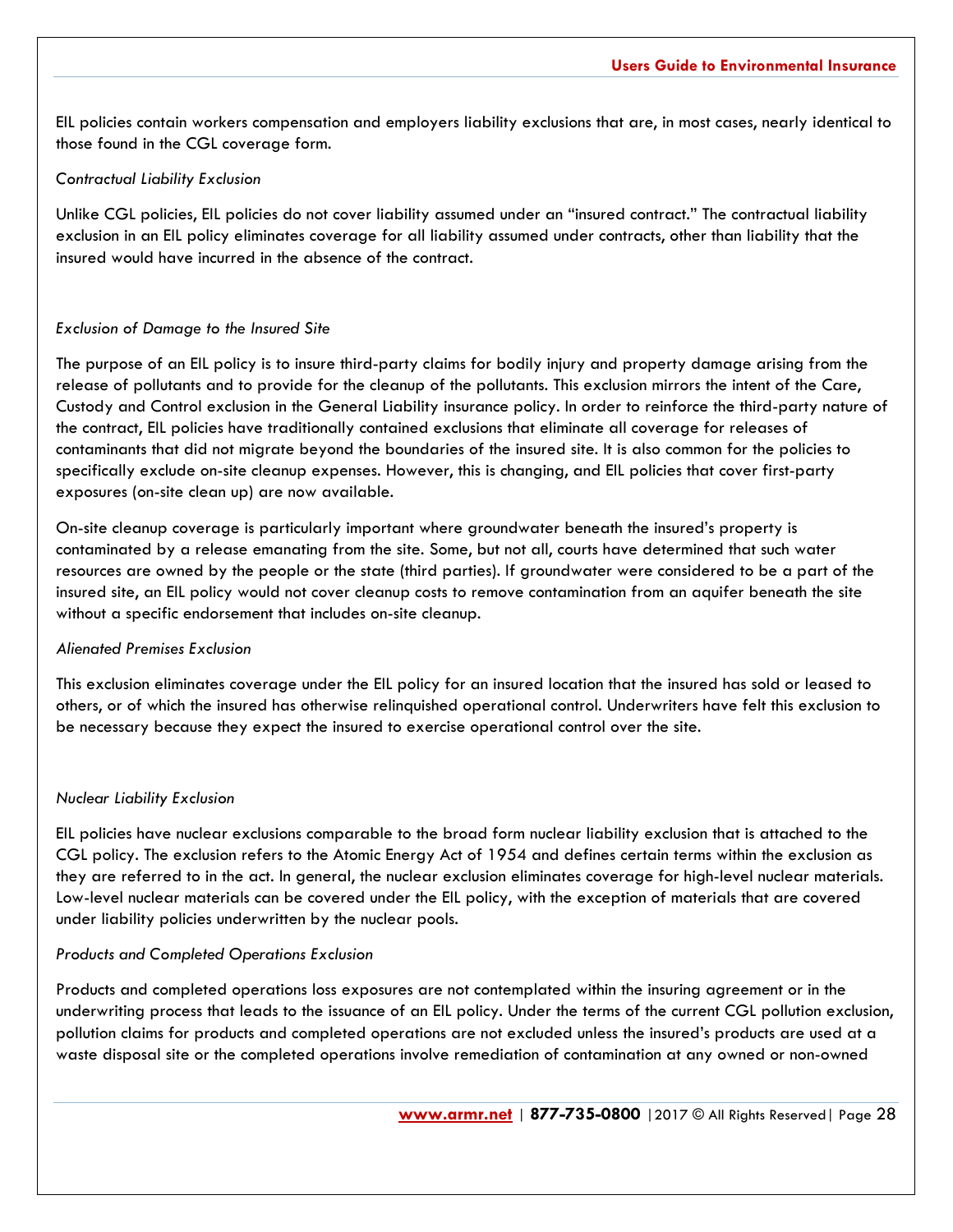site. Products pollution liability coverage is available in a stand-alone policy that is often issued without a pollution exclusion. Contractors can purchase environmental liability coverage for completed operations, including remediation of contaminated sites. This type of insurance is discussed later in this chapter.

#### *Acid Rain Exclusion*

Claims arising from acid rain are excluded in most EIL policies. Acid rain is caused in part by sulfur dioxide emissions from large industrial and commercial boilers that are fired by fossil fuels. Because the damage caused by acid rain can be widespread and occur at considerable distances from the source of emissions, underwriters have been reluctant to delete this exclusion from EIL policies unless the insured does not operate the type of equipment that can cause acid rain.

#### *Transportation Exposures Exclusion*

Site-specific EIL policies exclude liability based upon or arising out of the maintenance, operation, use, loading, or unloading of any automobile, aircraft, watercraft, or railcar. Exposures to environmental impairment liability arising out of the transportation of pollutants are insurable under separate policies.

### *War Exclusion*

EIL policies typically exclude liability resulting from war in any form.

#### *Limits of Liability and Deductibles*

As discussed earlier, EIL policies are typically subject to a per loss limit of liability, which is the most that the insurer will pay for bodily injury, property damage, cleanup costs, and defense expenses resulting from each release of pollutants. EIL policies also contain an aggregate limit of liability.

The inclusion of defense expenses within EIL policy limits is an important difference from the CGL policy, which pays defense costs in addition to the applicable limit of liability until such time as the limit is used up by the payment of damages. Defense expenses in an environmental damage claim can be substantial due to the normal requirement for technical experts and testing of materials. Provisions should be made for these costs when selecting limits of liability. For example, installing one groundwater monitoring well can cost \$10,000. If a claim is made against an insured for contamination of an aquifer, the groundwater investigation used to determine the condition of the resource can easily cost in excess of \$100,000. These costs, along with attorney fees and other defense costs, reduce the amount of recoverable insurance for other claim expenses under the EIL policy.

Selecting appropriate limits for the EIL policy is comparable to selecting limits for any other type of insurance. The process begins with an identification of exposures. This is followed by an effort to quantify the loss potential associated with the exposures identified. Quantification of the loss potential requires a systematic approach but is not beyond the capability of many risk managers. If assistance is required, plant environmental personnel, outside consultants, underwriters, or insurance producers may be able to offer additional expertise in assigning numerical ranges to the identified environmental exposures.

When considering how much pollution insurance is enough, the insured should remember that two elements of claim costs are included within the limit of liability in EIL policies that are not commonly found in other liability policies, cleanup costs and defense expenses. As was mentioned earlier, both cleanup costs and defense expenses in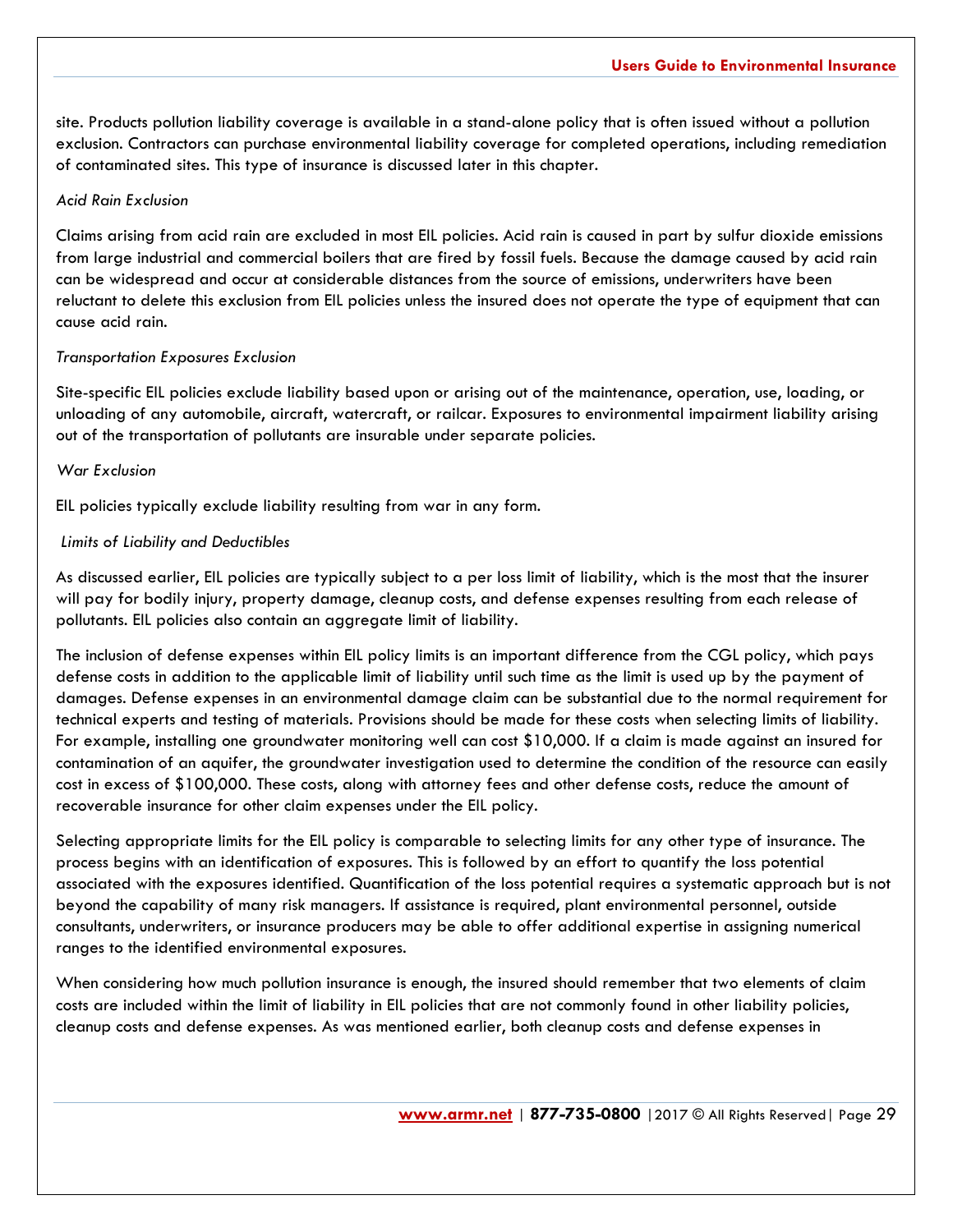environmental damage claims can be substantial, and the policy limits, which encompass all loss costs, should be established to allow for these costs along with damages for bodily injury and property damage.

Substantial limits of liability are available today from the markets that write environmental insurance. Limits of \$100 million per loss are available from a single insurer, and the total market capacity is in excess of \$400 million per loss.

## **Contractors Environmental Impairment Liability Insurance**

The **contractor's environmental impairment liability insurance policy** (hereinafter "contractors policy") was introduced to the U.S. market in 1987. The policy form was developed to address the environmental insurance needs of contractors that were performing environmental remediation services on contaminated sites. The contractor's policy has its roots in the site-specific EIL policy discussed above. In fact, the original contractor's policies actually used a lengthy endorsement to a site-specific EIL policy to create the contractors' version of EIL coverage.

Many of the policy terms and conditions in the contractor's policy are similar to those found in the EIL policy. Both provide coverage for bodily injury, property damage, cleanup, and defense costs. However, many of the features of the EIL policy had to be modified substantially to address the contractors' insurance needs. The EIL policy is written on a designated premises basis, whereas the contractor's policy is designed to cover a contractor's operations and activities at a number of construction sites. There was also a need in a contractor's policy to cover completed operations and contractual liability.

The contractor's policy was designed to provide pollution coverage for the operations and completed operations of a contractor. These policies are commonly purchased by environmental services vendors. However, a very broad range of contactors now purchase this coverage because of the far-reaching pollution exclusion in the CGL policy. Any contractor that works on a waste disposal or storage site, handles or stores any materials they could be a contaminant or pollutant, or could unexpectedly run into a material on a job the could cause pollution or contamination, needs a contractors EIL policy to fill the gaps in coverage created by the pollution exclusions in the General Liability policy.

#### *Insuring Agreement*

Unlike site-specific EIL policies, contractor's policies provide blanket coverage for loss arising from the described *operations* of the named insured. The obligation of the insurer to indemnify or pay a "loss" on behalf of the insured has the same meaning in the contractor's policy as in the EIL policy, which is to cover claims arising out of a pollution incident for bodily injury, property damage, cleanup costs, and defense expenses.

There is a significant difference between the way an EIL policy addresses prior acts and the way they are handled in the contractor's policy. Although most site-specific EIL policy forms do not contain a provision for a retroactive date and, therefore, provide full prior acts coverage, contractors policies provide coverage for claims that arise only from operations performed subsequent to the retroactive date on the policy. Prior acts coverage is available in a contractor's policy, but it has to be negotiated and added to the policy.

*Claims Made and Occurrence Coverage Forms*

Contractors environmental insurance policies are available under both a claims made and occurrence coverage format.

*Exclusions*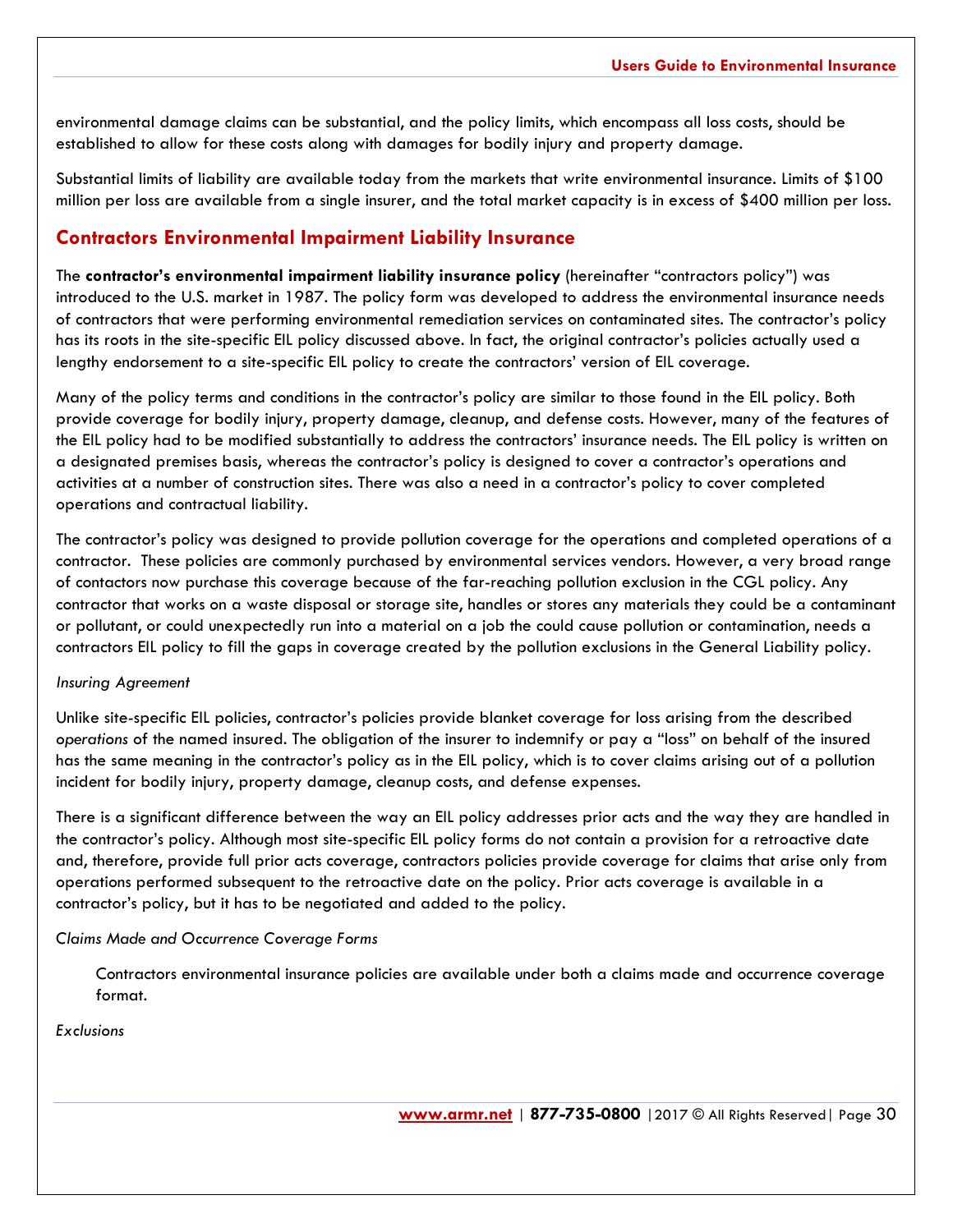A contractors EIL policy eliminates three exclusions that are commonly found in site-specific EIL policies:

- Completed operations
- Damage to the insured site
- The cost of remediating the job site for a loss created by the contractor's operations

The following additional exclusions are commonly found in contractor's policies:

- Asbestos abatement operations
- Radioactive matter (more restrictive than the standard ISO nuclear exclusion)
- Underground storage tanks

The three additionally excluded exposures can be insured by endorsement to the contractor's policy. With regard to nuclear materials, the contractor's policy can provide coverage for low-level radioactive exposures but not for risks associated with high-level materials used for weapons or fuel rods in nuclear power reactors.

The exposure of an asbestos contractor can be addressed under an asbestos or a lead abatement liability insurance policy, which will be discussed later in this chapter.

#### *Claims Made versus Occurrence Based*

#### *Environmental Insurance*

There is a considerable amount of controversy surrounding the topic of which type of coverage trigger is better for the insurance purchaser, claims made or occurrence. The dynamics of environmental losses are unique enough to deserve a brief revisiting of this topic.

The occurrence trigger on contractor's environmental insurances requires knowledge of when the pollution that led to the claim actually took place. In the event of continuous exposure over time, as would be the case with gradual pollution, the occurrence policy in force at the time of the first exposure to the pollutants is the one that would respond to all of the resulting claims.

The claims made coverage trigger requires knowledge of when the claim was first made that was a result of the pollution release. All subsequent claims that arise from the pollution event will be covered under the policy in force at the time the claim was first made to the underwriter,

Leaving the discussion of which policy form is better in the event of a non-renewal by the underwriter aside for the moment, which policy would be better to address an environmental damage claim?

If there is a sudden above ground release of pollutants that cause damage that results in a claim under the policy, there is no difference between the two coverage triggers. The policy in force at the time of the pollution release will respond to the claim.

The difference between the two coverage triggers becomes more significant in the event of hidden pollution that takes place over time.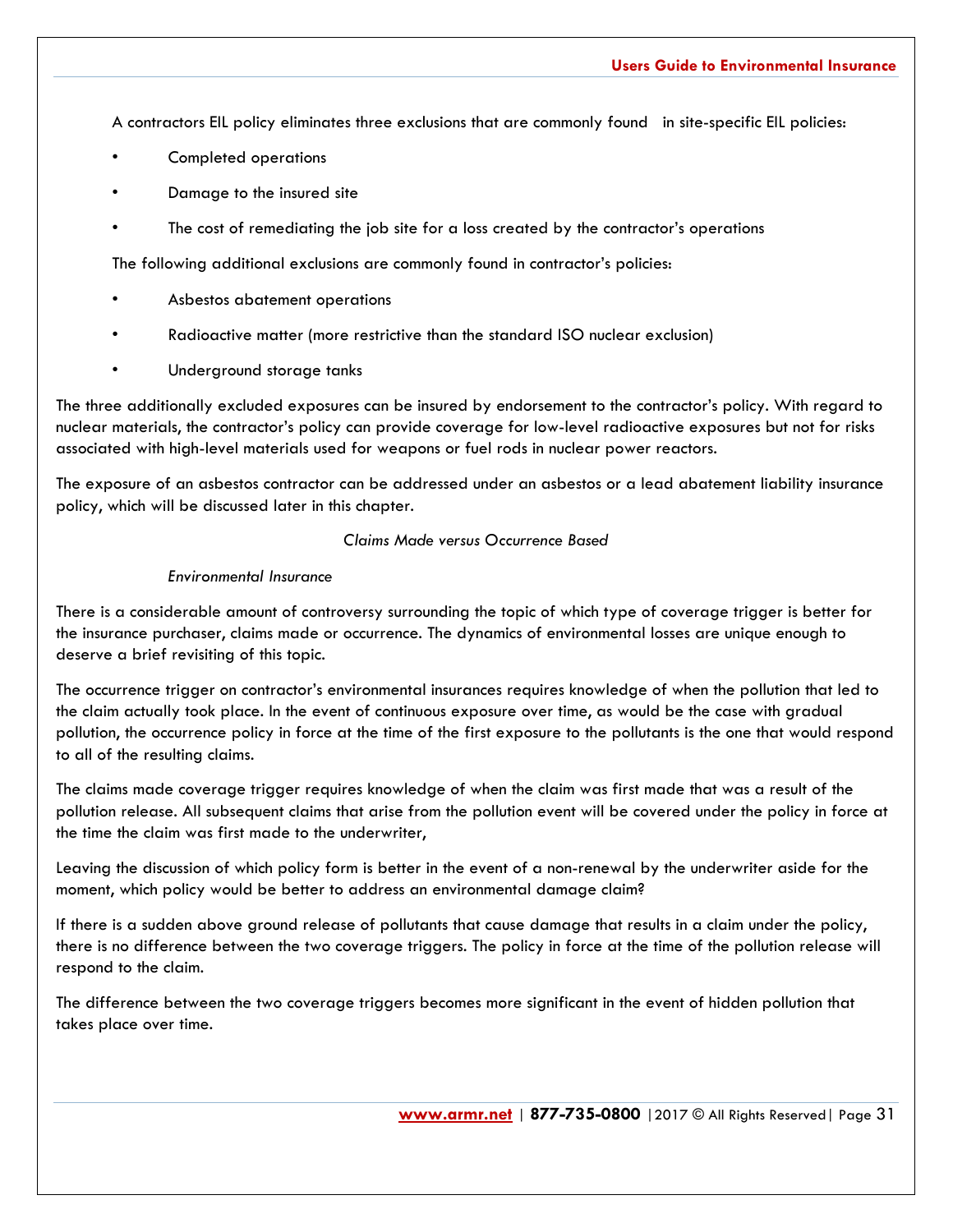The distinct disadvantage of the occurrence-based policy is that it will be very difficult to establish which policy to assign the claim to in the event of a gradual pollution release. This will become even more of a problem if the insurance buyer has changed insurance companies over the period of time that the pollution was causing damages. Under these circumstances there is a very real possibility that each underwriter will take the position that the other underwriters should be responsible for the full amount of the claim. Of course the insurance buyer will be arguing that all of the underwriters should share liability since the exact timing if the pollution event was impossible to determine with certainty. The coverage litigation that is likely to ensue over which insurer should respond to the claim will be reminiscent of that surrounding the old occurrence based General Liability policies, and their triple trigger theories of cost allocations.

The Claims made coverage form has the distinct advantage in the area of knowing which policy to assign a claim to. The policy in force at the time the claim is made and reported to the underwriter is going to be the policy that responds to the loss. As long as the pollution took place subsequent to the retroactive date on the policy (if any) it is not necessary to determine when the pollution that lead to the damages took place. The other advantage to claims made insurance is that current claims are matched with current limits of liability. This is not an insignificant issue when there a real world environmental damage claims that trace their origins back to the 1930's.

The main disadvantage of claims made coverage forms is that there is no insurance for future claims in the event of non-renewal of the policy. The solution to this shortfall is to negotiate terms for extended discovery periods of sufficient duration.

On balance, this author prefers properly structured claims made insurance for environmental damage claims.

## *Environmental Professional Errors and Omissions Liability Insurance*

The "Cleanup America" effort of the 1980s created a large environmental consulting industry in the 1990s. Environmental engineers and consultants face many of the same environmental exposures as site owners, with the exception of legislated liabilities for prior acts involving the disposal of hazardous wastes (the major risk of PRP's under Superfund). Environmental service vendors may also incur PRP liability for prospective work at a Superfund site either as an "arranger" for deposit of materials at a designated facility or as an "operator" of a site as those terms are defined in the act. Cleanup contractors have lobbied for a change in Superfund on this issue, arguing that they are there to help solve the problem and should not be considered to be a "polluter" under liability provisions of CERCLA. To date, these changes have not been incorporated into the legislation.

In addition to Superfund liability, environmental service vendors can face potential liability from negligent professional errors, acts, or omissions. Claims against such vendors may include allegations that they have failed to identify contaminants, that their characterization of the site contains errors, that their design for remediation of contamination is faulty, that they have made mistakes in analysis of samples, or that they have otherwise failed to perform in accordance with the standards of their profession.

At the same time that environmental consultants were experiencing rapid growth in their business sector during the 1980s, the insurance industry was adding pollution exclusions to all commercial liability insurance policies, including those for professional liability. Consequently, many environmental consultants had to operate without pollution insurance coverage until specialized environmental consultants professional errors and omissions policies were introduced in 1989.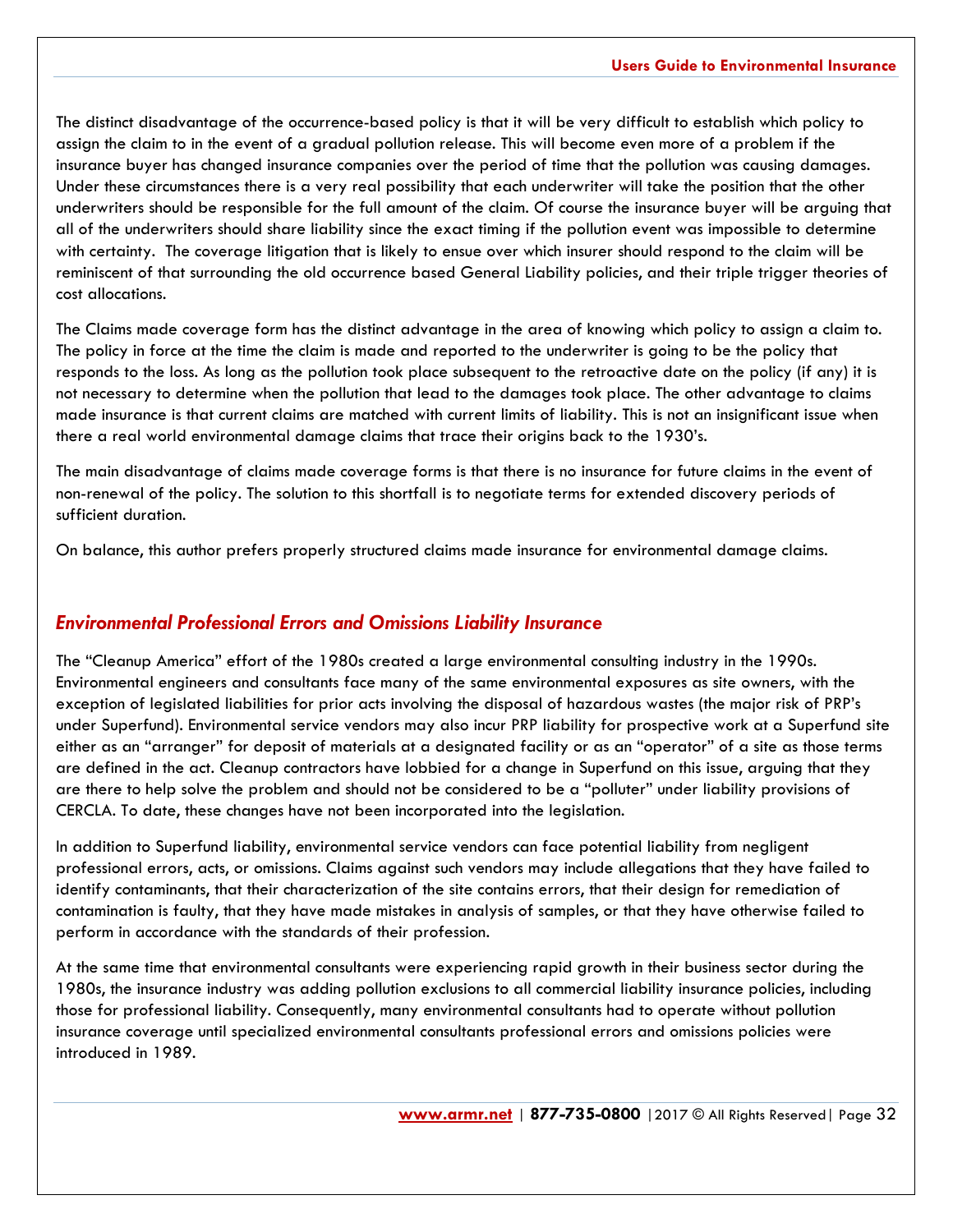Unlike contractors EIL insurance, which was introduced and gained market acceptance as a monoline, gap-filling coverage for the pollution exclusion in the contractor's CGL policy, an environmental E&O policy that responded only to pollution claims was quickly eclipsed by a blanket E&O policy that covered all of the traditional E&O exposures of the engineer or consultant, including claims for environmental damages.

Today, these E&O policies are purchased by a wide spectrum of the engineering industry. At one point in time, E&O policies that excluded environmental losses were less expensive than those that provided coverage for them. However this pricing differential has become less noticeable over time and many engineering firms utilize these policies for their entire practice, not just their environmental work. These policies are useful to any professional services firm that does environmental work or who's work could lead to a pollution loss.

#### *Insuring Agreement*

The early environmental E&O policy forms amended the insuring agreement of the Contractors EIL coverage form to cover "negligent professional errors, acts or omissions in the performance of the Insured's Professional Services". Many of the early policies provided coverage only for personal injury (similar to bodily injury, but including libel and slander in the definition), property damage, cleanup costs, and defense expenses. These were more restrictive than the broader insuring agreements in traditional engineers professional liability policies that responded to "claims arising out of professional services." "Claims," in the traditional E&O policies, could encompass considerably more than personal injury, property damage, cleanup costs, and defense expenses. Therefore environmental engineers found it expedient to purchase two Professional E&O policies, one to cover environmental claims and one to cover non-environmental claims on a broader basis.

Contemporary environmental professional E&O policies now contain insuring agreements that resemble the coverage grants of traditional engineers professional liability policies, without a pollution exclusion, therefore a single professional liability policy is purchased. A wide range of professional environmental services vendors purchase these policies, including environmental engineers, testing labs, tank testers and environmental consultants.

Environmental professional E&O liability policies are written on a claims-made basis, as are nearly all professional liability insurance contracts. They include substantial deductibles and are available on a "pay on behalf of" or "indemnity" coverage format. Retroactive dates are included in most E&O policies.

#### *Exclusions*

None of the insurers offering environmental professional E&O liability insurance use the same policy forms to write this insurance. A careful review of the policies, including all exclusions and endorsements, is important in evaluating the coverage provided by these forms. One popular policy form contains sixteen exclusions. A competing policy form has forty-five exclusions. Interestingly, the one with forty-five exclusions provided broader protection for the insured.

The insured-versus-insured exclusion and contractual liability exclusion are common exclusions in engineer's professional liability policies that have found their way into environmental consultant's professional liability policies. These exclusions address business risk issues that are not unique to the practice of an environmental consultant. The insured-versus-insured exclusion eliminates coverage for claims in which one insured sues another insured for damages arising out of a professional error, act, or omission. Most professional liability underwriters believe that this is a business risk, assumed by the affiliated entities, which should not be insured. The contractual liability exclusion addresses a similar business risk issue.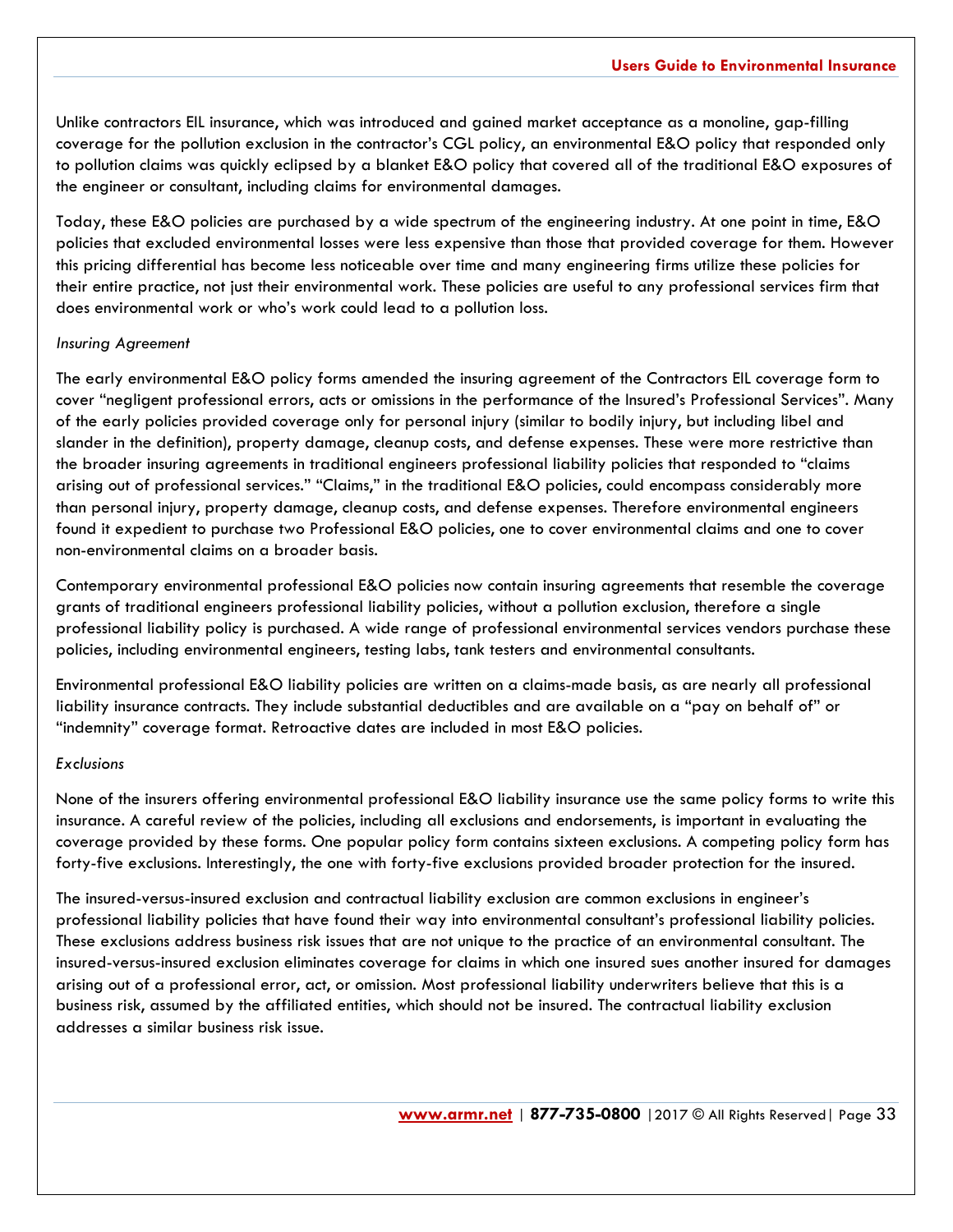It is difficult to explain the persistence of the broad array of other exclusions that appear in environmental consultants professional liability insurance contracts. Some are clearly redundant because the coverage provided by the insuring agreement of the policy is not triggered by a claim of the type contemplated in the exclusion. Particular care must be exercised in evaluating the coverage needs of the insured when dealing with environmental consultants E&O insurance. Most underwriters of this type of insurance have an exceptional amount of latitude in their ability to endorse their policies to address the needs of their insured professionals. Coverage can be negotiated for the vast majority of the exclusions in one of these policies

#### **Asbestos and Lead Abatement Contractors General Liability Insurance**

In the mid-1980s, the combined effects of legislation, increased public awareness of asbestos risks, and a strong real estate market created a demand for asbestos abatement services. During the same time period, insurance companies were trying to limit their exposure to asbestos products liability and environmental damage claims by adding stronger pollution and asbestos exclusions to all commercial liability insurance policies. Consequently, a demand for liability insurance covering asbestos abatement arose at a time when the availability of liability insurance, in general, and environmental liability insurance, in particular, was very restricted.

Nonetheless, the law of supply and demand in a free market economy resulted in the introduction of **asbestos abatement contractor's general liability insurance**. Essentially the policy is a general liability policy with an exception to the pollution exclusion for asbestos materials. Stated another way, asbestos is not considered a pollutant under the policy. Early policy forms were written on a claims-made basis and were very restrictive in terms of the coverage provided. By 1990, the market for this coverage had switched to occurrence-based policy forms, which are used almost universally for asbestos abatement liability insurance today. The pricing of coverage has also been adjusted to reflect a good loss history in this class of business. The policies are written for one-year terms or longer periods if required by the project owner.

As concern over lead paint has grown, many asbestos abatement insurance markets have expanded their policy forms to include lead paint exposures as well. Coverage terms and conditions for lead abatement contractors are virtually identical to those found in the asbestos abatement forms.

A contractors EIL policy can be used to address asbestos and lead exposures by deleting the exclusions for these particular pollutants. However, because contractors' environmental impairment liability policies were traditionally available only on a claims-made basis, the majority of asbestos and lead paint abatement contractors purchased the occurrence-based policy form. In today's insurance market, occurrence based contractors environmental insurance is available. As a result it is now a viable option to purchase separate Commercial General Liability and Contractors Environmental coverage with coverage for asbestos/lead and have them both on an occurrence basis. It is interesting to note that if an Occurrence Based, Contractors Environmental Insurance policy was purchased by the firm, combined with the CGL policy, the firm would enjoy broader protection for environmental claims than under the contaminant specific Asbestos and Lead Abatement Contractors combined GL and environmental policy form. The only downside to going the separate CGL and Environmental contractors route is that two limits of liability would be purchased and therefore it could be more expensive than purchasing a single Abatement Contractors policy form.

*Coverage Form*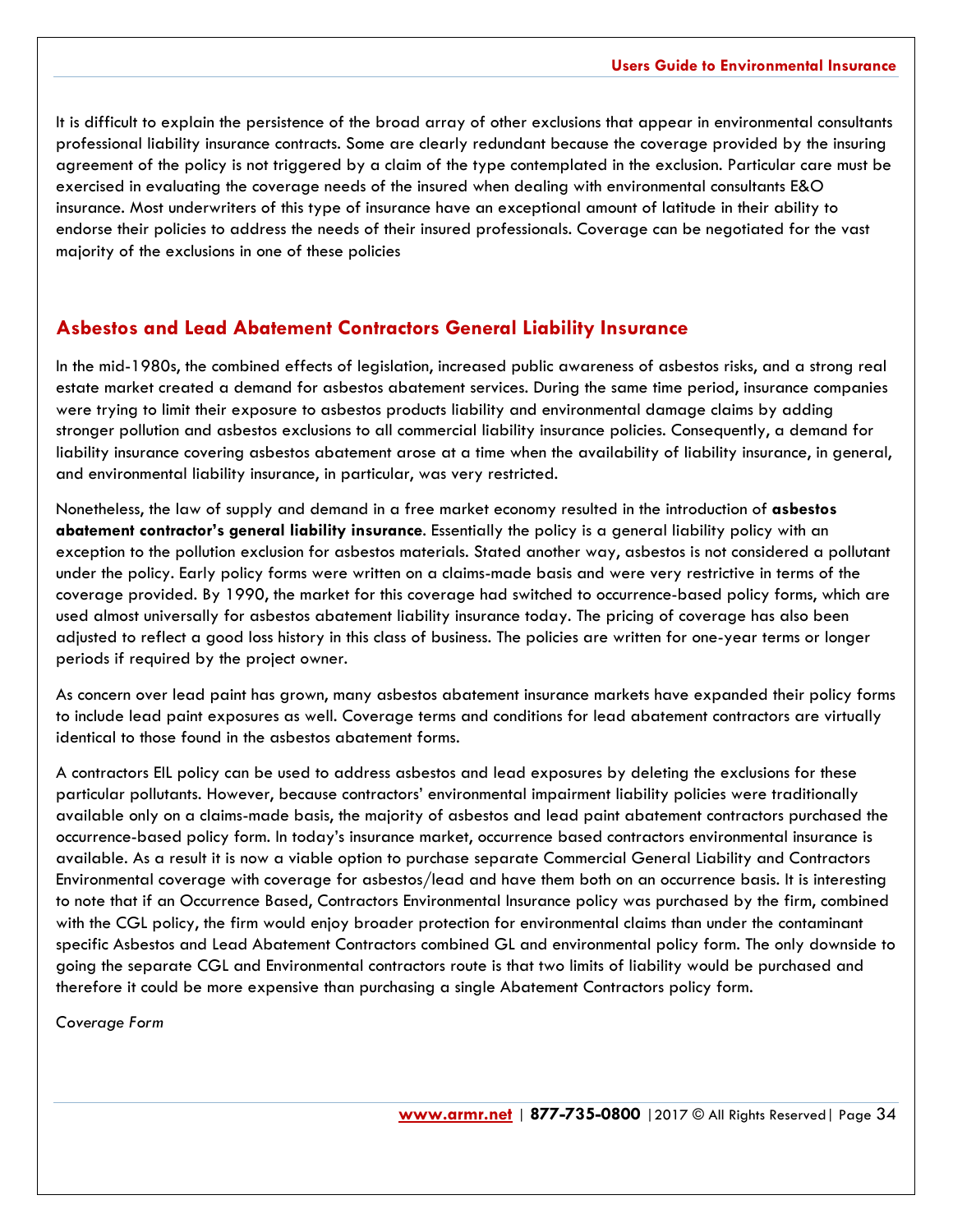The asbestos abatement contractor's general liability insurance policy is essentially a CGL policy that contains an amendment to the pollution exclusion deleting asbestos from the definition of "pollutants." Similarly, if the insured's operations include lead abatement, lead can also be deleted from the definition of "pollutants" in the CGL policy. Thus, unlike the contractors EIL policy, which is a "gap-filler" for the pollution exclusion in the CGL policy of the contractor, an asbestos abatement contractor's general liability form covers a contractor's general liability and asbestos abatement liability insurance needs in a single policy.

An asbestos or lead abatement contractor's general liability policy often contains other exclusions in addition to those of the standard CGL policy. For example, many policies exclude liability assumed under any contract for injury to any employee of the insured. The standard CGL policy covers such liability as long as it is assumed under an insured contract as defined in the policy. Because such claims are excluded under the employers liability coverage of the standard workers compensation policy, they may represent a coverage gap for asbestos or lead abatement contractors, who should seek either to have the exclusion eliminated from their general liability policy or to have the contractual assumption eliminated from their contracts with customers.

Other important differences from the standard CGL form include changes in the limits of liability, deductibles, and defense cost provisions. The asbestos contractor policy forms usually include defense costs within the general aggregate limit. Deductibles are typically higher than those found in most contractors' CGL forms.

Like other forms of environmental insurance, the market for asbestos abatement contractors insurance is changing rapidly, and underwriters compete with each other through the use of manuscript coverage forms as well as on price. There are no standard forms in the market except for the ISO CGL policy, which is the basic building block for the policy. Care must be taken in evaluating the coverage provided by these policies because the asbestos modifications to the policy can delete standard CGL provisions in the process.

## **Environmental Remediation Insurance**

First-party environmental insurance was developed to address the needs of lenders who were concerned that their borrowers might default on loans if a borrower was faced with unexpected environmental cleanup expenses on the secured property. Early versions of the coverage forms were often referred to as property transfer environmental insurance. They are now more commonly called **environmental remediation insurance**, although the title of the policy form also varies. As with all environmental insurance policies, environmental remediation policy forms vary a great deal from insurer to insurer. In essence they are a first party environmental remediation policy that can be used on virtually any class of property that may be contaminated.

#### *Insuring Agreement*

Environmental remediation insurance policy forms are designed to pay on behalf of or indemnify the insured for remediation costs or expenses caused by environmental damage at a covered location. To be insured, the environmental damage must be discovered and reported during the policy period. The coverage is intended to insure cleanup costs incurred at the insured location on a first-party basis. In addition, third-party EIL coverage is routinely included within environmental remediation policy forms to insure the traditional third-party EIL loss exposures.

Insuring environmental cleanup costs presents a problem for the insurer in defining what is a covered loss. Environmental cleanups are usually triggered by the discovery of contamination in excess of baseline levels that are set forth in various environmental protection laws. Contamination levels above that level may need to be remediated. To set the baseline for a cleanup action, environmental remediation insurance policies typically define "remediation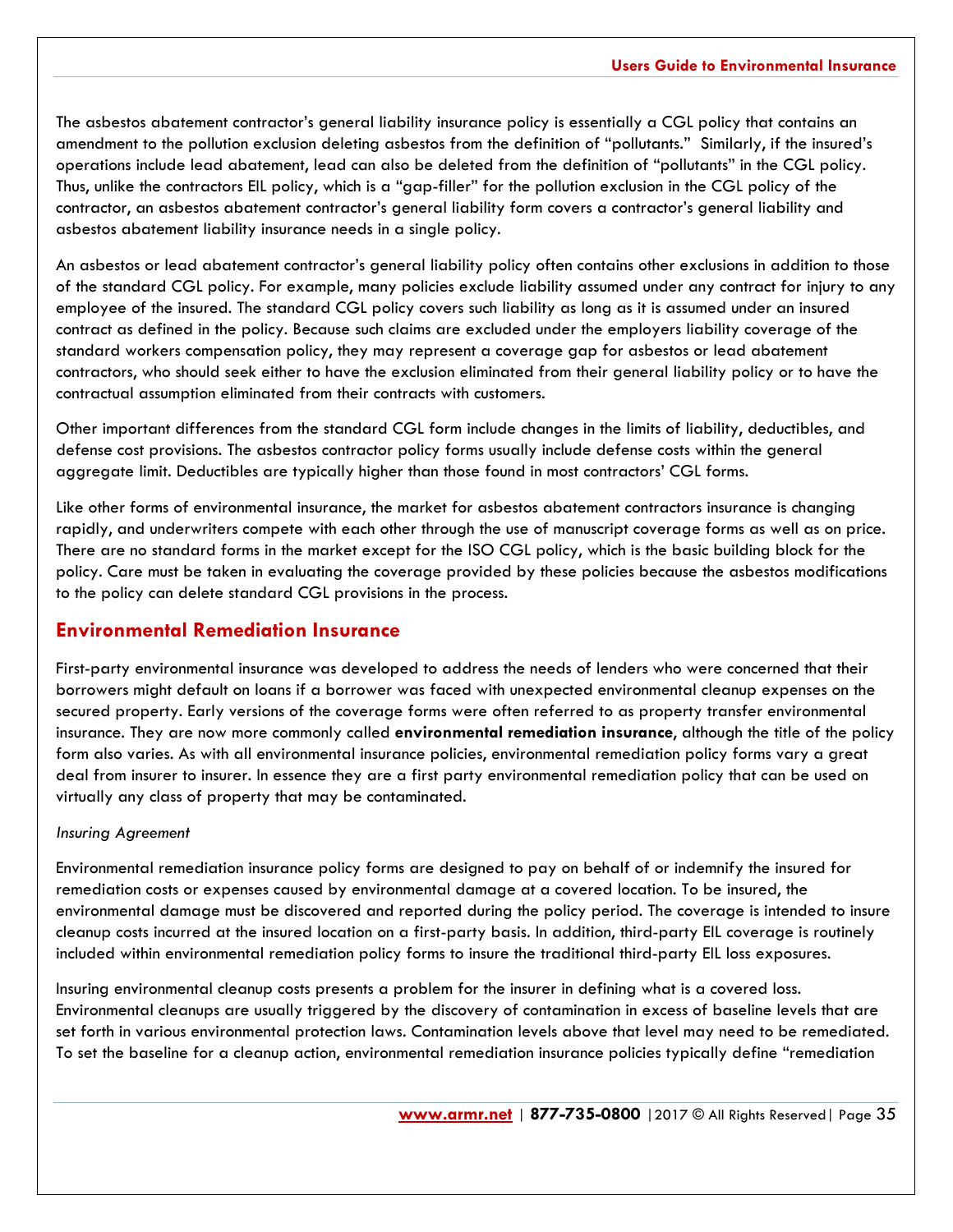expenses" as expenses incurred for the investigation, removal, or treatment of pollution conditions only to the extent required by specified environmental regulations such as CERCLA, RCRA, the Toxic Substances Control Act, the Clean Water Act, and the Clean Air Act. Thus, coverage under the policy is triggered when the insured discovers levels of contamination that the environmental laws or regulations require the insured to remediate.

Environmental remediation insurance policies have broad definitions of insureds to address the insurable interests of the buyer, seller, and lender in a property transfer transaction. The additional insureds must be named in the policy for the coverage to apply to their interests.

#### *Exclusions*

The exclusions of environmental remediation policies vary considerably from policy to policy. The exclusions found in nearly all policies include, Known Pre-existing conditions and Intentional or Illegal acts. As is true in all forms of environmental insurance, many of the potential loss exposures that could be covered under the insuring agreement of the policy are initially excluded to force the applicant to disclose those exposures to the underwriter. Once the underwriter has received this additional information, the exclusions can often be removed or modified, usually for an additional premium charge.

#### *Other Provisions*

Environmental remediation policies are usually on a claims-made basis. Policy periods of up to five years are common in this line of coverage. However, environmental remediation policies usually have no provision for extended reporting periods. The policies are written with substantial deductibles. Regardless of the number of the same or related pollution releases from a covered location, only one deductible and one per-loss limit will apply.

## **Remediation Stop-Loss Insurance**

**Remediation stop-loss environmental insurance** (also known as cost cap coverage) was designed to insure remediation costs that exceed the projected or anticipated costs in performing an environmental clean-up of a specific location. Remediation stop-loss policies are designed to provide only first-party coverage and do not cover thirdparty claims. However, third party coverage is often provided as part of an overall insurance package by adding an environmental impairment liability policy form to the transaction.

Remediation stop-loss coverage is very useful in facilitating the sale of contaminated property. Usually there will be a wide range of estimated cleanup costs associated with the remediation of a property. A wide discrepancy often exists between the low and high estimates of cleanup costs, creating a problem for buyers and sellers of property in establishing the sale price. Potential buyers tend to discount the sale price by the maximum potential remediation cost, and, of course, the seller favors the low cost estimate. Since environmental laws impose joint and several liability for cleanup costs on all parties in the chain of title, potential purchasers are extremely cautious about taking title to contaminated property. For similar reasons, sellers desire to transfer properties to parties that have the resources not only to remediate the property but also to protect the seller from any possible future costs related to environmental liability associated with the property. Remediation stop-loss policies are used to close the gap between the sellers and buyers perceived view of the expected remediation costs.

Remediation stop-loss policies typically agree to pay on behalf of the named insured the expenses (in excess of the deductible) that the insured incurs in completing an approved remedial action work plan at a specified location.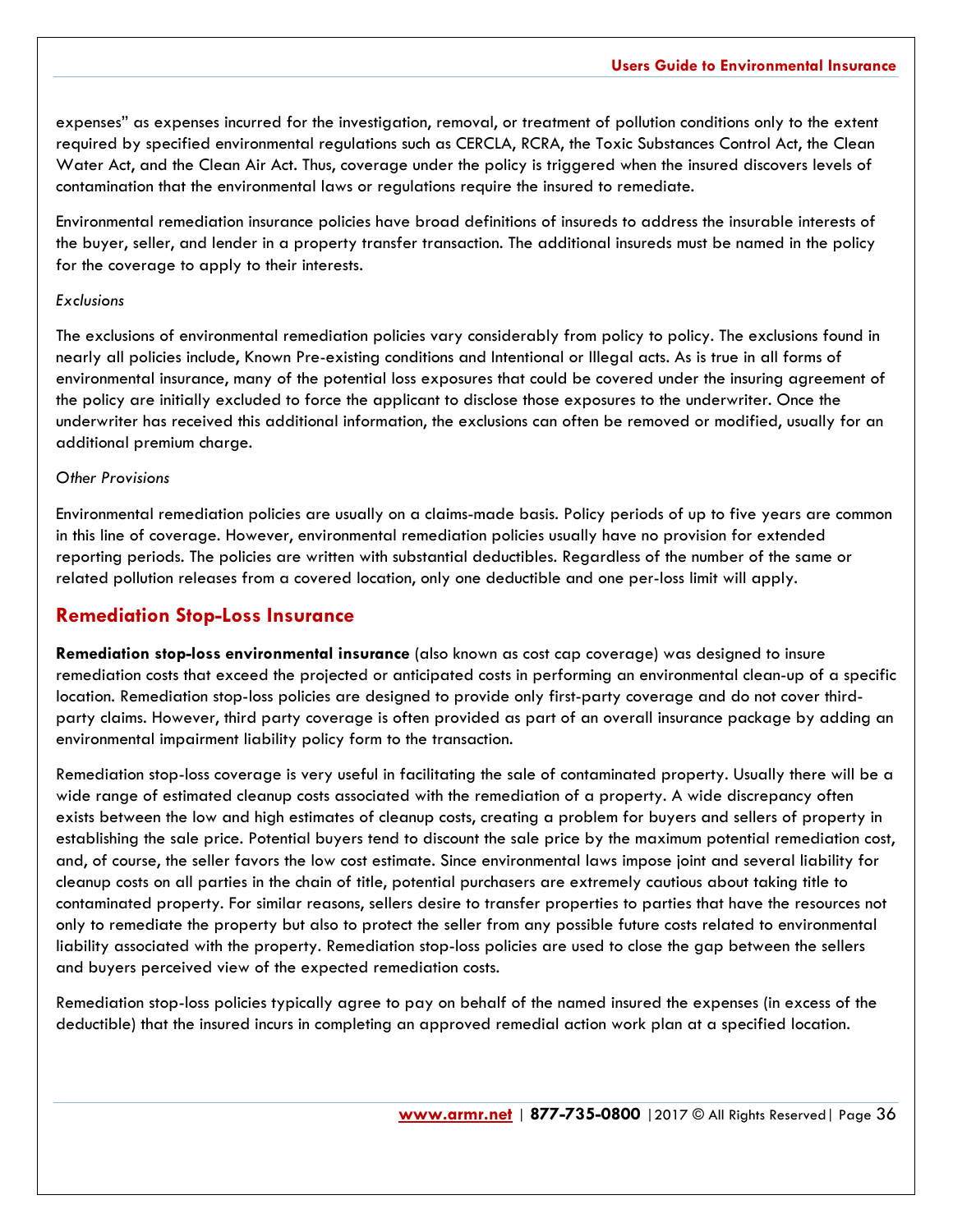A claim under the policy is defined as "written notice to the insured that the remediation costs incurred at the project have exceeded the costs contained within the scope of work." The description of the "insured scope of work," which is different in each policy, is usually contained in an endorsement to the policy.

Remediation stop-loss policies typically contain relatively few exclusions because they are written on a first-party coverage basis. As with other types of environmental insurance, these policies are manuscript forms without standard terms or conditions. Some of the more common exclusions found in the remediation stop-loss policies are intentional acts or misrepresentations, bodily injury, contractual liability, fines or penalties, and war.

In underwriting these policies, the insurer reviews the insured's proposed remedial action work plan to establish the reasonableness of the cost estimates. To avoid "trading dollars" with the insurance company, a sizable deductible is used as a pricing tool to eliminate loss amounts that have a very high probability of occurring. The deductible may also be used to eliminate any profit motive a contractor may have in intentionally underbidding the job and then purchasing remediation stop loss insurance to guarantee the extra revenue on the project to make a profit. Legitimate cost overruns on a project may be created by a design or contractor estimation error, the discovery of new contamination, the failure of the remediation technology or changes in the regulatory or political climate that affect the clean-up levels.

#### *Using Remediation Stop-Loss Coverage*

Midland Grain Growers Cooperative would like to sell a grain elevator to Able Elevator Company. The appraised value of the elevator is \$3,000,000, and the buyer and seller agree that this is a fair market value for the transaction. However, the land that the elevator is located on is contaminated with chemicals used in the past to fumigate the grain in storage. The seller's estimate for the expected cost to remediate the land is \$1,000,000. The work plan for this remediation approach was submitted to and approved by the environmental regulators.

Able Elevator Company was concerned about purchasing this contaminated property, so Able hired an environmental consultant to evaluate the cost estimates for the approved work plan. Able's consultant concluded that the remedial action could cost as much as \$6,000,000 but that there is only a 10 percent chance that the costs will exceed \$1,000,000.

Assuming the information on expected costs is correct, how much should Able pay for the grain elevator? According to its expert's estimate, an appropriate selling price for this property might be \$1,500,000. This sum is equal to the fair market value of the property if it were clean, less the expected cost of remediation in accordance with the approved work plan, calculated as follows:

Appraised value \$3,000,000 Less remediation expenses Original work plan (1,000,000) Expected cost of revised work plan (\$5,000,000 additional cost x 10% probability) (500,000) Adjusted sales price \$1,500,000

**[www.armr.net](http://www.armr.net/)** | **877-735-0800** |2017 © All Rights Reserved| Page 37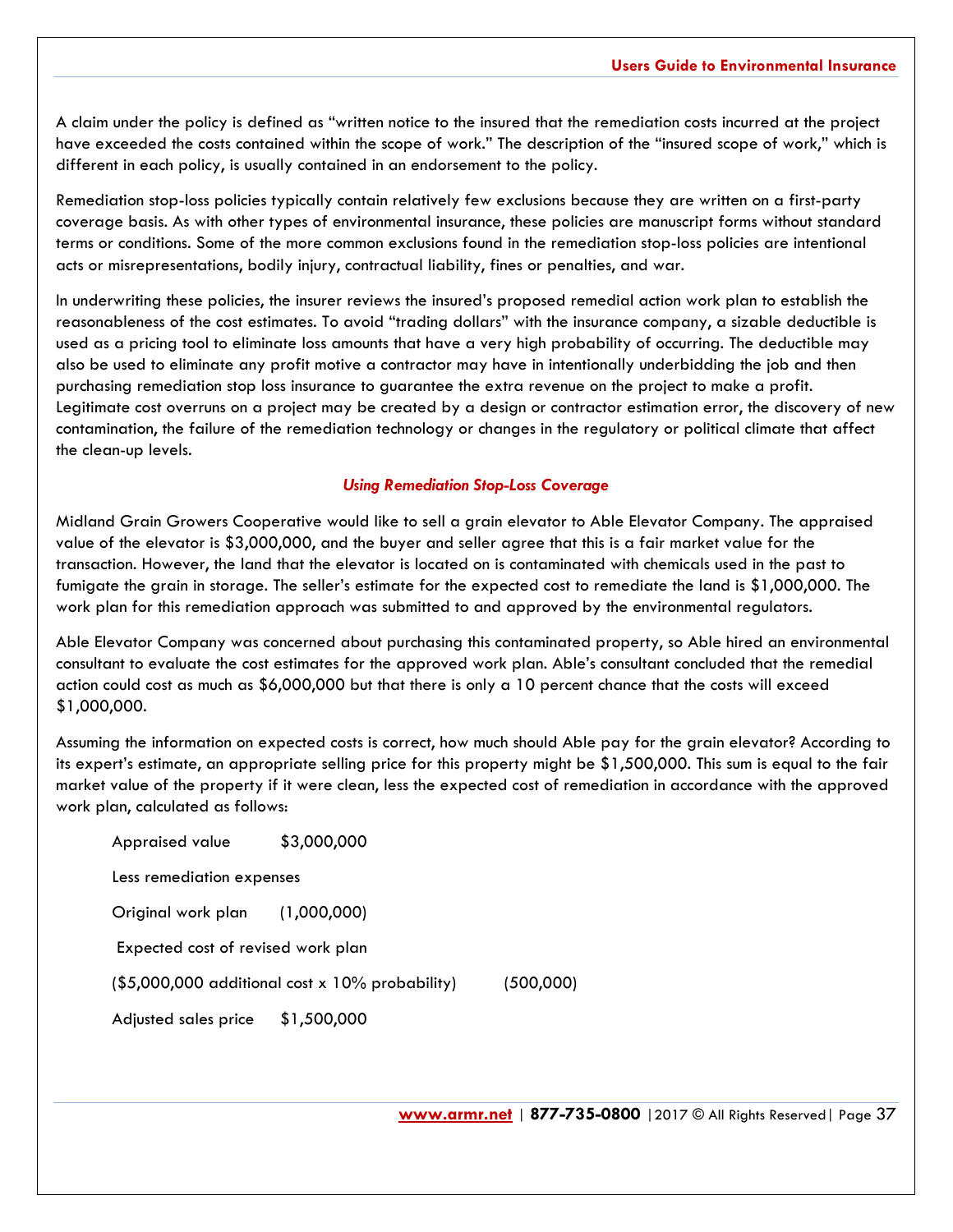In reality, this transaction might never take place. Estimates of environmental remediation expenses are seldom as precise as those cited in this example, and if the cleanup costs an additional \$5,000,000, Able would be responsible for all of the additional expenses, not just 10 percent of them. To encourage Able to purchase this property and not incur any risk for excess cleanup costs, the seller might agree to indemnify Able for costs in excess of the discounted sales price. This option might be unacceptable to Midland Grain Growers because that indemnity would show up on its balance sheet as a contingent liability (perhaps forever). Another alternative would be for the seller to discount the agreed sales price by the worst-case loss scenario-\$6,000,000. In other words, Midland Grain Growers would give Able the title to the property and \$3,000,000 in cash just to take the property off of Midlands' hands. Midland Grain Growers would undoubtedly reject this alternative.

A more viable approach to the transaction would be to use a remediation stop-loss insurance policy with a limit equal to the worst-case loss scenario (\$6,000,000). In this example, there is only a 10 percent chance that the cost of the remediation would exceed \$1,000,000. The pure premium for the policy would therefore be \$500,000 (10 percent of the \$5,000,000 maximum additional cost). The underwriter would set the deductible at an affordable amount above the expected remediation costs of \$1,000,000. A simplified representative insurance transaction on the sale of this property would be:

| Policy Form        | <b>Remediation Stop Loss</b>                                                          |
|--------------------|---------------------------------------------------------------------------------------|
| Limit of Liability | \$6,000,000                                                                           |
| Deductible         | \$1,000,000                                                                           |
| Premium            | (\$500,000 pure premium plus commissions, profit, taxes and contingencies, \$250,000) |
| Total premium      | \$750,000                                                                             |
| Policy Term        | The length of the remediation project work plan                                       |

## **Underground Storage Tank Financial Responsibility Compliance Insurance**

The Resource Conservation and Recovery Act created Proof of Financial Responsibility regulations that apply to the owners and operators of underground storage tanks. When such tanks are used for storage of fuels (home heating oil is excluded in most states) or hazardous materials, the RCRA regulations require the owners or operators to demonstrate their ability to pay claims resulting from the release of such materials from the tank. One method by which financial responsibility can be demonstrated is through the purchase of insurance.

The RCRA financial responsibility regulations resulted in the development of a special environmental impairment insurance that is often referred to as **underground storage tank (UST) compliance insurance.** These policies have as their core coverage a site-specific environmental impairment liability insurance contact. To comply with the proof of financial responsibility regulations, an endorsement is attached to the policy form modify the coverage. These endorsements and policy forms vary from insurance company to insurance company, but their basic intent is the same. The regulatory compliance endorsements provide an additional limit for defense, usually equal to 25% of the policy limit. An off the shelf EIL policy would have defense included within the limit of liability. The UST Compliance policy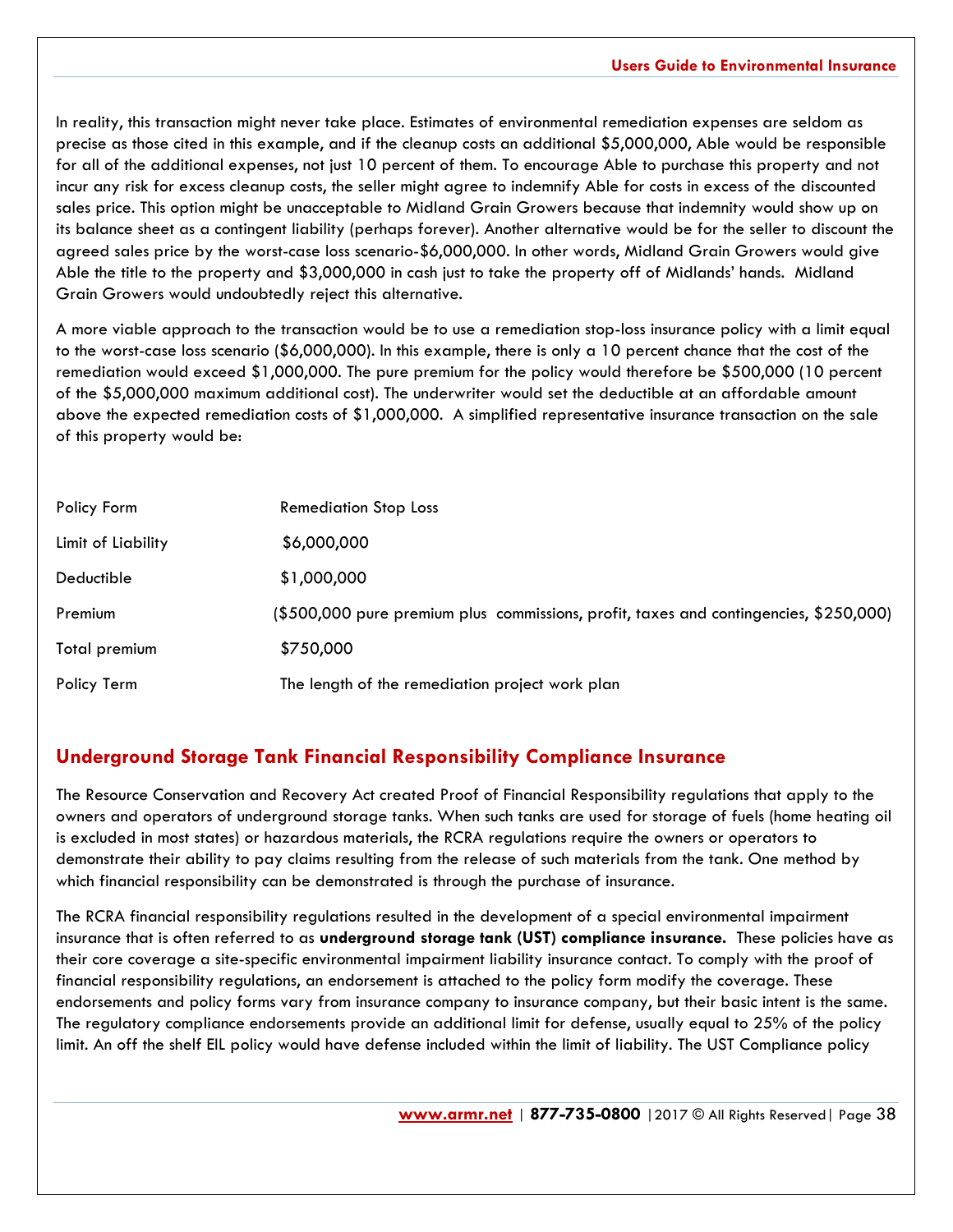also adds a 60-day notice of non-renewal and an automatic Extended Reporting Period provision. EIL policies can vary on the last two provisions so the endorsements are written to assure the regulators that the Compliance Policy actually complies with the minimum proof of financial responsibility requirements of RCRA or the applicable state regulations.

RCRA requires that the owners or operators of underground storage tanks provide evidence of financial responsibility for specified limits. For most tank owners, the required limit of insurance is \$1 million per claim. Larger retailers of petroleum products may be required to provide evidence of \$2 million of financial responsibility per claim.

Although the current regulations do not require evidence of financial responsibility of owners or operators of aboveground storage tanks, a number of insurers also insure aboveground tanks on the same policies used for underground tanks. Another point of potential differentiation on compliance policies is that one policy may only cover releases from the UST and underground piping itself, which is all the regulations apply to. Other compliance policies go on to cover releases from the piping, pumps, valves and other equipment directly attached to the insured tank. There is a very real loss exposure from the piping and associated equipment making the second version of coverage much more valuable than the first.

Most of the UST Compliance policies written by environmental insurers are not full EIL policies (as described earlier). It is interesting to note that many off the shelf EIL policies have specific exclusions for UST's and not all of the provisions of the RCRA required endorsement actually work to improve the insurance coverage provided by an off the shelf EIL policy. One restriction of coverage in a UST Compliance is that it does not insure all releases of contaminants from the insured site. Most UST Compliance policies only respond to a "corrective action" as that term is defined in RCRA, and not to other environmental damage claims. This distinction is important for any insured that may face environmental liability claims based on legal grounds other than RCRA. For example, a ware house storing environmentally damaging materials, would not have coverage for those materials under a UST Compliance policy on the gasoline tank used to fuel their fleet.

#### UST Versus EIL Coverage

The owner of a retail service station that has four underground storage tanks is required to provide proof of financial responsibility for the cleanup of releases from the tanks as well as third-party claims for bodily injury and property damage. A UST Compliance policy is used by the owner for this purpose. The policy responds only to corrective actions under RCRA. The policy has a limit of liability of \$1 million per claim and a deductible of \$5,000 per claim.

While a customer of the station was pumping gas into her car, the hose from one of the pumps ruptured. The gasoline injured the customer and a bystander and also damaged the customer's car, which had to be repainted as a result of the gasoline spill.

Because the UST policy responds only to corrective actions under RCRA, it would not cover the bodily injury or property damage claims of the customer or the bystander. To cover such claims, the owner would need to purchase an EIL policy or have that coverage added to the UST policy. Because of the limited pollution coverage provided in a UST policy that was designed purely for regulatory compliance, it is often recommended that the retail service station owner purchase coverage under an EIL form or on a combined general liability/pollution liability form as discussed below.

There are a few practical steps to utilize when addressing the proof of financial responsibility regulations on UST's. The first is to evaluate the existence and financial viability of any "state UST Funds". These funds vary widely from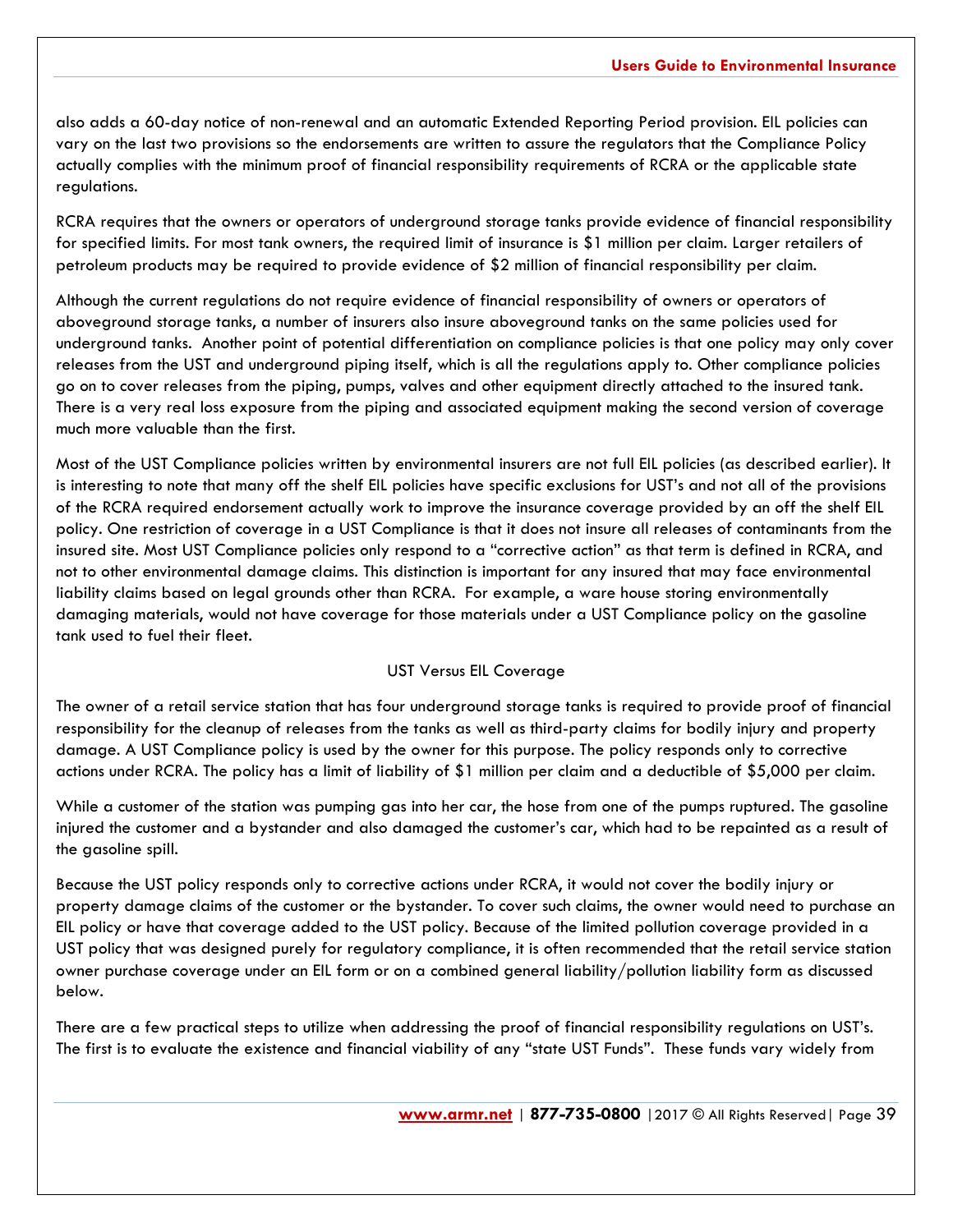state to state and are shrinking in popularity over time. If the state fund is not a viable alternative, (there could be any number of reasons for this including the insolvency of the state fund) environmental insurance should be considered. Based on an environmental risk assessment of the locations, an environmental insurance program can be developed. If there are environmental loss exposures at the same locations that have the UST's, separate EIL and UST Compliance policies should be considered to fill the coverage gaps between the two policy forms. EIL policies commonly exclude pollution losses from UST's and UST Compliance policies commonly only respond to environmental losses from the UST's. Where this approach would seem to develop some redundant premiums, the premiums on most UST's is a few hundred dollars per year, based on the size, age, type of construction, leak detection equipment and materials stored in the tank.

## **Combined Pollution Coverage Forms**

As the variety of environmental insurance policies grew, it became apparent that insurance buyers that had more than one type of pollution loss exposure could benefit from having a single policy that combined multiple environmental and sometimes non-environmental coverage's into a single policy.

The demand for combined environmental liability policy forms began with environmental consulting firms that were also involved in on-site remediation of contamination. Because these firms had both a professional liability exposure and a contracting exposure, they found it necessary to purchase both a contractors EIL policy and a professional E&O liability policy to adequately cover their environmental liability exposures. Once the pattern of combining coverage forms was established, underwriters developed other combinations of coverage to meet the specific needs of various customers.

Today, prepackaged combined policy forms are an important part of the environmental insurance market. Different underwriters combine different insurance coverage's (both environmental and non-environmental), usually for marketing purposes, which makes direct comparisons of the policies difficult.

The number of potential insurance coverage combinations are too numerous to elaborate on within the format of this course work. Examples of combined policy forms would include; Commercial General Liability+Environmental Liability, Environmental Professional Errors & Ommissions+Contractors Environmental Insurance, Environmental Impairment Liability+Environmental Remediation Insurance, even Commercial General Liability+Professional Liability+Contractors Environmental Liability can be packaged together into a single policy form with one Deductible and one Limit of Liability.

It is important to first identify the risks that need to be insured before an insurance policy form is selected. The environmental insurance market place is very flexible. Multiple underwriters are usually available for any particular risk. If one underwriter has a prepackaged policy form for a particular class of business, the chances are a competing underwriter could build the same coverage by adding the component parts together. However, ease of use becomes an important consideration in the latter scenario, where a prepackaged policy should have all of the word-smithing between the coverage parts completed.

#### Combined CGL/EIL Insurance Forms

Organizations that have pollution exposures frequently purchase an EIL policy because of the pollution exclusion in the commercial general liability coverage form. However even when purchasing separate environmental insurances, gaps in coverage between two policies can inadvertently appear depending on the specifics of the loss. For example, in a completed operations loss on a construction project the GL policy and the Contractors Environmental policy may both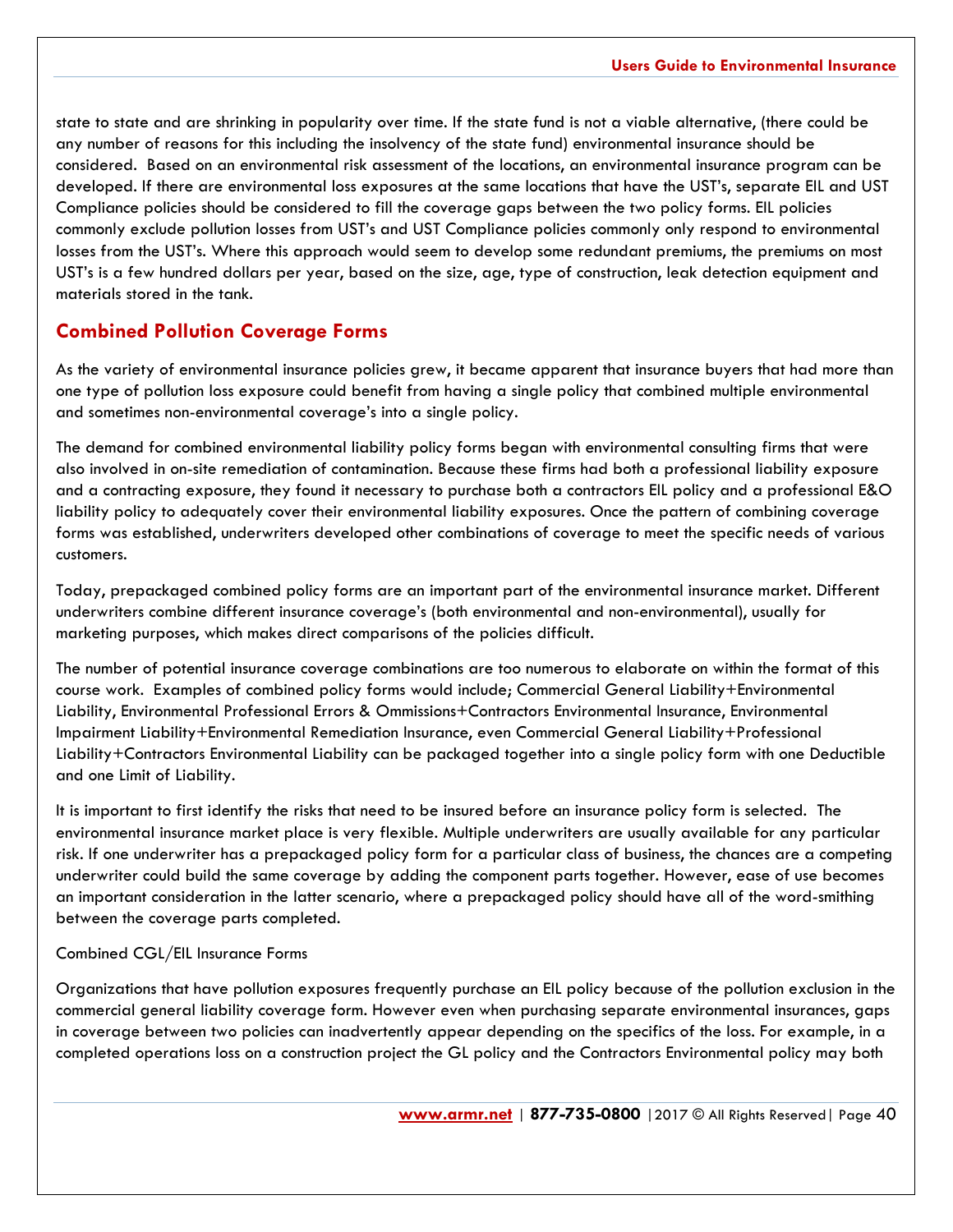provide an element of coverage and contain exclusions that create areas where it is not clear which policy should respond to the loss. Combined policy forms attempt to minimize these potential gaps. At a minimum a combined policy for will eliminate the potential conflicts that may arise if there are gray coverage issues between the GL and environmental policies, and the policies are issued by different insurance companies.

Some underwriters offer **combined CGL/EIL insurance policies** to provide a more complete insurance package for such insured's. Because nearly all pollution insurance is written on claims-made policies and most general liability policies are written on an occurrence basis, it has been necessary for the underwriters to develop combined forms with the flexibility to accommodate a variety of coverage needs. These CGL/EIL forms are offered with the EIL coverage on a claims-made basis and the CGL portion on either an occurrence or a claims-made basis. Separate limits can be specified if the insured needs higher limits for the pollution or the general liability exposures. Both coverage's are subject to a single aggregate limit and typically a single deductible (when both EIL and CGL claims are involved).

Combined CGL/EIL policies may also be specifically endorsed to provide products coverage that includes protection against pollution claims related to a release caused by a failure of the insured's product. The insured can also purchase coverage for pollution risks related to transportation of its products or waste materials when they are carried on vehicles owned by third parties.

#### *Advantages of Combined Insurance Forms*

Using combined forms for environmental insurance has several advantages. The first is that it provides the coverage needed by the insured to adequately protect it against pollution claims. As was mentioned above for environmental consultants who also do on-site work, the combination of contractor's environmental insurance with professional E&O insurance provides the pollution insurance needed by the insured in a single policy that takes the place of two forms. A combined policy is typically less expensive than if the two or more coverage forms were purchased separately. The combined policy has a lower price because it typically provides a single limit of liability for both the contracting and the professional liability exposures.

Another advantage of combined forms is that they can eliminate coverage disputes that might otherwise exist if the coverage's were provided by two different insurers. For example, if a contractor that is excavating soil to remove heavy metals contamination unexpectedly strikes an underground storage tank, releasing diesel fuel into an area of clean soil, the fault may be that of the contractor that directly caused the release or the engineer who failed to identify the presence of the tank. If the firm that had done the site assessment is also doing the on-site remediation, it may experience a third-party claim that falls in a "gray area" between the contracting and professional aspects of its work. Having both exposures insured by the same insurer eliminates the possibility of two separate insurers both denying coverage for the "gray area" claim. Superimposing the CGL policy with its less than absolute pollution exclusion, will just add to the confusion to which policies should pay which part of any given environmental loss.

Combined insurance forms also provide a uniform defense for claims because there is no dispute over which insurer is responsible and no need for subrogation, which might be necessary to establish the rights of the parties and/or the insurers when the coverage's are provided in separate policies (typically with different insurers). The combined contractors EIL/engineers professional liability insurance policy is typically less expensive than would be the case if these coverage's were purchased separately. As was mentioned above, this is primarily due to the use of a single policy aggregate limit that applies to both coverage parts. Although this makes the policy less costly, it does have the drawback of offering only one limit when the purchase of separate policies would provide two limits. If a claim involves *both* contracting liability and a professional error, the lesser limit may be a factor. However, only one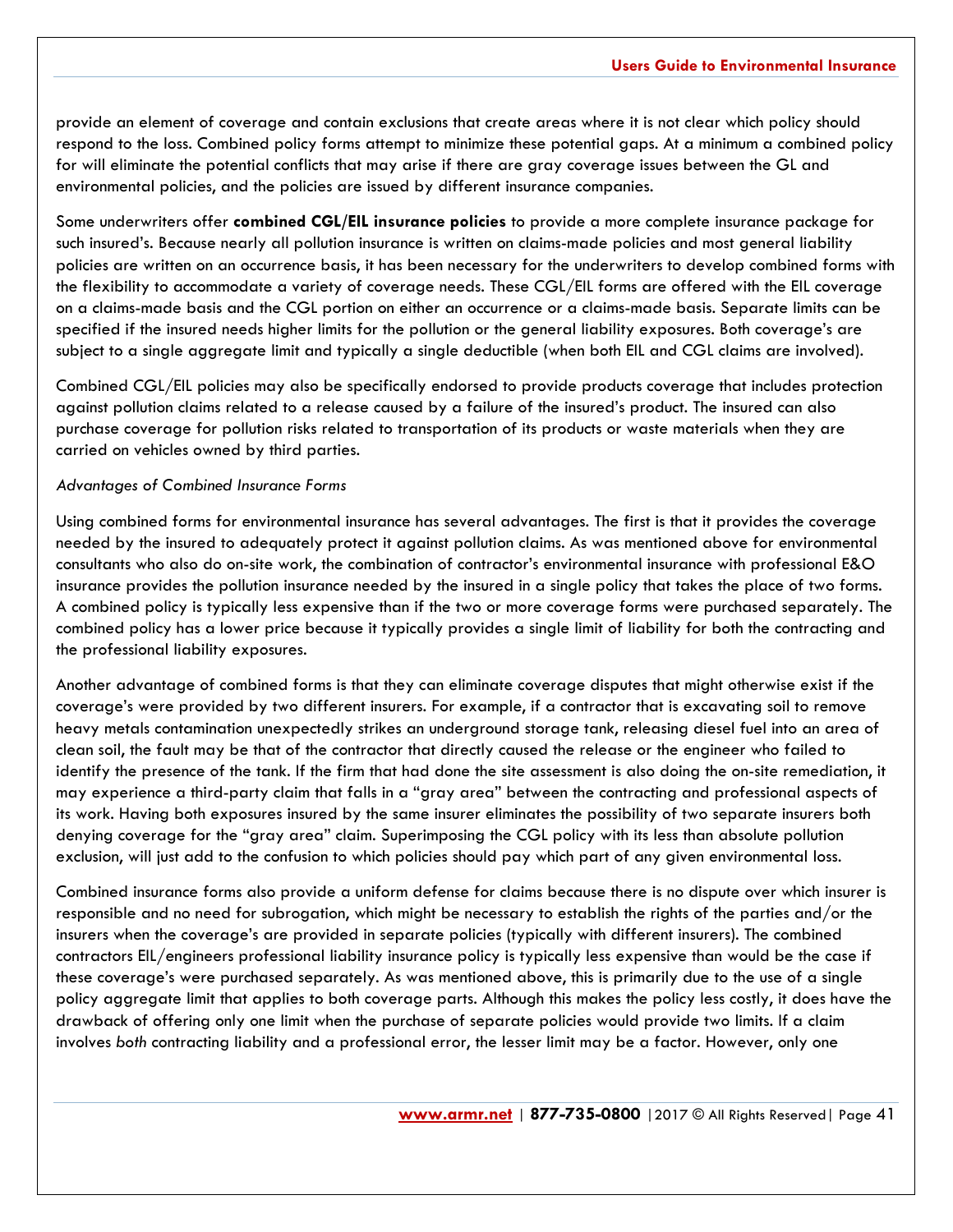deductible applies in the combined form, whereas the use of separate policies would result in the application of two deductibles.

## **Application Process for Environmental Insurance**

The process of making application for environmental insurance has often been considered tedious because of the emphasis on details concerning the environmental risks in the applicants' operations and activities. Traditionally, applications often contained more than a dozen pages of detailed questions that could not be answered by the applicant without outside assistance with expertise in environmental management. As a result, in larger organizations the risk manager would have to seek the help from other persons in various parts of the organization just to get an application completed. On larger accounts or high-risk industries, the underwriters would then require an on-site environmental risk assessment from an independent third party to verify the information contained in the application.

Over time insurers have made the application process less complicated and less expensive for the applicant. In some cases, the applications have been reduced from more than twelve pages to as few as two. Some insurers even pay the cost of the environmental risk assessment.

Regardless of the process used to underwrite environmental insurance, the application will also include certain warranties that become a part of the policy. The warranties include a statement that the applicant knows of no existing pollution conditions that are likely to lead to a claim against the organization. The warranties also verify the truthfulness of other information submitted to the underwriter. Additional warranties concern disclosure of past claims against the organization and knowledge of violations of environmental laws and regulations. The application is signed by an officer of the organization and attached to the policy when it is issued. Failure to provide honest or accurate information may result in a loss of coverage in the event of a loss.

One of the difficulties faced by potential applicants for environmental insurance has been that the information required in the applications is not common to other forms of insurance. Although gross receipts or some other simple accounting measures may be used as the rating base for the policy, much more detailed information on the specific environmental risks are usually required to underwrite the policy. There are a number of resources that can be utilized to assist in the application process including the underwriters' personnel, specialized insurance producers and wholesalers, and a broad array of environmental engineers and consultants.

The pricing of environmental insurance has been competitive, and the policy forms are constantly being refined to add additional competition to the selection process. With the different policy forms available and the numerous exclusions that are included in or attached to the basic coverage forms, quotations must be compared carefully. Practitioners knowledgeable in this area can provide valuable assistance in evaluating the proposals of insurers and in assuring that the policies adequately address identified environmental exposures. Risk managers may also use consultants to supplement their knowledge of environmental exposures and to evaluate the proposals of the insurers. There are an increasing number of environmental risk management and insurance specialists employed in the insurance industry that can be called upon for assistance. Many of the major insurance brokerage operations have full time staffs dedicated to this function.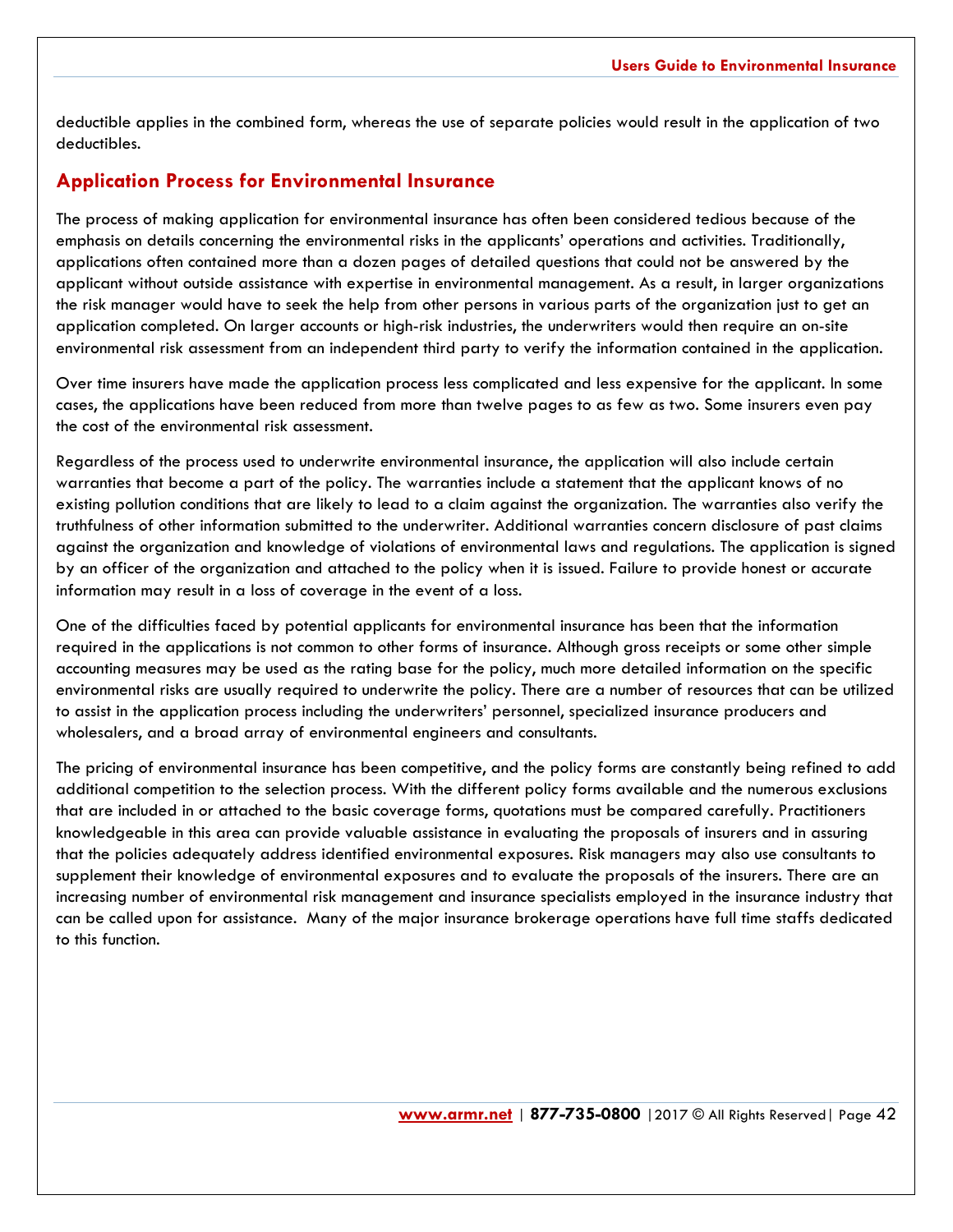## **Summary**

Liability for pollution incidents can be based on negligence, intentional torts (such as nuisance or trespass), strict liability, or violation of various environmental statutes. These environmental laws have made environmental risk management and insurance much more important than was previously the case. Estimates for the cost of cleanups mandated by CERCLA are estimated at between \$700 billion and \$1 trillion.

Although the risk management process can be applied to environmental loss exposures, such exposures have several unique characteristics that must be considered when planning to manage them. Starting with the risk identification process even determining the exposure to loss presents a challenge. In addition to common law theories of liability for damages to third parties, environmental damage claims can be created by legislated liability for clean up expenses and damage to natural resources. In addition to the increased loss exposure created by the legal environment, environmental damage claims are difficult to quantify as to time, place and amount.

Environmental risk financing is complicated by pollution exclusions in the majority of commercial liability insurance policy forms. A pollution exclusion was incorporated into standard General Liability policies by endorsement beginning in 1970. Eventually, a "gradual" pollution exclusion was incorporated into the 1973 Comprehensive General Liability policy. This exclusion specifically allowed coverage for bodily injury and property damage claims that resulted from the sudden and accidental releases of pollutants. However, this gradual pollution exclusion proved ineffective at baring the flood of Superfund claims that began appearing in 1983. In response to the adverse environmental claims experience on the Comprehensive General Liability policy, ISO introduced a new Commercial General Liability form in 1986. The Commercial General Liability policy contained and "Absolute Pollution Exclusion" in the standard form and gave underwriters the ability to utilize a "Total" pollution exclusion by endorsement. The intent of the 1986 absolute pollution exclusion was to absolutely exclude coverage for environmental damage claims except for Bodily Injury or Property Damage claims for environmental losses that arose from the insureds' Products or Completed Operations. All environmental clean up expenses were also "Absolutely" excluded separately within the 1986 CGL form. The "Total Pollution" eliminated all claims arising from a pollution event including Products and Completed Operations claims. Pollution exclusions were added to most other commercial insurance policies in 1986 as well.

The 1997 version of the Commercial General Liability policy changes the "Absolute Pollution Exclusion" to add back coverage for clean up expenses associated with environmental claims from Products and Completed operations, as well as making other modifications to make the intent of the exclusion more clear and easier to read.

The insurance industry's desire to eliminate coverage for environmental damage claims in standard insurance policies, on an industry wide basis, created a new class of insurance designed to fill the coverage gaps created by the pollution exclusions in the other lines of coverage.

"Environmental Insurance" includes both first party and third party coverage forms. One of the important common denominators that distinguish environmental insurance from other insurance contracts is the existence of a separate coverage grant in the insuring agreement for environmental damages or environmental clean up expenses.

The major types of environmental insurance include the following:

- 1. Site-specific EIL insurance
- 2. Contractors EIL insurance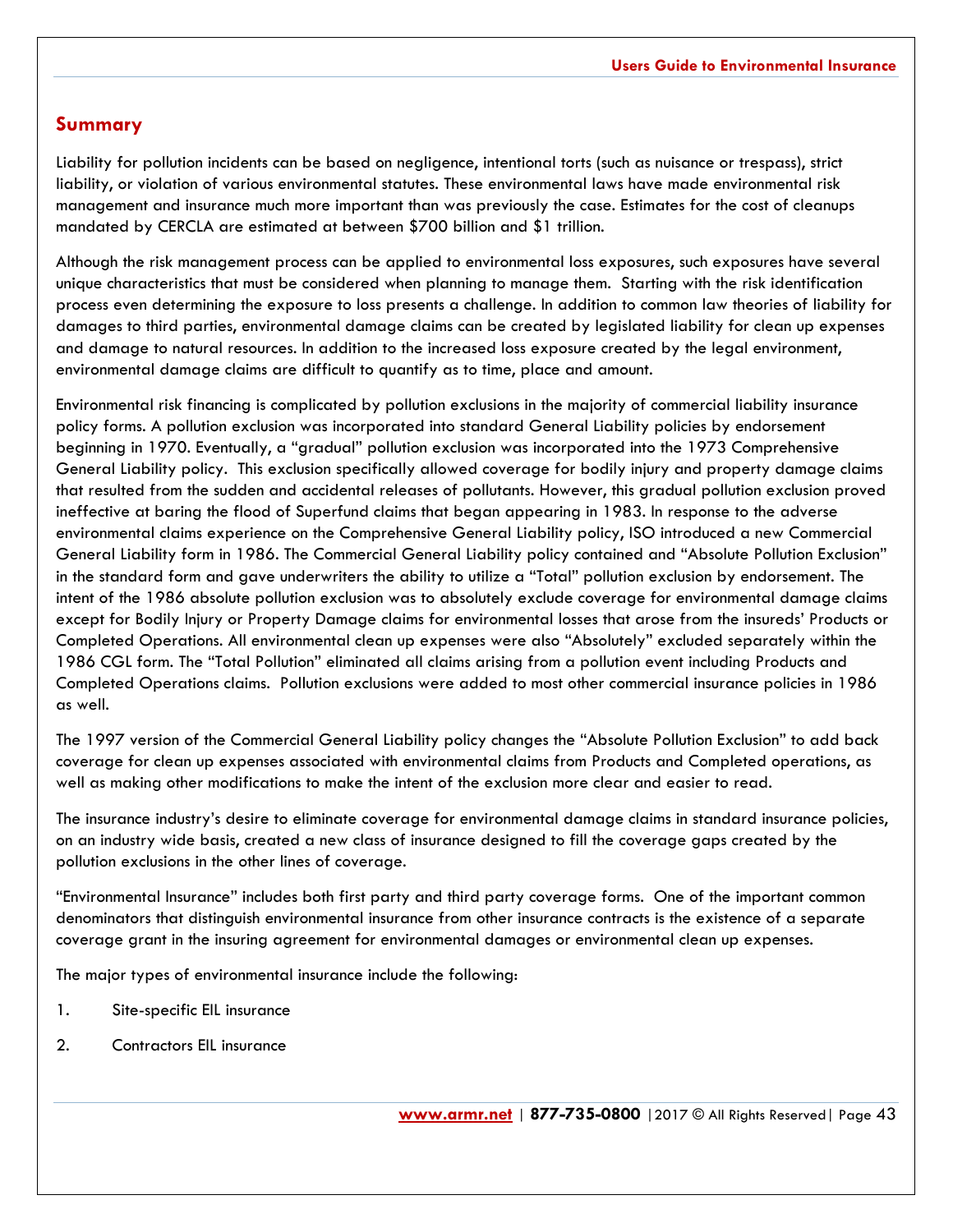- 3. Environmental professional errors and omissions liability insurance
- 4. Asbestos and lead abatement contractors general liability insurance
- 5. Environmental remediation insurance
- 6. Remediation stop-loss insurance
- 7. Underground Storage Tank Regulatory Compliance Policy
- 8. Combined Forms

Environmental insurance can be a useful risk-financing tool in an overall insurance program.

\* The names of the firms used in the examples are fictitious.